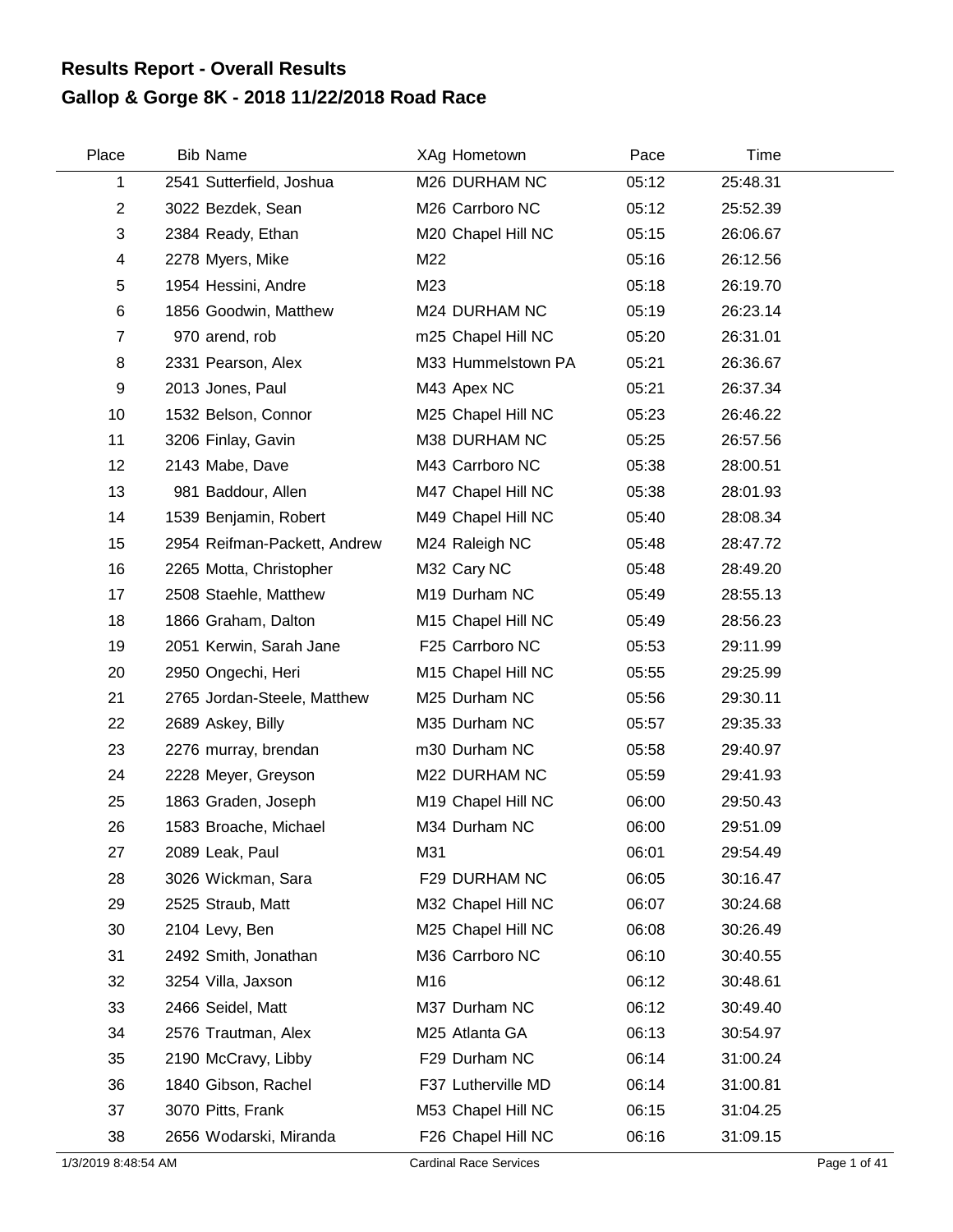| Place | <b>Bib Name</b>          | XAg Hometown            | Pace  | Time     |  |
|-------|--------------------------|-------------------------|-------|----------|--|
| 39    | 2866 Tremaine, Thad      | M47 Chapel Hill NC      | 06:16 | 31:10.52 |  |
| 40    | 2345 Platts-Mills, Tim   | M44 Chapel Hill NC      | 06:17 | 31:14.47 |  |
| 41    | 2976 Yarbrough, Chester  | M36                     | 06:19 | 31:23.83 |  |
| 42    | 1541 Benjamin, Wyatt     | M13 Chapel Hill NC      | 06:20 | 31:27.25 |  |
| 43    | 2394 Reynolds, Elizabeth | F <sub>24</sub>         | 06:20 | 31:28.10 |  |
| 44    | 2852 Stallkamp, Hannah   | F26 Durham NC           | 06:21 | 31:31.68 |  |
| 45    | 2837 Rogers, Owen        | M17 Carrboro NC         | 06:21 | 31:32.58 |  |
| 46    | 1928 Hawley, Ben         | M15 Chapel Hill NC      | 06:21 | 31:32.61 |  |
| 47    | 2078 Lam, Yik            | M38 Carrboro NC         | 06:22 | 31:37.68 |  |
| 48    | 1670 Clough, Jeff        | M38 Chapel Hill NC      | 06:22 | 31:40.08 |  |
| 49    | 2979 Mcconnon, Thomas    | M44 New York NY         | 06:24 | 31:48.16 |  |
| 50    | 1743 Desormeau, Marc     | M48 Chapel Hill NC      | 06:24 | 31:49.34 |  |
| 51    | 3083 Bulleri, Michael    | M41 Chapel Hill NC      | 06:24 | 31:50.94 |  |
| 52    | 2942 Merton, Gabriel     | M39                     | 06:26 | 31:58.72 |  |
| 53    | 3214 Estep, Josh         | M31 Alexandria VA       | 06:27 | 32:02.66 |  |
| 54    | 3189 Oldham, Phil        | M50                     | 06:28 | 32:09.40 |  |
| 55    | 1970 Hogan, Conor        | M27 Raleigh NC          | 06:29 | 32:12.61 |  |
| 56    | 2627 Weiner, Lia         | F29 Chapel Hill NC      | 06:29 | 32:13.97 |  |
| 57    | 3000 Hendricks, Lewis    | M45 Chapel Hill NC      | 06:30 | 32:16.32 |  |
| 58    | 1668 Clewley, Gavin      | M8 Hillsborough NC      | 06:30 | 32:19.76 |  |
| 59    | 2144 Mabe, Joan          | F56 Carrboro NC         | 06:31 | 32:22.11 |  |
| 60    | 2556 Thompson, Garner    | M16 Chapel Hill NC      | 06:32 | 32:25.94 |  |
| 61    | 1931 Hawley, Matthew     | M12 Chapel Hill NC      | 06:33 | 32:31.67 |  |
| 62    | 1538 Benjamin, Noah      | M <sub>18</sub> Cary NC | 06:34 | 32:36.52 |  |
| 63    | 1958 Higgins, Josh       | M41 Chapel Hill NC      | 06:34 | 32:37.10 |  |
| 64    | 1631 carlinnia, brian    | M48 Fletcher NC         | 06:34 | 32:37.78 |  |
| 65    | 1810 flynn, dillon       | M27 Chicago IL          | 06:34 | 32:38.53 |  |
| 66    | 1543 Berreth, Jack       | M13 Carrboro NC         | 06:34 | 32:39.87 |  |
| 67    | 2192 McGahan, Patrick    | M54 Chapel Hill NC      | 06:36 | 32:45.88 |  |
| 68    | 999 Bazemore, Meredith   | F42 Chapel Hill NC      | 06:36 | 32:47.11 |  |
| 69    | 1661 Chu, Danielle       | F31 Chicago IL          | 06:36 | 32:47.90 |  |
| 70    | 2691 Baddour, Helen      | F30 Charlotte NC 28209  | 06:36 | 32:49.18 |  |
| 71    | 2472 Sept, Margaret      | F13 Chapel Hill NC      | 06:36 | 32:50.32 |  |
| 72    | 1964 Hirschman, Dan      | M45 Chapel Hill NC      | 06:38 | 32:57.24 |  |
| 73    | 3033 Pointer, Joey       | M40 Chapel Hill NC      | 06:38 | 32:59.07 |  |
| 74    | 2624 Weeks, Ahna         | F25 Carrboro NC         | 06:38 | 33:00.39 |  |
| 75    | 2426 Rowland, Andrew     | M32 Durham NC           | 06:39 | 33:04.80 |  |
| 76    | 2489 Slade, Gary         | M59 Chapel Hill NC      | 06:40 | 33:05.91 |  |
| 77    | 1667 Clewley, Derek      | M45 Hillsborough NC     | 06:40 | 33:09.31 |  |
| 78    | 3216 Curley, Andrew      | M36 Carrboro NC         | 06:41 | 33:11.49 |  |
| 79    | 2132 Lowry, Joshua       | M41 Morrisville NC      | 06:42 | 33:16.68 |  |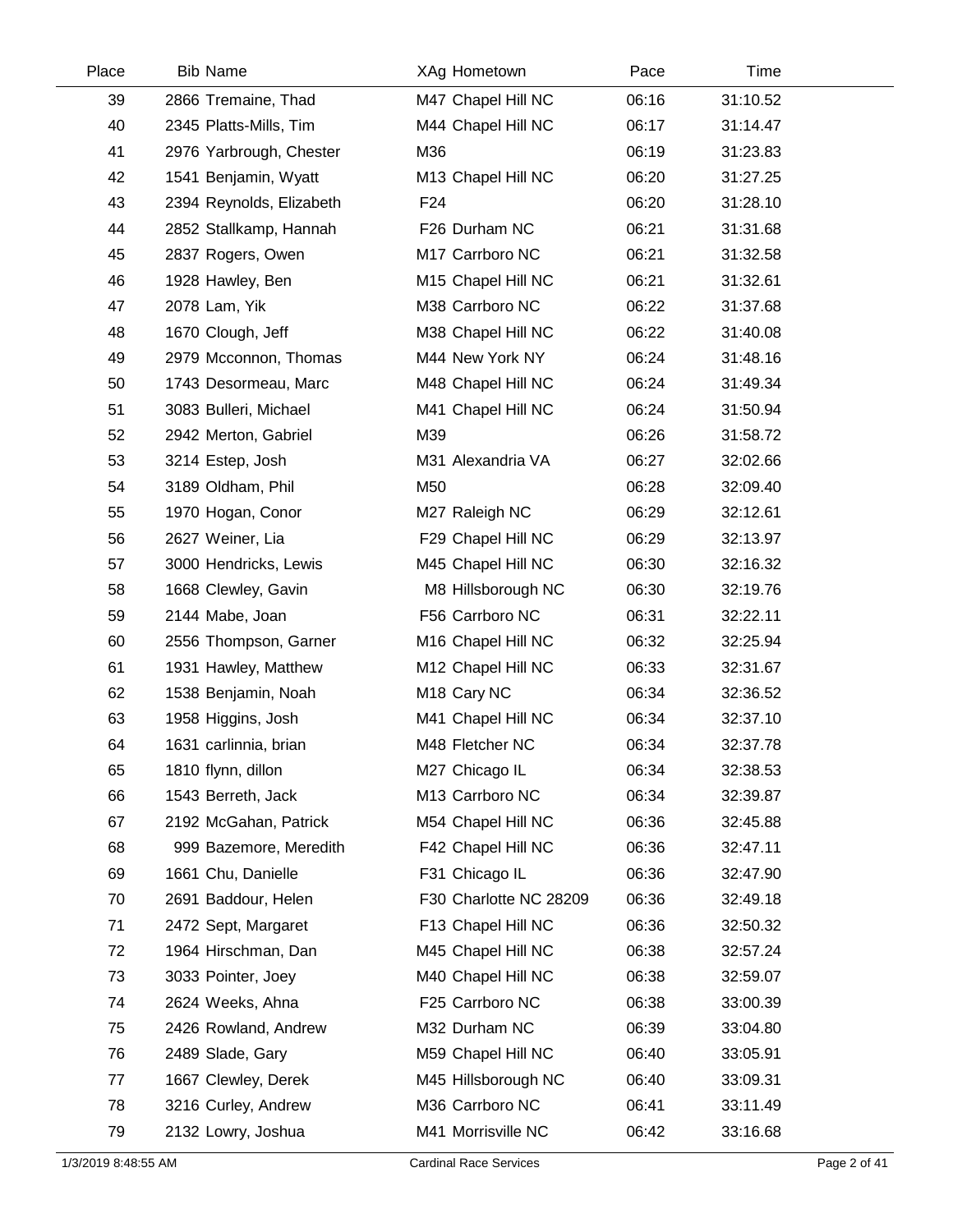| Place | <b>Bib Name</b>             | XAg Hometown        | Pace  | Time     |  |
|-------|-----------------------------|---------------------|-------|----------|--|
| 80    | 1565 Bolon, Nate            | M21 Chapel Hill NC  | 06:42 | 33:17.94 |  |
| 81    | 2079 LaMay, Ted             | M58 Chapel Hill NC  | 06:43 | 33:21.88 |  |
| 82    | 2730 Fiorito Jr, Agustin    | M19 Chapel Hill NC  | 06:43 | 33:25.28 |  |
| 83    | 2858 Svendsgaard, David     | M53 RALEIGH NC      | 06:44 | 33:27.26 |  |
| 84    | 977 Ayers, Brandon          | M34 Carrboro NC     | 06:44 | 33:27.76 |  |
| 85    | 2694 Baker, Rhys            | M31 Chapel Hill NC  | 06:44 | 33:28.77 |  |
| 86    | 2157 mangarelli, caren      | F48 DURHAM NC       | 06:44 | 33:29.06 |  |
| 87    | 2910 Golike, Eric           | M31 Chapel Hill NC  | 06:45 | 33:33.99 |  |
| 88    | 2369 Ramsdell, Angela       | F <sub>18</sub>     | 06:46 | 33:37.21 |  |
| 89    | 3178 Prenshaw, Eric         | M33 Hillsborough NC | 06:46 | 33:39.57 |  |
| 90    | 978 Baas, Brian             | M44 Carrboro NC     | 06:46 | 33:40.19 |  |
| 91    | 3149 chu, jennifer          | f34 Chapel Hill NC  | 06:47 | 33:41.67 |  |
| 92    | 2623 Weed, Ronnie           | M43 DURHAM NC       | 06:48 | 33:47.71 |  |
| 93    | 1792 Feldt, Ethan           | M15 Chapel Hill NC  | 06:49 | 33:53.27 |  |
| 94    | 2736 Fried, Lucas           | M19                 | 06:50 | 33:55.32 |  |
| 95    | 1671 Coclanis, Angelo       | M32 Chapel Hill NC  | 06:50 | 33:56.37 |  |
| 96    | 2227 Meyer, David           | M55 DURHAM NC       | 06:50 | 33:58.29 |  |
| 97    | 1987 Hussey, Jon            | M56 Chapel Hill NC  | 06:51 | 34:02.91 |  |
| 98    | 1755 Duff, James            | M41 Carrboro NC     | 06:51 | 34:04.83 |  |
| 99    | 1594 Havice, Elizabeth      | F41 Carrboro NC     | 06:51 | 34:05.10 |  |
| 100   | 2178 Mastbrook, Scott       | M46 charlotte NC    | 06:52 | 34:05.22 |  |
| 101   | 3056 Zieff, Gabriel         | M29 Chapel Hill NC  | 06:52 | 34:05.28 |  |
| 102   | 2862 Thorn, Russell         | M34 Chapel Hill NC  | 06:52 | 34:05.86 |  |
| 103   | 1871 Greene, Caeden         | M17 Chapel Hill NC  | 06:52 | 34:06.53 |  |
| 104   | 2148 MacKay, Douglas        | M39 Carrboro NC     | 06:52 | 34:07.28 |  |
| 105   | 2012 Johnson-Broache, Britt | F36 Durham NC       | 06:52 | 34:08.64 |  |
| 106   | 2303 Norwood, Clare         | F36 Chapel Hill NC  | 06:52 | 34:09.59 |  |
| 107   | 2577 travars, phil          | M33 Pittsboro NC    | 06:53 | 34:12.00 |  |
| 108   | 3094 Van Slyke, Adam        | M40 Carrboro NC     | 06:53 | 34:12.70 |  |
| 109   | 2101 Levin, Halden          | F16 Chapel Hill NC  | 06:53 | 34:14.92 |  |
| 110   | 2333 Pendergraph, James     | M66 Hillsborough NC | 06:54 | 34:17.16 |  |
| 111   | 2470 SEMANSON, CHRISTOPH    | M33 DURHAM NC       | 06:54 | 34:18.07 |  |
| 112   | 957 Ames, Milly             | F20 Chapel Hill NC  | 06:55 | 34:20.19 |  |
| 113   | 1604 Bryan, Cotton          | M45 Chapel Hill NC  | 06:55 | 34:20.94 |  |
| 114   | 2436 Runkle, Sydney         | F15 Chapel Hill NC  | 06:57 | 34:32.93 |  |
| 115   | 2367 Pyati, Shreyas         | M20 Chapel Hill NC  | 06:58 | 34:35.67 |  |
| 116   | 3213 Krakow, William        | M23 DURHAM NC       | 06:58 | 34:35.91 |  |
| 117   | 2605 walker, craig          | m45 Durham NC       | 06:59 | 34:40.12 |  |
| 118   | 1956 Hessini, Diane         | F49                 | 06:59 | 34:41.50 |  |
| 119   | 2032 Kast, Maximilian       | M38 Chapel Hill NC  | 07:00 | 34:47.00 |  |
| 120   | 3146 Goldstein, Jennifer    | F47 Carrboro NC     | 07:00 | 34:47.75 |  |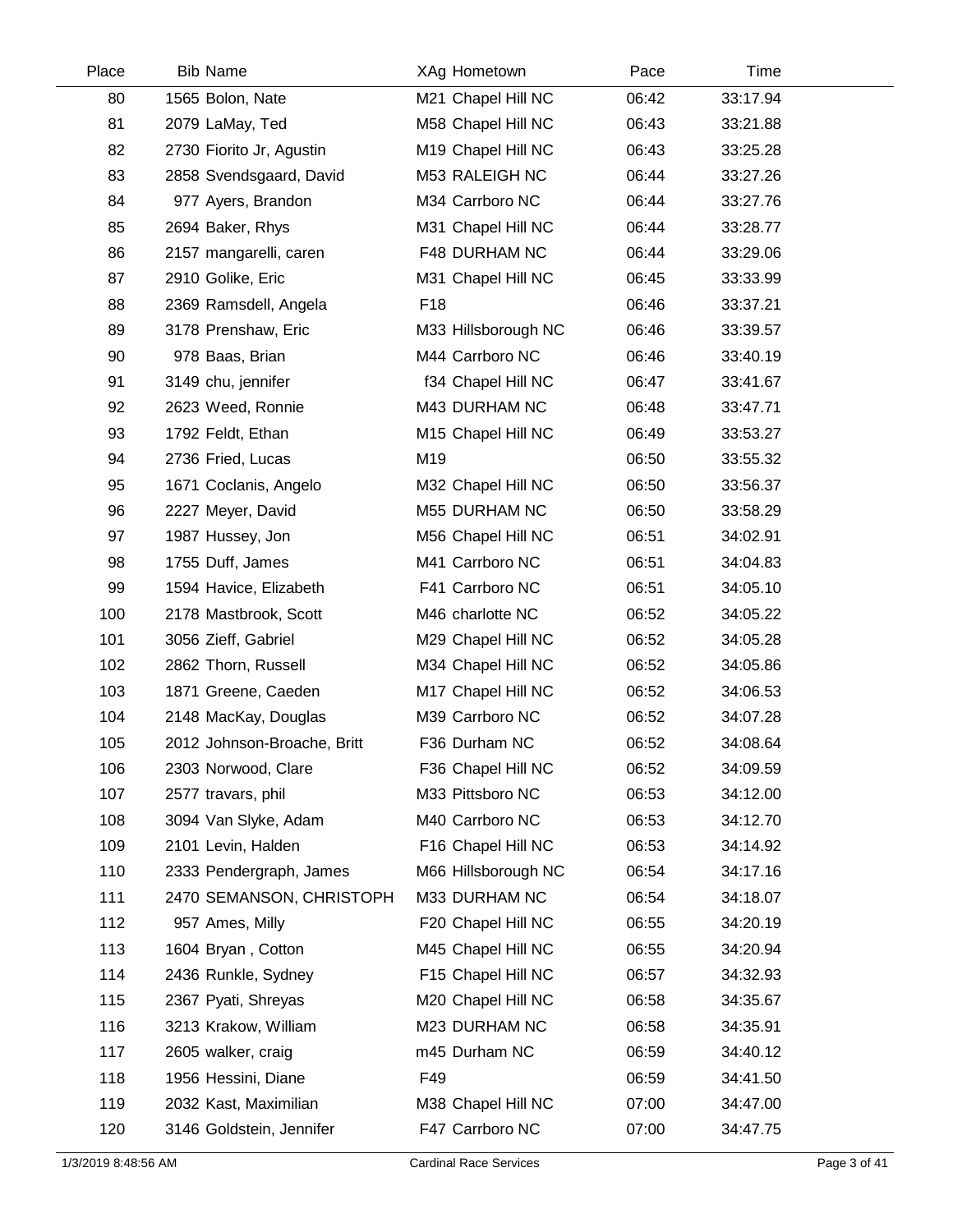| Place | <b>Bib Name</b>         | XAg Hometown        | Pace  | Time     |  |
|-------|-------------------------|---------------------|-------|----------|--|
| 121   | 943 Adams, Jackson      | M14 Pittsboro NC    | 07:00 | 34:48.36 |  |
| 122   | 2053 Kiley, Kevin       | M30 DURHAM NC       | 07:00 | 34:49.20 |  |
| 123   | 1816 foster, sarah      | f46 Chapel Hill NC  | 07:00 | 34:49.87 |  |
| 124   | 2247 Min, Nicholas      | M15 Chapel Hill NC  | 07:01 | 34:51.82 |  |
| 125   | 2964 Strauss, Niko      | M15 Chapel Hill NC  | 07:01 | 34:54.66 |  |
| 126   | 1881 Grill, Warren      | M51 Chapel Hill NC  | 07:02 | 34:55.73 |  |
| 127   | 1645 Chang, Chris       | M22 Chapel Hill NC  | 07:02 | 34:57.01 |  |
| 128   | 2294 Nerkar, Santul     | M21 Chapel Hill NC  | 07:02 | 34:57.32 |  |
| 129   | 1784 Esther, Ben        | M14 Chapel Hill NC  | 07:02 | 34:59.63 |  |
| 130   | 1566 Bolon, Todd        | M52 Chapel Hill NC  | 07:03 | 35:00.82 |  |
| 131   | 1787 Evans, Elizabeth   | F38 Chapel Hill NC  | 07:03 | 35:04.13 |  |
| 132   | 1701 Coward, Will       | M44 DURHAM NC       | 07:03 | 35:04.35 |  |
| 133   | 1870 Greene, Andrew     | M52 Chapel Hill NC  | 07:04 | 35:07.98 |  |
| 134   | 3084 Salemy, Tim        | M47 Durham NC       | 07:04 | 35:08.49 |  |
| 135   | 1764 Ehlers, Ben        | m48 ATHENS GA       | 07:04 | 35:09.28 |  |
| 136   | 2220 Merron, Jeff       | M57 Chapel Hill NC  | 07:05 | 35:09.87 |  |
| 137   | 1652 Chenet, Kate       | F14 Chapel Hill NC  | 07:05 | 35:13.07 |  |
| 138   | 2062 Knepper, Wesley    | M35 Carrboro NC     | 07:06 | 35:15.60 |  |
| 139   | 2752 Hensel, Douglas    | M45 Durham NC       | 07:06 | 35:16.01 |  |
| 140   | 3057 K, Satya           | M48 Carrboro NC     | 07:06 | 35:18.07 |  |
| 141   | 2458 Schmidt, Blaine    | m51 Chapel Hill NC  | 07:06 | 35:18.85 |  |
| 142   | 2602 Wade, Zoe          | F15 Hillsborough NC | 07:06 | 35:19.14 |  |
| 143   | 3071 McLamb, Jon        | M40 Wilmington NC   | 07:08 | 35:25.03 |  |
| 144   | 3175 Smart, Jen         | F44 Durham NC       | 07:10 | 35:36.33 |  |
| 145   | 2362 Prabucki, Bernard  | M57 Carrboro NC     | 07:10 | 35:38.73 |  |
| 146   | 2086 LAUZIER, DAVID     | M21 Wilmington NC   | 07:11 | 35:39.93 |  |
| 147   | 2717 Conitzer, Vincent  | M40 Chapel Hill NC  | 07:11 | 35:40.43 |  |
| 148   | 2856 strong, john       | m51 Chapel Hill NC  | 07:11 | 35:41.45 |  |
| 149   | 3036 Pointer, Ivy       | F40 Chapel Hill NC  | 07:11 | 35:43.54 |  |
| 150   | 2374 Ramsdell, Luke     | M15                 | 07:11 | 35:43.69 |  |
| 151   | 1858 Gordon, Max        | M32 Durham NC       | 07:12 | 35:46.94 |  |
| 152   | 2710 Cavender, Matt     | M37 Chapel Hill NC  | 07:12 | 35:48.67 |  |
| 153   | 2644 wilkinson, michael | m58 Mebane NC       | 07:13 | 35:49.95 |  |
| 154   | 2832 Roberts, Sarah     | F37 Chapel Hill NC  | 07:13 | 35:52.38 |  |
| 155   | 2299 Nieman, Jeff       | M41 Chapel Hill NC  | 07:13 | 35:53.05 |  |
| 156   | 2398 Rice, Gary         | M58 Mebane NC       | 07:13 | 35:53.68 |  |
| 157   | 2393 revelle, thomas    | m32 Carrboro NC     | 07:14 | 35:56.54 |  |
| 158   | 3199 Schmeiser, Michael | M41 Chapel Hill NC  | 07:14 | 35:58.89 |  |
| 159   | 2886 Bevilacqua, Ariana | F27 Durham NC       | 07:14 | 35:59.34 |  |
| 160   | 1859 Gordon, Victor     | M41 Durham NC       | 07:16 | 36:08.48 |  |
| 161   | 2953 Pearson, Michael   | M39 Chapel Hill NC  | 07:17 | 36:09.88 |  |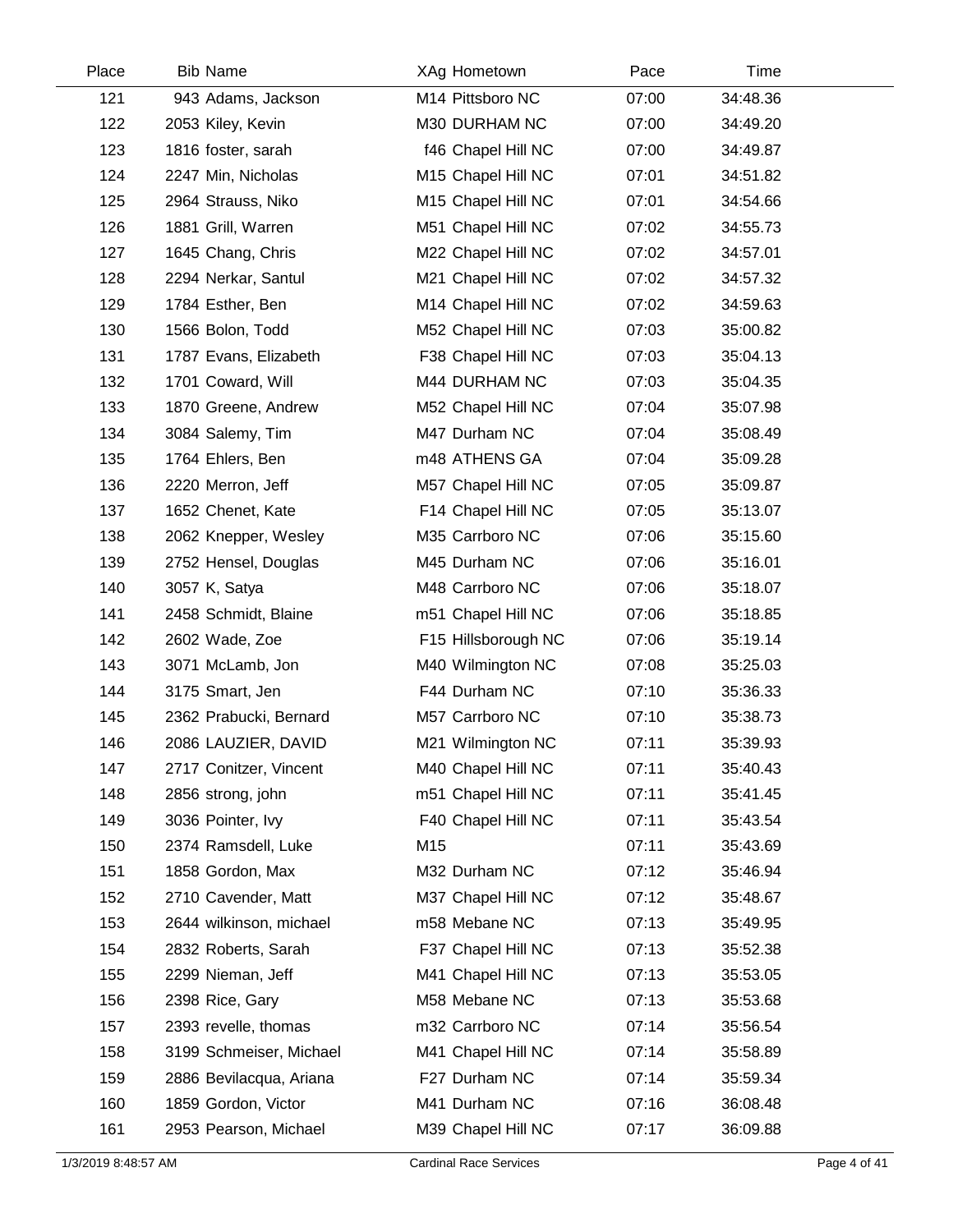|     | 2484 Singer, Amy        |                     |       |          |  |
|-----|-------------------------|---------------------|-------|----------|--|
| 162 |                         | F41 Hillsborough NC | 07:17 | 36:12.21 |  |
| 163 | 3172 Gordon, Andrew     | M49 Knoxville TN    | 07:17 | 36:13.22 |  |
| 164 | 3068 Hoover, Chris      | M47 Chapel Hill NC  | 07:18 | 36:16.46 |  |
| 165 | 2385 Rees, John         | M59 Chapel Hill NC  | 07:18 | 36:18.65 |  |
| 166 | 2629 Welsh, Patrick     | M29 DURHAM NC       | 07:18 | 36:19.09 |  |
| 167 | 1619 Butterick, Chris   | M35 Brooklyn NY     | 07:20 | 36:27.28 |  |
| 168 | 2063 Knuth, Chad        | M23 Chapel Hill NC  | 07:20 | 36:28.35 |  |
| 169 | 3182 Lee, Jackson       | M15 Chapel Hill NC  | 07:21 | 36:30.79 |  |
| 170 | 3011 Crockett, Haley    | F <sub>28</sub>     | 07:21 | 36:31.02 |  |
| 171 | 2962 Strauss, Asher     | M11 Chapel Hill NC  | 07:21 | 36:32.38 |  |
| 172 | 2688 Allyne, Kristin    | F58 Chapel Hill NC  | 07:21 | 36:34.25 |  |
| 173 | 2453 Sawyer, Simon      | M51 Chapel Hill NC  | 07:24 | 36:45.49 |  |
| 174 | 2022 Kahler, Todd       | M42                 | 07:24 | 36:46.76 |  |
| 175 | 2347 Poitras, Ellie     | F12 Pittsboro NC    | 07:24 | 36:47.24 |  |
| 176 | 1841 Gibson, Rob        | M40 Lutherville MD  | 07:24 | 36:47.94 |  |
| 177 | 2584 Valerino, Daniel   | M30 Parkton MD      | 07:25 | 36:50.69 |  |
| 178 | 3100 McGeary, Andrea    | F40 Durham NC       | 07:25 | 36:53.00 |  |
| 179 | 2773 Kelly, Elizabeth   | F35 Chapel Hill NC  | 07:25 | 36:53.73 |  |
| 180 | 2526 Strickler, Ella    | F13 Chapel Hill NC  | 07:26 | 36:54.45 |  |
| 181 | 1569 Boucher, Leah      | F44 Chapel Hill NC  | 07:26 | 36:55.68 |  |
| 182 | 2957 Smith, Madeline    | F22 Chapel Hill NC  | 07:26 | 36:56.64 |  |
| 183 | 2626 Weeks, Kevin       | M55 Carrboro NC     | 07:26 | 36:58.08 |  |
| 184 | 3158 Carin, Jeremy      | M17 DURHAM NC       | 07:26 | 36:58.59 |  |
| 185 | 3161 Bramwell, Brittany | F21 DURHAM NC       | 07:26 | 36:59.06 |  |
| 186 | 3156 Carin, Jeffrey     | M19 DURHAM NC       | 07:27 | 36:59.30 |  |
| 187 | 2206 McLane, Patrick    | M28 Raleigh NC      | 07:27 | 37:04.04 |  |
| 188 | 2515 Steffens, Jackson  | M13 DURHAM NC       | 07:28 | 37:05.91 |  |
| 189 | 1905 Hamilton, Adam     | M23 Chapel Hill NC  | 07:28 | 37:06.75 |  |
| 190 | 2298 Niehoff, Nikki     | F26 Chapel Hill NC  | 07:28 | 37:08.54 |  |
| 191 | 3122 Best, Kaitlyn      | F35                 | 07:29 | 37:09.68 |  |
| 192 | 2909 Glick, Viviana     | F15 Chicago IL      | 07:29 | 37:11.01 |  |
| 193 | 2657 Wofford, William   | M51 Chapel Hill NC  | 07:29 | 37:11.15 |  |
| 194 | 1921 harris, william    | m42 Pittsboro NC    | 07:29 | 37:12.37 |  |
| 195 | 1805 Finnegan, Patrick  | M36 Chapel Hill NC  | 07:30 | 37:14.86 |  |
| 196 | 2396 Reynolds, Hayden   | M20 Chapel Hill NC  | 07:30 | 37:15.67 |  |
| 197 | 2246 Milz, Natalia      | F41 Chapel Hill NC  | 07:30 | 37:16.32 |  |
| 198 | 1980 Howard, David      | M52 Durham NC       | 07:31 | 37:20.63 |  |
| 199 | 2729 Fiorito, Teresa    | F16 Chapel Hill NC  | 07:31 | 37:22.05 |  |
| 200 | 975 Astrachan, Owen     | M62 Chapel Hill NC  | 07:32 | 37:24.76 |  |
| 201 | 1939 Hegland, Don       | M46 Chapel Hill NC  | 07:34 | 37:34.18 |  |
| 202 | 1823 Funk, Isaac        | M17 GRAHAM NC       | 07:34 | 37:35.55 |  |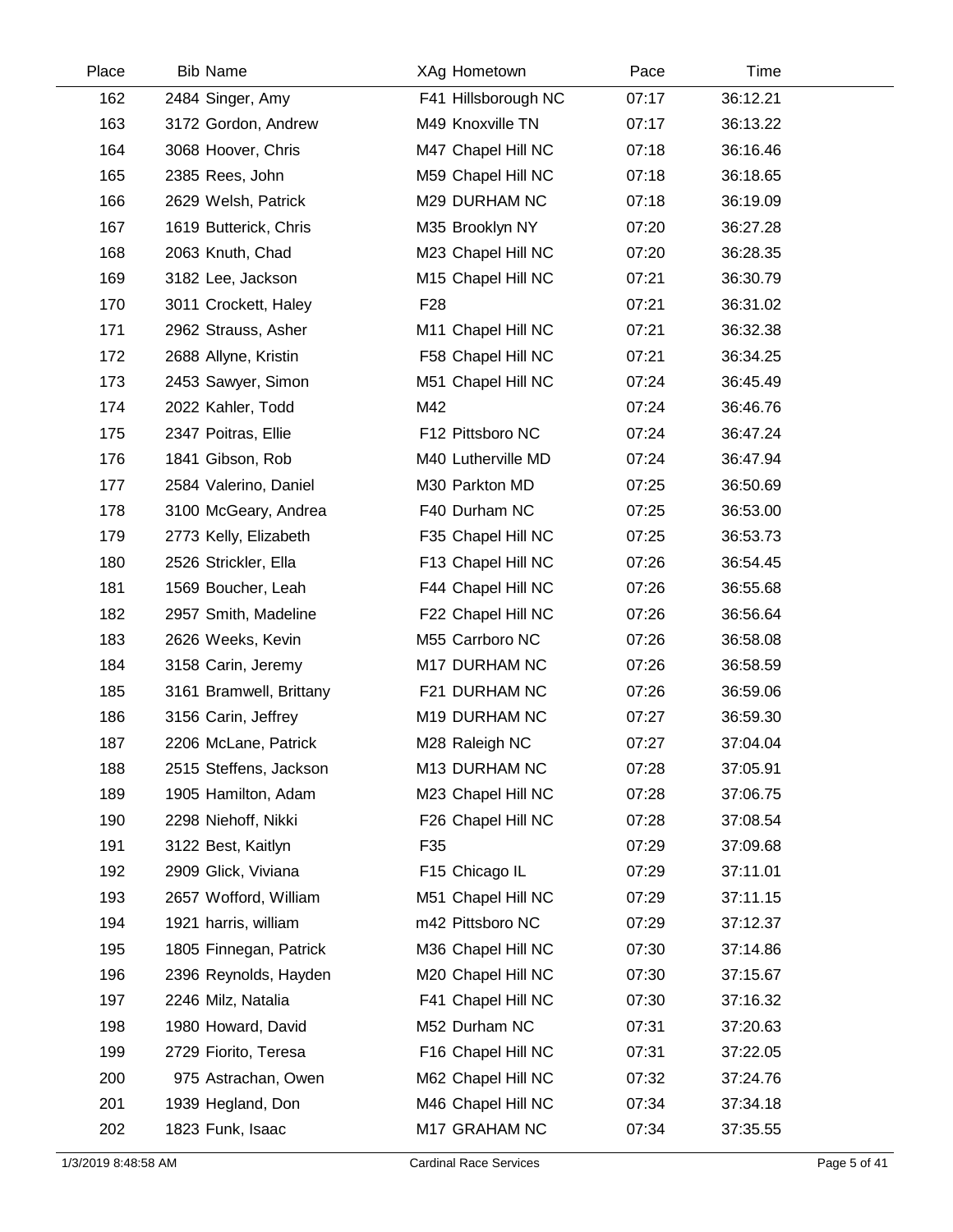| Place | <b>Bib Name</b>             | XAg Hometown       | Pace  | Time     |  |
|-------|-----------------------------|--------------------|-------|----------|--|
| 203   | 1838 Gaylord, Charles       | M15 Arlington VA   | 07:34 | 37:35.77 |  |
| 204   | 2103 Levy, Beatrice         | F18 Chapel Hill NC | 07:34 | 37:35.84 |  |
| 205   | 1815 Foster, Riley          | f22 Chapel Hill NC | 07:35 | 37:40.22 |  |
| 206   | 3179 Nunez, Durbin          | M28                | 07:35 | 37:42.26 |  |
| 207   | 2857 Suchindran, Sujit      | M37 Cambridge MA   | 07:35 | 37:42.29 |  |
| 208   | 2514 Steffens, Elizabeth    | F41 DURHAM NC      | 07:36 | 37:44.40 |  |
| 209   | 2229 Meyer, Truman          | M17 DURHAM NC      | 07:36 | 37:45.76 |  |
| 210   | 2520 Stifler, Lisa          | F40 DURHAM NC      | 07:36 | 37:46.31 |  |
| 211   | 3080 Mandeville, Henry      | M23 Chapel Hill NC | 07:37 | 37:50.34 |  |
| 212   | 2860 Thomas, Tiana          | F24 DURHAM NC      | 07:38 | 37:56.23 |  |
| 213   | 2427 Rubin, Noah            | M23 Chapel Hill NC | 07:38 | 37:57.97 |  |
| 214   | 1615 Burton, Alex           | M23 Carrboro NC    | 07:38 | 37:58.22 |  |
| 215   | 2776 Kim, Jungsang          | M49 Chapel Hill NC | 07:39 | 37:59.45 |  |
| 216   | 2179 Matera, Elise          | F22 Chapel Hill NC | 07:39 | 38:01.42 |  |
| 217   | 1607 Bryson, Andrew         | M30 Pittsboro NC   | 07:39 | 38:01.49 |  |
| 218   | 3208 Matera, Bret           | M26 Chapel Hill NC | 07:39 | 38:01.97 |  |
| 219   | 2009 Johnson, Leah          | F39 DURHAM NC      | 07:39 | 38:02.72 |  |
| 220   | 1969 Hoerger, Tom           | M59 Chapel Hill NC | 07:40 | 38:04.96 |  |
| 221   | 1968 Hoerger, Jacob         | M26 Chapel Hill NC | 07:40 | 38:05.42 |  |
| 222   | 2796 Minogue, Kevin         | M26 Chapel Hill NC | 07:40 | 38:08.20 |  |
| 223   | 1827 Gale, w. Patrick       | M44 Carrboro NC    | 07:41 | 38:09.37 |  |
| 224   | 1944 Hemelt, Steve          | M36 Carrboro NC    | 07:41 | 38:10.97 |  |
| 225   | 2537 Summerlin-Long, Jeff   | M43 Chapel Hill NC | 07:41 | 38:11.68 |  |
| 226   | 3166 Windham, Scott         | M48 Chapel Hill NC | 07:41 | 38:12.59 |  |
| 227   | 1830 Garcia, Jamie          | F26 DURHAM NC      | 07:41 | 38:13.09 |  |
| 228   | 2151 MacKinnon, Matthew     | M46 Chapel Hill NC | 07:42 | 38:14.54 |  |
| 229   | 2928 Kopczynski, Casey      | M57 Chapel Hill NC | 07:42 | 38:17.54 |  |
| 230   | 2443 Salvesen, Sam          | M26 Carrboro NC    | 07:43 | 38:19.37 |  |
| 231   | 2555 Thomas, Sonia          | F52 Chapel Hill NC | 07:43 | 38:21.29 |  |
| 232   | 1603 Brown, Jeremy          | M42 Carrboro NC    | 07:43 | 38:22.80 |  |
| 233   | 2495 Smith-Overman, Brianna | F30 DURHAM NC      | 07:44 | 38:23.96 |  |
| 234   | 2162 Mann, Nicholas         | M16 Chapel Hill NC | 07:44 | 38:26.95 |  |
| 235   | 2903 Dunn, Lisa             | F37 Carrboro NC    | 07:44 | 38:27.43 |  |
| 236   | 1979 Houghton, Nathan       | M34 Durham NC      | 07:45 | 38:28.80 |  |
| 237   | 2069 Kollins, Katharine     | F38 Chapel Hill NC | 07:46 | 38:34.72 |  |
| 238   | 2625 Weeks, Cyndy           | F54 Carrboro NC    | 07:46 | 38:35.51 |  |
| 239   | 1534 Benjamin, Anne         | F48 Chapel Hill NC | 07:46 | 38:36.88 |  |
| 240   | 2808 Niemeyer, John         | M42 Chapel Hill NC | 07:46 | 38:37.08 |  |
| 241   | 3053 Roedema, Mike          | M38 Carrboro NC    | 07:47 | 38:38.53 |  |
| 242   | 2949 Nunn, Charles          | M50 Chapel Hill NC | 07:47 | 38:39.86 |  |
| 243   | 2570 Torell, Josh           | M32 Carrboro NC    | 07:47 | 38:43.01 |  |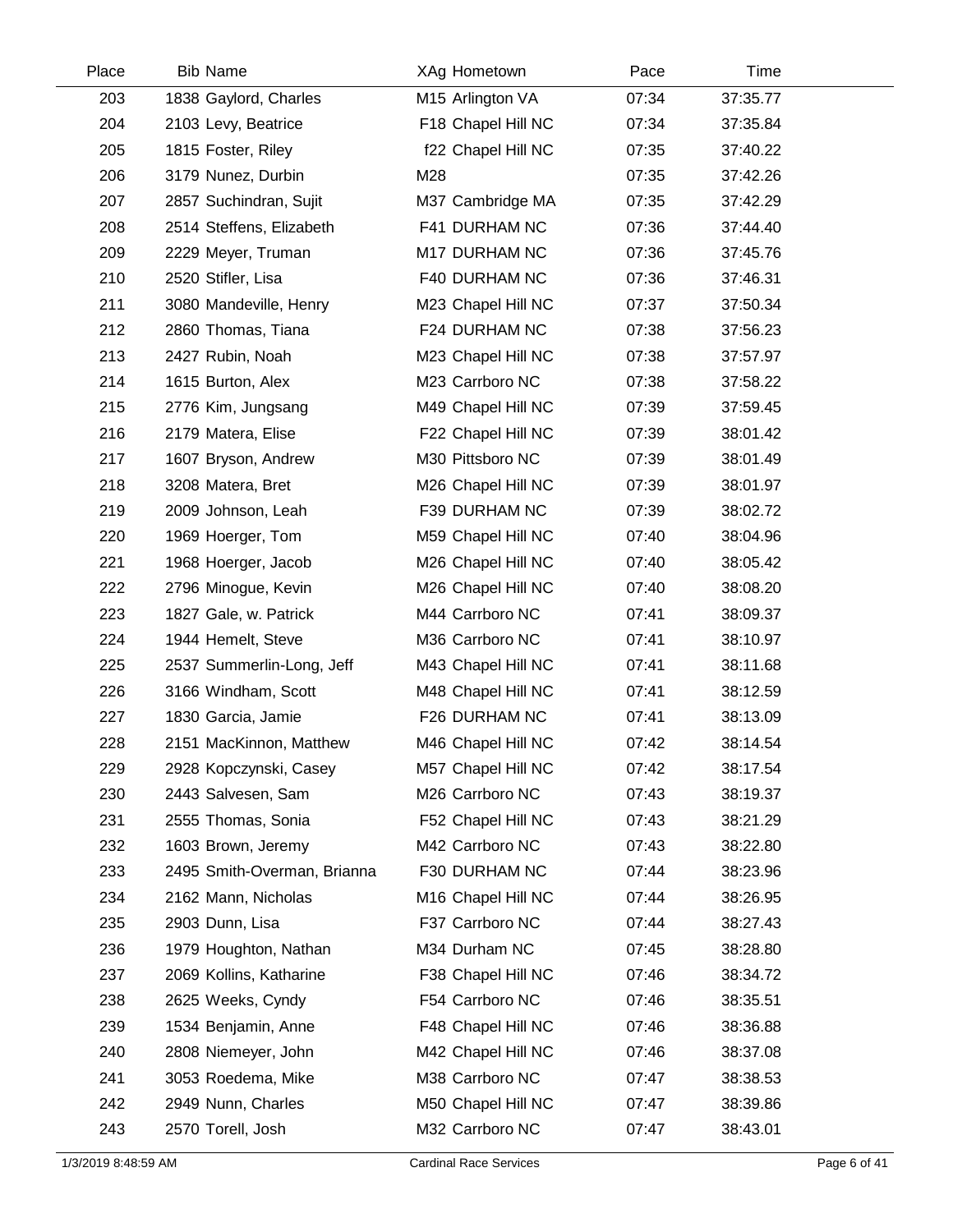| Place | <b>Bib Name</b>               | XAg Hometown        | Pace  | Time     |  |
|-------|-------------------------------|---------------------|-------|----------|--|
| 244   | 1739 Denniston, Charliss      | F31 RALEIGH NC      | 07:47 | 38:43.19 |  |
| 245   | 2722 Denniston, Alex          | M32 Falmouth ME     | 07:47 | 38:43.20 |  |
| 246   | 2021 Kahler, Chris            | f37 Takoma Park MD  | 07:47 | 38:43.39 |  |
| 247   | 2554 Thomas, Jody             | M47 Chapel Hill NC  | 07:48 | 38:45.03 |  |
| 248   | 2217 Menzies, Peter           | M29 Chapel Hill NC  | 07:48 | 38:45.11 |  |
| 249   | 2432 Ruff, JW                 | M42 Chapel Hill NC  | 07:48 | 38:46.53 |  |
| 250   | 2831 Roberts, Jason           | M42 Chapel Hill NC  | 07:48 | 38:47.25 |  |
| 251   | 2977 Mcconnon, Lindsay        | F40 New York NY     | 07:48 | 38:48.01 |  |
| 252   | 2679 Ziefle, Jon              | M35 Durham NC       | 07:49 | 38:48.54 |  |
| 253   | 2974 Yarbrough, Courtney      | F36                 | 07:49 | 38:49.19 |  |
| 254   | 1951 Herrick, Jeffrey         | M45 Carrboro NC     | 07:49 | 38:51.48 |  |
| 255   | 1783 Essman, Michael          | M28 Carrboro NC     | 07:50 | 38:53.99 |  |
| 256   | 1678 Combs, Chris             | M51 Chapel Hill NC  | 07:50 | 38:54.88 |  |
| 257   | 947 Alford, Kelly             | M31 Durham NC       | 07:50 | 38:55.17 |  |
| 258   | 1942 Helms, Craig             | M58 Chapel Hill NC  | 07:50 | 38:55.75 |  |
| 259   | 2389 Reintjes-Tolen, Sarah    | F32 Carrboro NC     | 07:50 | 38:56.71 |  |
| 260   | 1986 Huppert, David           | M40 Carrboro NC     | 07:50 | 38:57.12 |  |
| 261   | 2749 Hardy, David             | M58 Carrboro NC     | 07:50 | 38:57.81 |  |
| 262   | 2542 Svenson, Erik            | M42 Matthews NC     | 07:51 | 38:58.69 |  |
| 263   | 2865 Tremaine, Laura          | F43 Chapel Hill NC  | 07:51 | 38:59.10 |  |
| 264   | 1885 Guiteras, Andrew         | M40 Chapel Hill NC  | 07:51 | 39:00.76 |  |
| 265   | 2467 Seils, Damon             | M45 Carrboro NC     | 07:51 | 39:00.88 |  |
| 266   | 2327 Patterson, Brandon       | M24 Chapel Hill NC  | 07:51 | 39:01.53 |  |
| 267   | 2328 Patterson, Camille       | F25 Chapel Hill NC  | 07:51 | 39:01.67 |  |
| 268   | 3001 Boggess, John            | M54 Chapel Hill NC  | 07:51 | 39:02.71 |  |
| 269   | 2412 rolfes, lea              | f44 Atlanta GA      | 07:52 | 39:04.10 |  |
| 270   | 2712 Cobb, Harrison           | M16 Hillsborough NC | 07:52 | 39:05.34 |  |
| 271   | 2180 Matera, Kathy            | F55 Chapel Hill NC  | 07:52 | 39:05.48 |  |
| 272   | 2036 Kauftheil, Randy         | M60 Chapel Hill NC  | 07:52 | 39:05.98 |  |
| 273   | 3226 Young, Matthew           | M25 Washington DC   | 07:53 | 39:09.19 |  |
| 274   | 2797 minogue, michael         | M57 Chapel Hill NC  | 07:53 | 39:10.70 |  |
| 275   | 1767 Ehlers, Thomas           | M15 ATHENS GA       | 07:53 | 39:11.47 |  |
| 276   | 2082 Lapham, Ruby             | F14 Hillsborough NC | 07:53 | 39:11.62 |  |
| 277   | 3027 Galloway, Griffin        | M11 Chapel Hill NC  | 07:53 | 39:11.74 |  |
| 278   | 2727 Fiorito, Agustin         | M47 Chapel Hill NC  | 07:54 | 39:13.93 |  |
| 279   | 3162 Pendleton Bigelow, Allie | F45 Chapel Hill NC  | 07:54 | 39:14.36 |  |
| 280   | 2158 Mani, Nish               | M34 Brooklyn NY     | 07:54 | 39:17.03 |  |
| 281   | 1758 Duronio, Bob             | M54 Chapel Hill NC  | 07:54 | 39:17.04 |  |
| 282   | 1833 Gardner, Emma            | F34 Brooklyn NY     | 07:54 | 39:17.34 |  |
| 283   | 2409 Rogers, Nora             | F42 Carrboro NC     | 07:54 | 39:17.77 |  |
| 284   | 2142 Lutz, Alejandro          | M49 Durham NC       | 07:55 | 39:19.79 |  |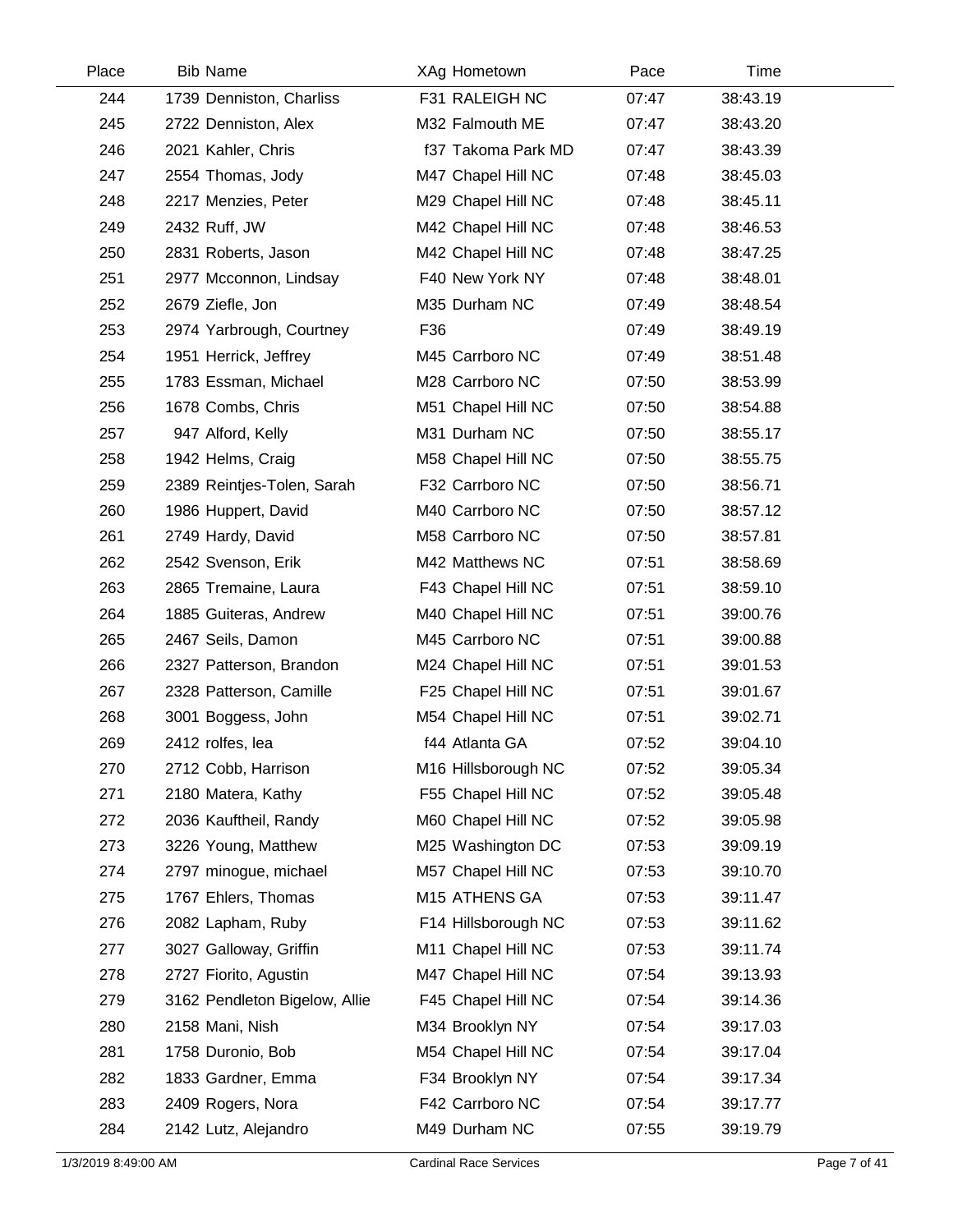| Place | <b>Bib Name</b>              | XAg Hometown        | Pace  | Time     |  |
|-------|------------------------------|---------------------|-------|----------|--|
| 285   | 2912 Grinnan, Tucker         | M18 Reston VA       | 07:55 | 39:20.20 |  |
| 286   | 2619 Weaver, Chris           | M49 Carrboro NC     | 07:56 | 39:23.69 |  |
| 287   | 3163 Dvorak, Shayla          | F32 Madison WI      | 07:56 | 39:23.71 |  |
| 288   | 2273 Munoz-Hermoso, Abel     | M44 Carrboro NC     | 07:56 | 39:26.27 |  |
| 289   | 2428 Rubinas, Pete           | M43 Pittsboro NC    | 07:56 | 39:26.58 |  |
| 290   | 2963 Strauss, Jade           | F17 Chapel Hill NC  | 07:56 | 39:27.89 |  |
| 291   | 3038 Troester, Melissa       | F46 Carrboro NC     | 07:58 | 39:33.23 |  |
| 292   | 2763 Humphries, Matthew      | M27 Chapel Hill NC  | 07:58 | 39:38.05 |  |
| 293   | 2003 jhaveri, ravi           | M48 DURHAM NC       | 07:59 | 39:41.42 |  |
| 294   | 2185 Matti, Michael          | M61 Durham NC       | 08:00 | 39:44.42 |  |
| 295   | 1834 Gardner, Joanne         | F64 Chapel Hill NC  | 08:00 | 39:47.01 |  |
| 296   | 2270 Mullikin, Beth          | F45 Greenville SC   | 08:01 | 39:48.57 |  |
| 297   | 2340 Pierce, John            | M62                 | 08:01 | 39:49.91 |  |
| 298   | 2160 Mann, Audrey            | F13 Chapel Hill NC  | 08:01 | 39:50.64 |  |
| 299   | 1824 Funk, John              | M48 GRAHAM NC       | 08:01 | 39:51.47 |  |
| 300   | 996 Bartz, Angela            | F28 Carrboro NC     | 08:01 | 39:51.84 |  |
| 301   | 3191 Gilliom, Eliza          | F12 Chapel Hill NC  | 08:01 | 39:51.85 |  |
| 302   | 3192 Gilliom, Miles          | M47 Chapel Hill NC  | 08:02 | 39:53.84 |  |
| 303   | 2725 Feldt, Matthew          | M50 Chapel Hill NC  | 08:02 | 39:54.10 |  |
| 304   | 3223 Atkins, Tim             | M45 Chapel Hill NC  | 08:02 | 39:54.85 |  |
| 305   | 1791 Farris, Morgan          | F28 Carrboro NC     | 08:02 | 39:55.63 |  |
| 306   | 1613 Burr, Matt              | M38 Carrboro NC     | 08:03 | 39:58.72 |  |
| 307   | 1937 Heck, Rainie            | F20 Chapel Hill NC  | 08:03 | 40:01.88 |  |
| 308   | 2203 Mckay, Daniel           | M42 Chapel Hill NC  | 08:03 | 40:01.94 |  |
| 309   | 1848 Glasscock, Cameron      | M27 Ithaca NY       | 08:03 | 40:02.12 |  |
| 310   | 2386 Reeves, lan             | M25 Chapel Hill NC  | 08:03 | 40:02.53 |  |
| 311   | 1669 Clossick, Tina          | F46 Chapel Hill NC  | 08:04 | 40:03.15 |  |
| 312   | 2782 Kuritzky, Melanie       | F35 Chapel Hill NC  | 08:04 | 40:03.22 |  |
| 313   | 3059 Fitzgerald, David       | M45 Chapel Hill NC  | 08:04 | 40:06.40 |  |
| 314   | 3157 Nadel, Joshua           | M47 Carrboro NC     | 08:04 | 40:06.71 |  |
| 315   | 3160 Canoutas-Nadel, Sofia   | F13 Carrboro NC     | 08:04 | 40:06.87 |  |
| 316   | 2301 Northen, John           | M68 Chapel Hill NC  | 08:05 | 40:08.70 |  |
| 317   | 2695 Benedick, David         | M43 Chapel Hill NC  | 08:06 | 40:13.76 |  |
| 318   | 2880 Zuercher, William       | M47 Chapel Hill NC  | 08:06 | 40:14.03 |  |
| 319   | 2481 Shepherd-banigan, Megan | F39 Hillsborough NC | 08:06 | 40:14.29 |  |
| 320   | 2778 Knight, Ann Marie       | F14 Chapel Hill NC  | 08:07 | 40:20.75 |  |
| 321   | 2536 Summerlin-Long, Chenoah | F14 Chapel Hill NC  | 08:07 | 40:20.77 |  |
| 322   | 2897 Cotton, Michael         | M16 Chapel Hill NC  | 08:07 | 40:21.68 |  |
| 323   | 1000 Beals, Kendall          | F27 Knoxville TN    | 08:07 | 40:21.85 |  |
| 324   | 3185 Alexander, Brandon      | M29 Carrboro NC     | 08:07 | 40:22.87 |  |
| 325   | 1706 Crockett, Jason         | M42 DURHAM NC       | 08:08 | 40:25.47 |  |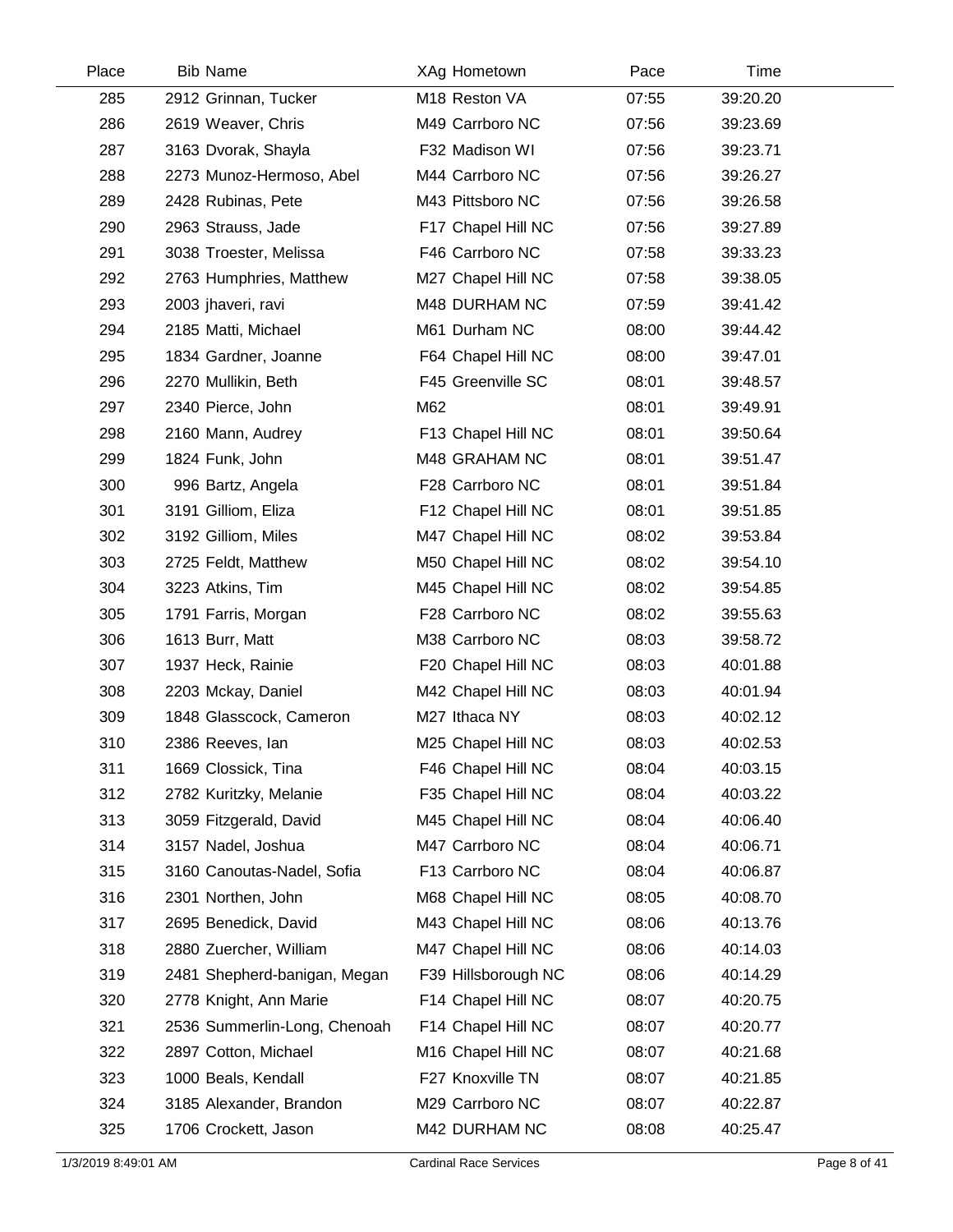| Place | <b>Bib Name</b>          | XAg Hometown       | Pace  | Time     |  |
|-------|--------------------------|--------------------|-------|----------|--|
| 326   | 2572 Torell, Matt        | M35 Carrboro NC    | 08:08 | 40:26.77 |  |
| 327   | 2318 Osofsky, Zach       | M37 Chapel Hill NC | 08:09 | 40:28.35 |  |
| 328   | 2883 Arnette, Lauren     | F37 New Bern NC    | 08:09 | 40:29.72 |  |
| 329   | 2288 Necarsulmer, Julie  | F26 Carrboro NC    | 08:09 | 40:32.51 |  |
| 330   | 2219 merritt, kathy      | F64 DURHAM NC      | 08:09 | 40:32.61 |  |
| 331   | 2891 Campbell, Barbara   | F61 Carrboro NC    | 08:10 | 40:33.39 |  |
| 332   | 1800 Field, Tim          | M44 Chapel Hill NC | 08:10 | 40:36.41 |  |
| 333   | 2579 Trout, Susan        | F45 Chapel Hill NC | 08:10 | 40:37.22 |  |
| 334   | 2973 Wipper, Dennis      | M64 Chapel Hill NC | 08:10 | 40:37.30 |  |
| 335   | 2397 Rhoads, Donald      | M46 Durham NC      | 08:11 | 40:38.66 |  |
| 336   | 972 Armstrong, Mike      | M59 Chapel Hill NC | 08:11 | 40:39.15 |  |
| 337   | 2483 Shur, Jim           | M58 Pittsboro NC   | 08:11 | 40:41.27 |  |
| 338   | 3112 Fugelso, Otis       | M41 Chapel Hill NC | 08:11 | 40:42.01 |  |
| 339   | 2524 Straub, Magdalena   | F28 Durham NC      | 08:11 | 40:42.32 |  |
| 340   | 2268 Moy, Cheryl         | F34 Durham NC      | 08:12 | 40:43.14 |  |
| 341   | 1971 Hogan, Michael      | M29 Durham NC      | 08:12 | 40:44.10 |  |
| 342   | 3109 Vota, Wayan         | M45 Chapel Hill NC | 08:12 | 40:46.73 |  |
| 343   | 2241 Miller, Kevin       | M43 Chapel Hill NC | 08:12 | 40:47.15 |  |
| 344   | 1978 Houghton, Christine | F33 Durham NC      | 08:12 | 40:47.59 |  |
| 345   | 2145 mabe, lizzie        | F17 Carrboro NC    | 08:13 | 40:49.05 |  |
| 346   | 2050 Kerwin, Rosie       | F21 Carrboro NC    | 08:13 | 40:49.40 |  |
| 347   | 2692 Bahat, Ron          | M52 Chapel Hill NC | 08:13 | 40:49.80 |  |
| 348   | 1754 Drown, Matthew      | M33 Durham NC      | 08:13 | 40:49.81 |  |
| 349   | 2817 Phillips, Tevvi     | F13 Chapel Hill NC | 08:13 | 40:50.25 |  |
| 350   | 2083 Lartz, Keri         | F28 Durham NC      | 08:13 | 40:50.52 |  |
| 351   | 2501 Sparrow, Madeleine  | F13 Chapel Hill NC | 08:13 | 40:50.56 |  |
| 352   | 3028 Galloway, Tommy     | M48 Chapel Hill NC | 08:14 | 40:52.95 |  |
| 353   | 1749 Disser, Cameron     | M13 Chapel Hill NC | 08:14 | 40:53.97 |  |
| 354   | 2271 Mullis, Randy       | M58 Carrboro NC    | 08:14 | 40:54.84 |  |
| 355   | 1828 galinsky, michael   | M49 Chapel Hill NC | 08:14 | 40:56.34 |  |
| 356   | 2672 Wopat, Susan        | F27 Durham NC      | 08:14 | 40:56.59 |  |
| 357   | 2920 Huang, Monica       | F30 Carrboro NC    | 08:15 | 41:01.40 |  |
| 358   | 2968 Urrutia, Kristine   | F48 Chapel Hill NC | 08:15 | 41:01.59 |  |
| 359   | 1584 Broo, Kendra        | F36 Chapel Hill NC | 08:16 | 41:03.87 |  |
| 360   | 2067 Kobesky, Daniel     | M38                | 08:16 | 41:04.90 |  |
| 361   | 2431 Ruff, Jackson       | M10 Chapel Hill NC | 08:16 | 41:06.90 |  |
| 362   | 2544 Sylvester, Dan      | M27 Chapel Hill NC | 08:16 | 41:06.98 |  |
| 363   | 2433 Ruff, Sarah         | F39 Chapel Hill NC | 08:17 | 41:07.62 |  |
| 364   | 2867 Vanderwoude, Phil   | M51 Chapel Hill NC | 08:17 | 41:07.73 |  |
| 365   | 2279 Nackman, Joel       | M26 New York NY    | 08:17 | 41:11.02 |  |
| 366   | 2681 Zimmerman, Paul     | M34 Washington DC  | 08:18 | 41:13.65 |  |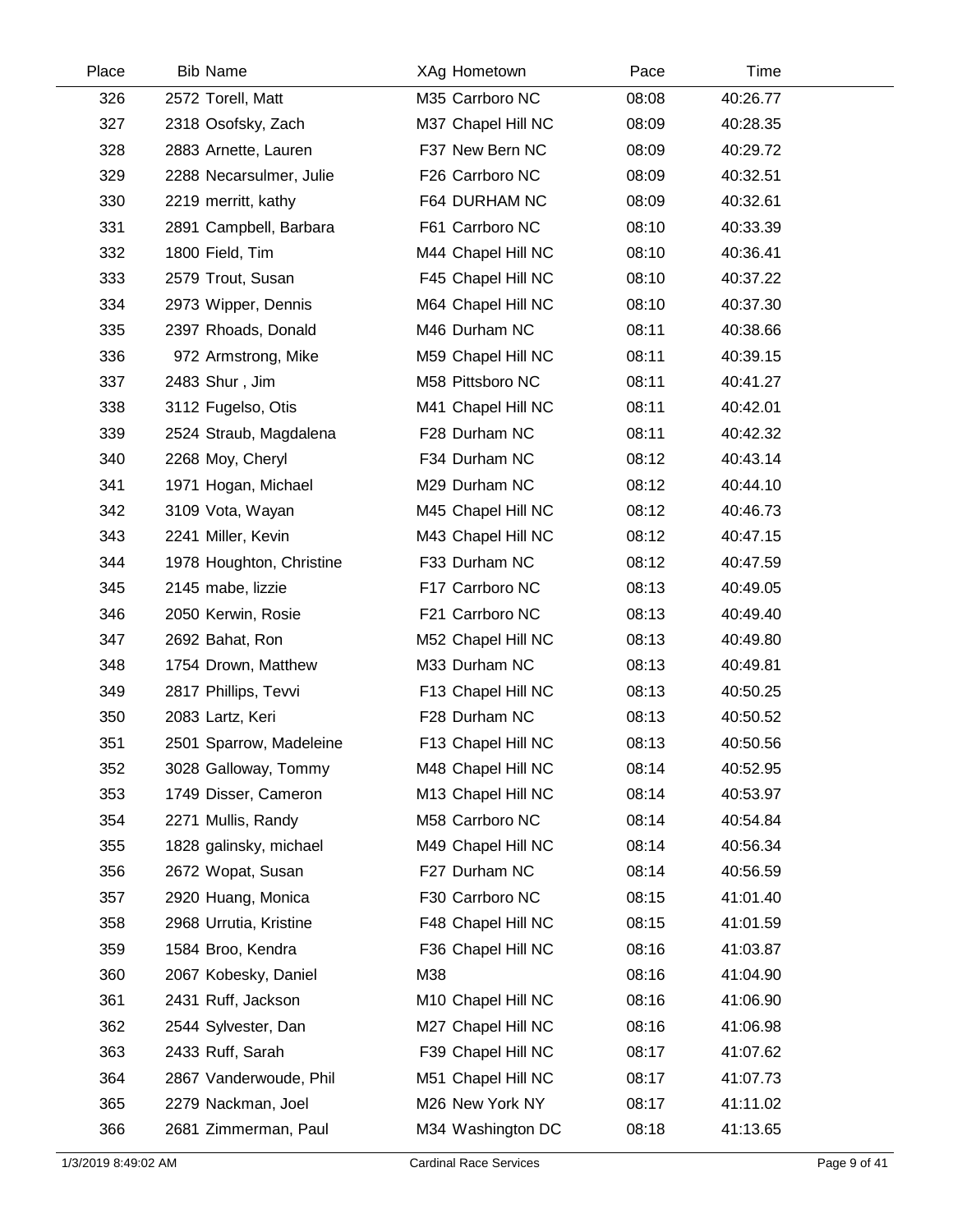| Place | <b>Bib Name</b>            | XAg Hometown         | Pace  | Time     |
|-------|----------------------------|----------------------|-------|----------|
| 367   | 2790 Malczewsky, Nick      | M30 Washington DC    | 08:18 | 41:14.01 |
| 368   | 2740 Goldstein, Elianna    | F22 Raleigh NC       | 08:18 | 41:17.00 |
| 369   | 2713 Cobb, Michael         | M50 Hillsborough NC  | 08:19 | 41:17.59 |
| 370   | 2382 Ratner, Rebeccah      | F31 Washington DC    | 08:19 | 41:19.37 |
| 371   | 3153 Cavanaugh, Sean       | M32 Chapel Hill NC   | 08:19 | 41:22.32 |
| 372   | 2633 Westrick, Aaron       | M42 Chapel Hill NC   | 08:20 | 41:23.56 |
| 373   | 2001 Jensen, Melissa       | F33 Chapel Hill NC   | 08:21 | 41:28.38 |
| 374   | 1867 Graham, Nicholas      | M46 Carrboro NC      | 08:21 | 41:29.44 |
| 375   | 3114 Verma, Lalit          | M50 Chapel Hill NC   | 08:21 | 41:29.78 |
| 376   | 2705 Byerly, Wesley        | M61 DURHAM NC        | 08:21 | 41:30.95 |
| 377   | 2043 Kenney, Nicholas      | M43 Winchester MA    | 08:21 | 41:31.55 |
| 378   | 1529 Beatty, Brian Gyro    | M55 Hillsborough NC  | 08:22 | 41:33.45 |
| 379   | 2781 Kuritzky, Jack        | M35 Chapel Hill NC   | 08:22 | 41:34.04 |
| 380   | 1884 Gualtieri-Reed, Tom   | M50 Chapel Hill NC   | 08:22 | 41:34.29 |
| 381   | 1883 Gualtieri-Reed, Maeve | F19 Chapel Hill NC   | 08:22 | 41:34.52 |
| 382   | 2155 Maliakel, Sarah       | F30 New York City NY | 08:22 | 41:34.57 |
| 383   | 1831 Garcia, Michael       | M24 Washington DC    | 08:22 | 41:35.67 |
| 384   | 2336 Pertz, Timothy        | M34 Pittsboro NC     | 08:22 | 41:37.30 |
| 385   | 2168 Marsh, Kathleen       | F23 Durham NC        | 08:22 | 41:37.41 |
| 386   | 1882 Gualtieri-Reed, Liz   | F50 Chapel Hill NC   | 08:23 | 41:39.58 |
| 387   | 2167 Marion, Summer        | F32 Winchester MA    | 08:23 | 41:39.90 |
| 388   | 2459 Schmitz, William      | M46 Chapel Hill NC   | 08:23 | 41:40.02 |
| 389   | 1697 Cotter, Rachel        | F40 Chapel Hill NC   | 08:23 | 41:40.65 |
| 390   | 3032 Hunter, Brian         | M39 Chapel Hill NC   | 08:24 | 41:45.04 |
| 391   | 2855 Stifler, Tara         | F34 Atlanta GA       | 08:24 | 41:45.41 |
| 392   | 2961 Stevens, Sharon       | F45 Chapel Hill NC   | 08:24 | 41:45.53 |
| 393   | 3031 Langehennig, Stefani  | F31                  | 08:24 | 41:45.74 |
| 394   | 2986 Walsh, Chris          | M50 Chapel Hill NC   | 08:24 | 41:47.32 |
| 395   | 3030 Ruedig, Nellie        | F <sub>29</sub>      | 08:25 | 41:47.93 |
| 396   | 1571 Bradfield, Emily      | F18 Hillsborough NC  | 08:25 | 41:48.04 |
| 397   | 2637 White, Avery          | M18 Chapel Hill NC   | 08:25 | 41:48.68 |
| 398   | 1627 Caren, Neal           | M45 Chapel Hill NC   | 08:25 | 41:49.78 |
| 399   | 1628 Caress, Baxter        | M8 Chapel Hill NC    | 08:25 | 41:52.32 |
| 400   | 2766 Joubert, Bonnie       | F38 Durham NC        | 08:26 | 41:53.29 |
| 401   | 2177 Mascenik, Angela      | F40 Carrboro NC      | 08:26 | 41:54.23 |
| 402   | 2551 Taxman, Steven        | M54 Chapel Hill NC   | 08:26 | 41:56.22 |
| 403   | 2123 Lissy, Marin          | F13 Chapel Hill NC   | 08:27 | 41:58.66 |
| 404   | 1925 Harwell, Jane         | F55 Carrboro NC      | 08:27 | 42:02.05 |
| 405   | 2497 Solum, Chloe          | F11 Chapel Hill NC   | 08:28 | 42:03.36 |
| 406   | 2498 Solum, Derek          | M46 Chapel Hill NC   | 08:28 | 42:03.69 |
| 407   | 2339 Pierce, Andrea        | F32                  | 08:28 | 42:04.70 |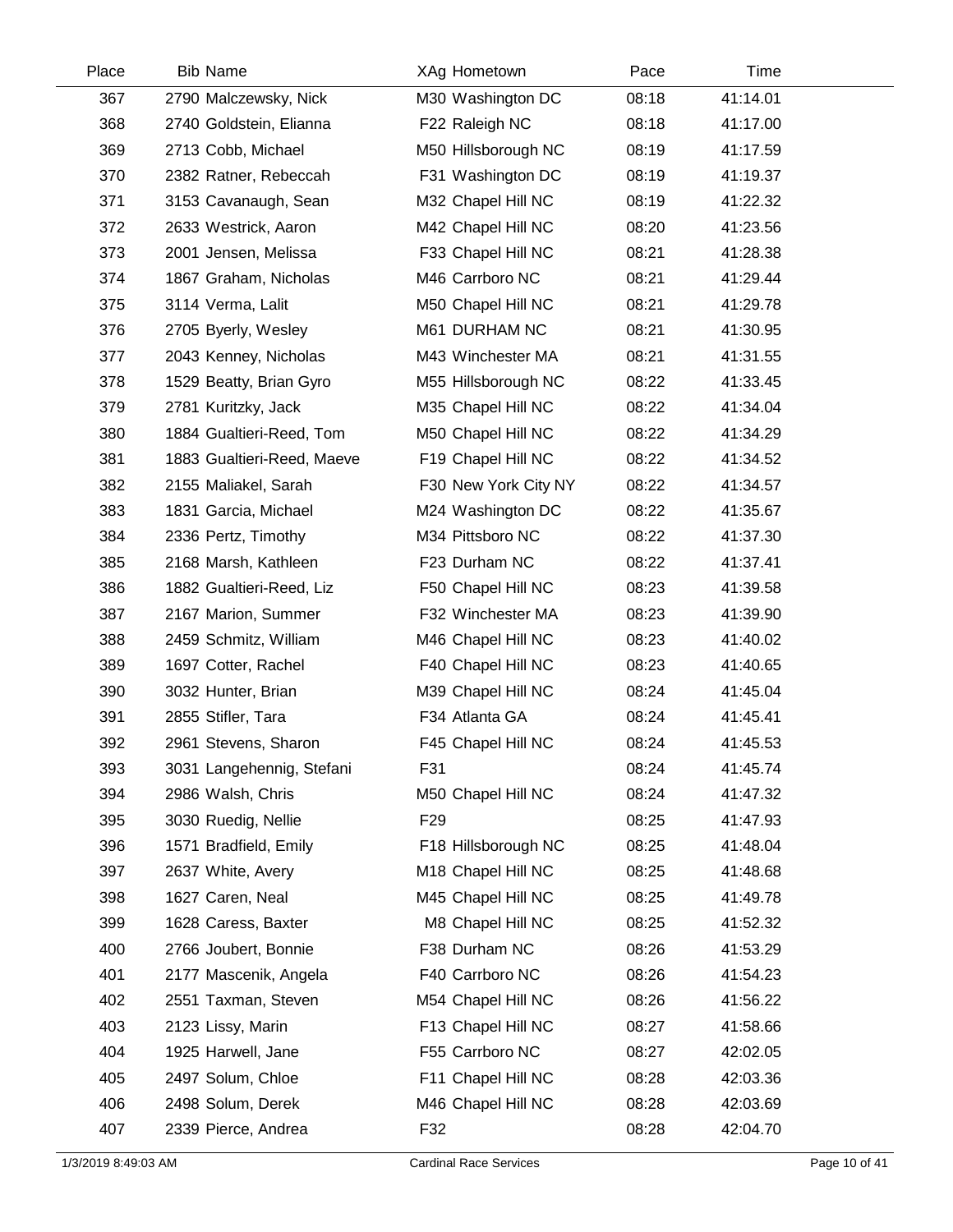| Place | <b>Bib Name</b>          | XAg Hometown        | Pace  | Time     |  |
|-------|--------------------------|---------------------|-------|----------|--|
| 408   | 3117 Hart, Robert E      | M29 Chapel Hill NC  | 08:28 | 42:05.79 |  |
| 409   | 2931 Lee, Greg           | M45 Chapel Hill NC  | 08:28 | 42:06.16 |  |
| 410   | 3051 Meekers, Dominique  | M56                 | 08:29 | 42:07.73 |  |
| 411   | 1694 Cook, Raymond       | M47 Carrboro NC     | 08:29 | 42:11.08 |  |
| 412   | 2442 Salemson, Jeremy    | M49 Chapel Hill NC  | 08:30 | 42:13.48 |  |
| 413   | 2698 Bloom, Shelly       | F65 Durham NC       | 08:31 | 42:17.29 |  |
| 414   | 2486 Siracusa, John      | M37 Chapel Hill NC  | 08:31 | 42:17.98 |  |
| 415   | 2777 Kim, Veronica       | F20 Chapel Hill NC  | 08:31 | 42:18.27 |  |
| 416   | 2758 Hogan, Brendan      | M24 Cary NC         | 08:31 | 42:19.89 |  |
| 417   | 2188 McCarthy, Corrine   | F43 Chapel Hill NC  | 08:31 | 42:20.44 |  |
| 418   | 1962 Hirschfield, Austin | M29 DURHAM NC       | 08:31 | 42:20.78 |  |
| 419   | 1961 Hirschfield, Ashley | F28 DURHAM NC       | 08:31 | 42:21.00 |  |
| 420   | 2956 Shank, James        | M58 Chapel Hill NC  | 08:32 | 42:22.55 |  |
| 421   | 2081 Lapham, Brian       | M46 Hillsborough NC | 08:32 | 42:22.69 |  |
| 422   | 2225 Messier, Michael    | M37 Chapel Hill NC  | 08:32 | 42:23.47 |  |
| 423   | 2998 Hendricks, Megan    | F35 Chapel Hill NC  | 08:32 | 42:23.91 |  |
| 424   | 3222 Aguilar, Ena        | F23 Carrboro NC     | 08:32 | 42:26.05 |  |
| 425   | 2476 Settlemires, Ivy    | F33 Chapel Hill NC  | 08:33 | 42:27.61 |  |
| 426   | 2416 rose, evan          | m22 Chapel Hill NC  | 08:33 | 42:27.90 |  |
| 427   | 2417 Rose, Josh          | M54 Chapel Hill NC  | 08:33 | 42:28.28 |  |
| 428   | 2415 Rose, Eli           | M20 Chapel Hill NC  | 08:33 | 42:28.90 |  |
| 429   | 2673 Yoder, Jason        | M46 Carrboro NC     | 08:33 | 42:29.11 |  |
| 430   | 2735 Fowler, Natalie     | F48 Chapel Hill NC  | 08:33 | 42:29.24 |  |
| 431   | 2870 Walker, Rebecca     | F49 Chapel Hill NC  | 08:33 | 42:30.63 |  |
| 432   | 1782 Escamilla, Jose     | M42 Carrboro NC     | 08:33 | 42:30.72 |  |
| 433   | 2337 Peterson, Nora      | F25 Durham NC       | 08:33 | 42:30.74 |  |
| 434   | 1955 Hessini, Christine  | F21                 | 08:34 | 42:32.57 |  |
| 435   | 2424 Rossi, Emma         | F42 Chapel Hill NC  | 08:34 | 42:32.60 |  |
| 436   | 2548 Taub, Gideon        | M33 Baltimore MD    | 08:34 | 42:33.70 |  |
| 437   | 3197 Moisen, Antonio     | M38 Carrboro NC     | 08:34 | 42:34.03 |  |
| 438   | 2984 Walsh, Gretchen     | F46 Chapel Hill NC  | 08:34 | 42:35.47 |  |
| 439   | 1662 Chu, David          | M36 Chicago IL      | 08:34 | 42:36.66 |  |
| 440   | 1632 Carroll, Sarah      | F40 Carrboro NC     | 08:35 | 42:37.47 |  |
| 441   | 2491 Smith, Jeremy       | M33 Raleigh NC      | 08:35 | 42:37.69 |  |
| 442   | 1695 Corbin, Amber       | F48 Chapel Hill NC  | 08:35 | 42:38.24 |  |
| 443   | 2753 herndon, delaney    | f23 Durham NC       | 08:35 | 42:38.80 |  |
| 444   | 1686 Conklin, Lindsey    | F30 Chapel Hill NC  | 08:35 | 42:39.05 |  |
| 445   | 3203 Peedin, Gray        | M23 Charlotte NC    | 08:35 | 42:39.62 |  |
| 446   | 2154 Mainil, Tricia      | F48 WAKE FOREST N   | 08:36 | 42:42.66 |  |
| 447   | 2106 Lewis, Chloe        | f21 Chapel Hill NC  | 08:36 | 42:43.20 |  |
| 448   | 2342 Piontak, Rachel     | F31 Raleigh NC      | 08:36 | 42:43.31 |  |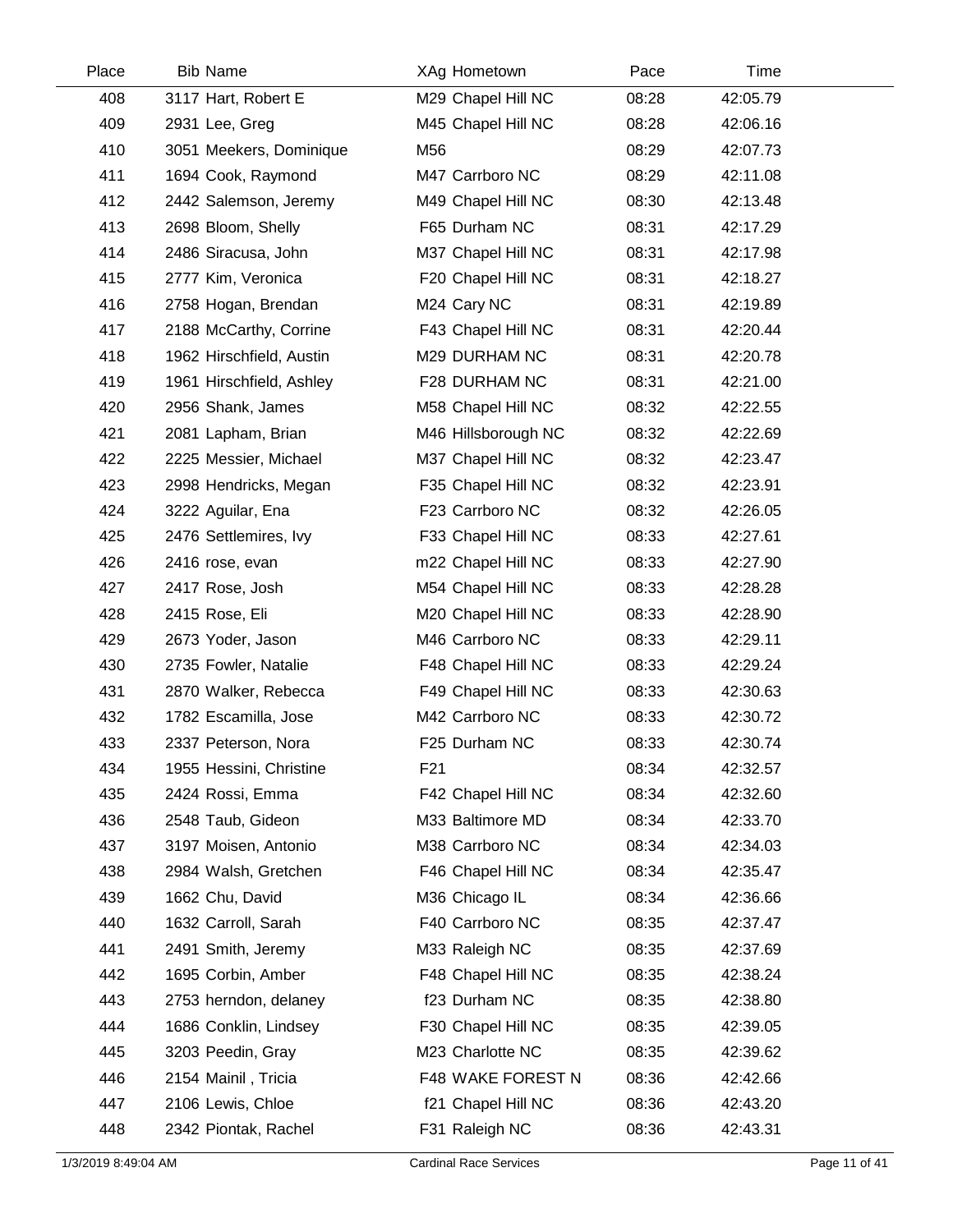| Place | <b>Bib Name</b>         | XAg Hometown         | Pace  | Time     |  |
|-------|-------------------------|----------------------|-------|----------|--|
| 449   | 2277 Myers, Matthew     | M33                  | 08:36 | 42:43.98 |  |
| 450   | 2163 Manturuk, Kim      | F46 Chapel Hill NC   | 08:37 | 42:48.07 |  |
| 451   | 2741 goldstein, jared   | M27 Raleigh NC       | 08:37 | 42:49.36 |  |
| 452   | 2742 Goldstein, Michael | M25 Chapel Hill NC   | 08:37 | 42:50.52 |  |
| 453   | 3151 Hegland, Dustin    | M40 Gainesville FL   | 08:38 | 42:53.08 |  |
| 454   | 1913 Handly, Erin       | F37 Durham NC        | 08:38 | 42:53.66 |  |
| 455   | 2938 Mangalea, Mike     | M31 Chapel Hill NC   | 08:38 | 42:54.74 |  |
| 456   | 3107 Nackman, Sam       | M30                  | 08:38 | 42:56.11 |  |
| 457   | 3092 Sullivan, Shawn    | M48 Chapel Hill NC   | 08:38 | 42:56.43 |  |
| 458   | 2697 Bloom, Paul        | M71 Durham NC        | 08:39 | 42:58.89 |  |
| 459   | 3016 Hettel, Catlin     | F46 Carrboro NC      | 08:39 | 42:59.08 |  |
| 460   | 1843 Gilbert, Eric      | M47 Chapel Hill NC   | 08:39 | 42:59.99 |  |
| 461   | 2985 Van Sant, Laura    | F52 Chapel Hill NC   | 08:39 | 43:00.86 |  |
| 462   | 2517 stein, jaime       | f46 Carrboro NC      | 08:39 | 43:01.56 |  |
| 463   | 1817 Fox, Allison       | F26 Charlotte NC     | 08:40 | 43:03.34 |  |
| 464   | 3219 Davies, Jay        | M37 Chapel Hill NC   | 08:40 | 43:03.68 |  |
| 465   | 3116 Murphy, Brian      | M54 Durham NC        | 08:40 | 43:04.60 |  |
| 466   | 1556 Block, Marit       | F <sub>26</sub>      | 08:40 | 43:05.89 |  |
| 467   | 2513 Staricha, Nick     | M33                  | 08:40 | 43:06.31 |  |
| 468   | 2317 Osofsky, Leigh     | F37 Chapel Hill NC   | 08:41 | 43:07.47 |  |
| 469   | 1963 Hirschman, Caitlin | f46 Chapel Hill NC   | 08:41 | 43:11.10 |  |
| 470   | 2707 carmody, karen     | <b>f47 DURHAM NC</b> | 08:41 | 43:11.35 |  |
| 471   | 1711 Crump, Carolyn     | F62 Carrboro NC      | 08:41 | 43:11.44 |  |
| 472   | 2783 Lakin, Daniel      | M30 Washington DC    | 08:41 | 43:11.73 |  |
| 473   | 1900 Hadler, Wayne      | M64 Carrboro NC      | 08:42 | 43:12.79 |  |
| 474   | 2902 Deshusses, Marc    | M52 Chapel Hill NC   | 08:42 | 43:14.12 |  |
| 475   | 2620 Weaver, David      | M59 Chapel Hill NC   | 08:42 | 43:14.47 |  |
| 476   | 1691 Cook, James        | M33 Mountain View CA | 08:42 | 43:14.54 |  |
| 477   | 2640 Whittle, Daniel    | M56 Carrboro NC      | 08:42 | 43:16.56 |  |
| 478   | 1560 Blue, Christopher  | M50 Chapel Hill NC   | 08:43 | 43:17.70 |  |
| 479   | 2585 Valerino, Kristi   | F28 Parkton MD       | 08:43 | 43:18.48 |  |
| 480   | 2643 Wilkinson, Kari    | F57 Mebane NC        | 08:43 | 43:21.27 |  |
| 481   | 1605 Bryant, Steph      | F31 Chapel Hill NC   | 08:44 | 43:21.93 |  |
| 482   | 2958 Speckman, Emma     | F25 Charlotte NC     | 08:44 | 43:22.07 |  |
| 483   | 1715 Cuicchi, Will      | M12 Chapel Hill NC   | 08:44 | 43:23.85 |  |
| 484   | 3167 Bowen, Mimi        | F24 Durham NC        | 08:44 | 43:24.09 |  |
| 485   | 1714 Cuicchi, Frank     | M43 Chapel Hill NC   | 08:44 | 43:25.95 |  |
| 486   | 2947 Noonan, Kimberly   | F43 Arlington VA     | 08:45 | 43:28.88 |  |
| 487   | 1992 Isenstein, Arin    | F40 Chapel Hill NC   | 08:45 | 43:30.86 |  |
| 488   | 1826 Gabler, William    | M31 Chapel Hill NC   | 08:47 | 43:39.19 |  |
| 489   | 2260 Morris, Anna       | F10 Carrboro NC      | 08:47 | 43:39.27 |  |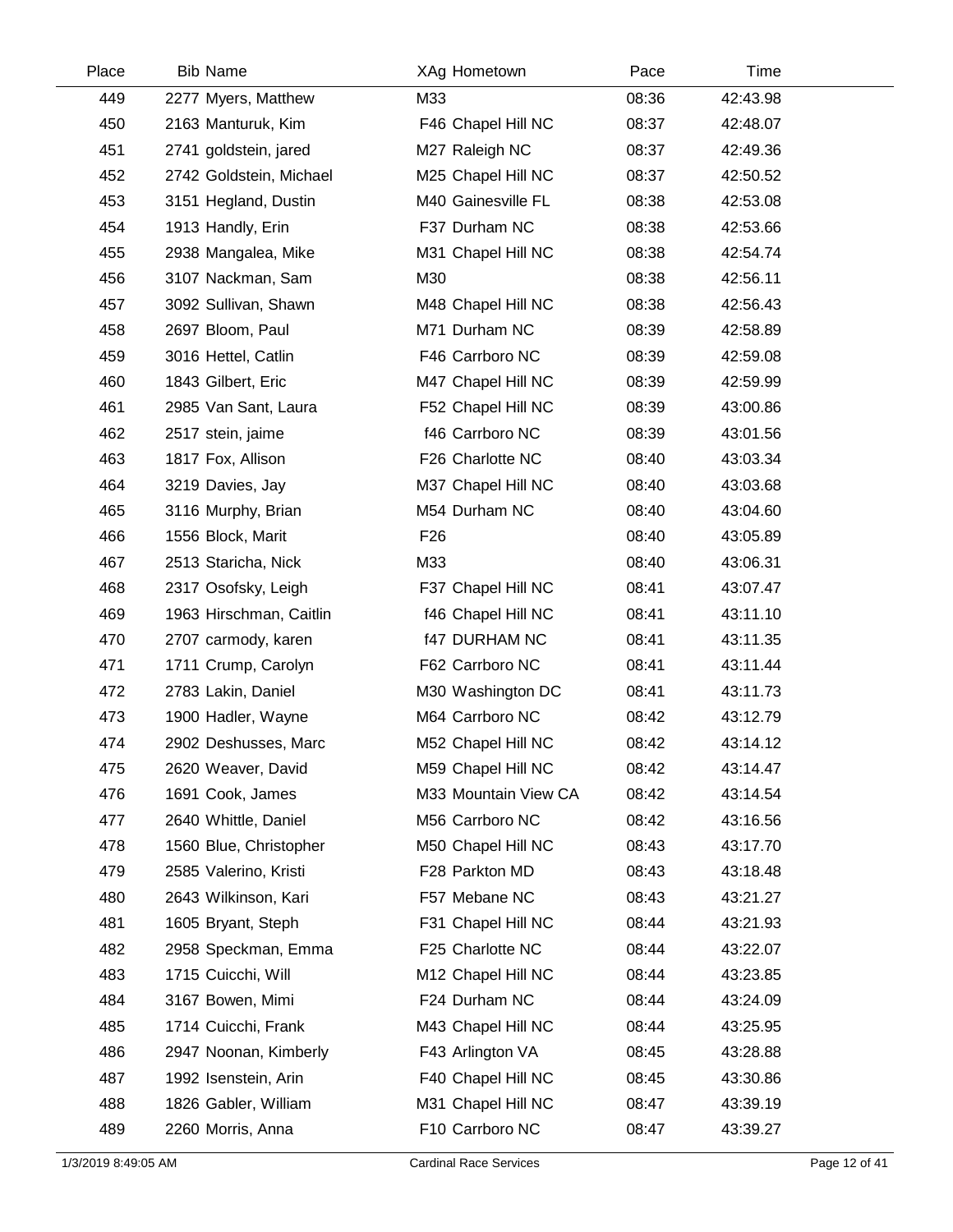| Place | <b>Bib Name</b>            | XAg Hometown           | Pace  | Time     |  |
|-------|----------------------------|------------------------|-------|----------|--|
| 490   | 2316 Osofsky, Dean         | M34 Chapel Hill NC     | 08:47 | 43:39.94 |  |
| 491   | 1735 Dehart, John          | M61 Chapel Hill NC     | 08:47 | 43:40.09 |  |
| 492   | 2801 Myers, Charlie        | M26 Asheville NC       | 08:47 | 43:40.14 |  |
| 493   | 2204 McKenna, Katie        | F41 Chapel Hill NC     | 08:48 | 43:42.57 |  |
| 494   | 2850 Smith, Matt           | M33 Denver CO          | 08:48 | 43:42.92 |  |
| 495   | 2441 Salas, Carla          | F26 Raleigh NC         | 08:48 | 43:45.04 |  |
| 496   | 1600 Gentry, Cary          | F24 Carrboro NC        | 08:49 | 43:47.06 |  |
| 497   | 2923 Klaver, Sean          | M31 Toano VA           | 08:49 | 43:49.02 |  |
| 498   | 1660 Chlebowski, Jessica   | F25 Carrboro NC        | 08:49 | 43:49.10 |  |
| 499   | 2087 Lauzier, Francis      | M19 Wilmington NC      | 08:49 | 43:49.47 |  |
| 500   | 1878 Griffin, Tom          | M73 Cary NC            | 08:49 | 43:50.22 |  |
| 501   | 3212 Li Puma, Miguel       | M51 Chapel Hill NC     | 08:49 | 43:51.02 |  |
| 502   | 2645 Willcox, Alexandra    | F23 Washington DC      | 08:49 | 43:51.14 |  |
| 503   | 3045 McEntee, David        | M52 Chapel Hill NC     | 08:49 | 43:51.49 |  |
| 504   | 1994 Jackson, Susanne      | F47 Carrboro NC        | 08:50 | 43:55.02 |  |
| 505   | 1666 Clewley, Andrea       | F41 Hillsborough NC    | 08:50 | 43:55.73 |  |
| 506   | 2967 tullo, john           | M60 Chapel Hill NC     | 08:50 | 43:55.83 |  |
| 507   | 1702 Coward V, Will        | M13 DURHAM NC          | 08:51 | 43:56.90 |  |
| 508   | 2156 mandeville-long, anne | f59 Chapel Hill NC     | 08:51 | 43:58.70 |  |
| 509   | 1663 Clark, Katie          | F16 Hillsborough NC    | 08:51 | 43:59.20 |  |
| 510   | 3136 Shofer, Sharon        | F49 Chapel Hill NC     | 08:51 | 43:59.22 |  |
| 511   | 1629 Caress, Lula          | F12 Chapel Hill NC     | 08:51 | 44:00.23 |  |
| 512   | 2992 Shakib, Chris         | M51 Chapel Hill NC     | 08:51 | 44:00.61 |  |
| 513   | 1736 DeHart, Sarah Jane    | F27 Richmond VA        | 08:51 | 44:00.61 |  |
| 514   | 2248 Min, Sherene          | F47 Chapel Hill NC     | 08:51 | 44:00.91 |  |
| 515   | 2739 Gerber, Ann           | F53 Chapel Hill NC     | 08:52 | 44:02.61 |  |
| 516   | 2189 McCoy, Megan          | F24 Carrboro NC        | 08:53 | 44:06.59 |  |
| 517   | 2699 bowman, natalie       | f41 Chapel Hill NC     | 08:53 | 44:10.86 |  |
| 518   | 1726 Davis, Mackenzie      | F24 Chapel Hill NC     | 08:54 | 44:13.94 |  |
| 519   | 3069 Dampier, Christopher  | M35 Charlottesville VA | 08:54 | 44:14.75 |  |
| 520   | 1724 Davis, Kaitlyn        | F26 Chapel Hill NC     | 08:55 | 44:17.18 |  |
| 521   | 1989 Hwa, Lara             | F31 Carrboro NC        | 08:55 | 44:17.18 |  |
| 522   | 1655 Chenet, Matthew       | M12 Chapel Hill NC     | 08:55 | 44:17.98 |  |
| 523   | 1654 Chenet, Kyle          | M46 Chapel Hill NC     | 08:55 | 44:18.01 |  |
| 524   | 1990 Ingram, Theodore      | M31 Carrboro NC        | 08:55 | 44:18.30 |  |
| 525   | 2721 Dellinger, Hampton    | M51 DURHAM NC          | 08:55 | 44:19.34 |  |
| 526   | 944 Adams, Jennifer        | F42 Pittsboro NC       | 08:55 | 44:19.73 |  |
| 527   | 941 Adams, Avery           | F11 Pittsboro NC       | 08:55 | 44:19.95 |  |
| 528   | 2509 Stanford, Katie       | F27 Raleigh NC         | 08:55 | 44:20.08 |  |
| 529   | 2608 Walter, Michael       | M30 DURHAM NC          | 08:56 | 44:21.83 |  |
| 530   | 2650 Williams, Shawn       | M58 Bryn Mawr PA       | 08:56 | 44:22.07 |  |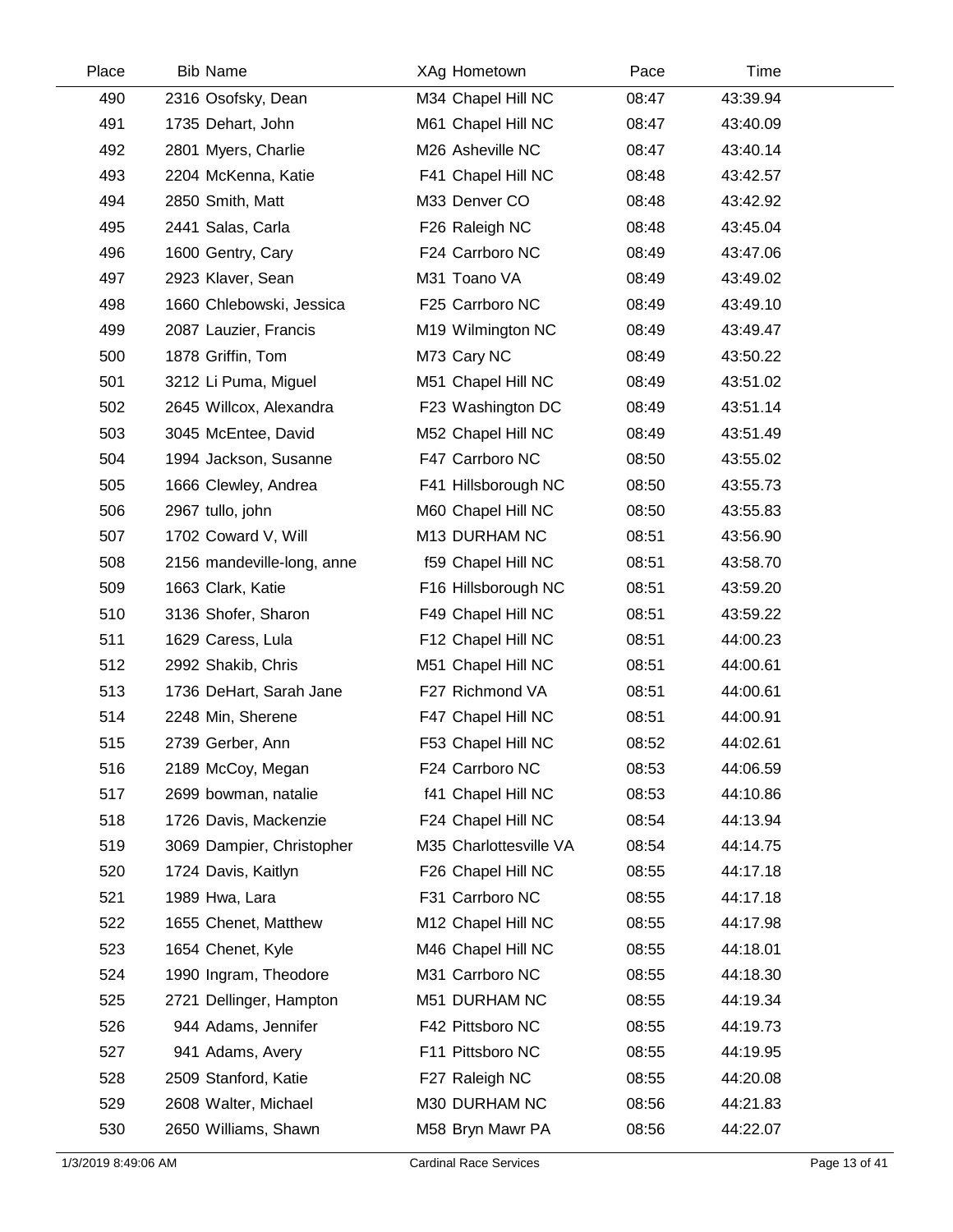| Place | <b>Bib Name</b>            | XAg Hometown          | Pace  | Time     |  |
|-------|----------------------------|-----------------------|-------|----------|--|
| 531   | 2613 Ward, Elliot          | M33                   | 08:56 | 44:23.20 |  |
| 532   | 2218 Merklein, Lessley     | F49 Chapel Hill NC    | 08:56 | 44:23.61 |  |
| 533   | 2991 Wilks, Goofus         | M66 Hillsborough NC   | 08:56 | 44:23.71 |  |
| 534   | 1984 Hudec, Thaddeus       | M11 Chapel Hill NC    | 08:56 | 44:24.02 |  |
| 535   | 2841 Scholl, Ben           | M44 Chapel Hill NC    | 08:56 | 44:25.93 |  |
| 536   | 2901 deshusses, elise      | F18 Chapel Hill NC    | 08:56 | 44:26.11 |  |
| 537   | 1772 Elbogen, Ethan        | M13 Chapel Hill NC    | 08:57 | 44:26.88 |  |
| 538   | 1574 Branton, Elizabeth    | F29 Durham NC         | 08:57 | 44:30.23 |  |
| 539   | 1597 Overman, Will         | M25 Carrboro NC       | 08:57 | 44:30.97 |  |
| 540   | 1599 Overman, Bill         | M54 Virginia Beach VA | 08:57 | 44:31.03 |  |
| 541   | 1598 Gioiosa, Janey        | F25 Carrboro NC       | 08:58 | 44:32.00 |  |
| 542   | 1911 Hamon, Kate           | F32 Durham NC         | 08:58 | 44:33.10 |  |
| 543   | 1912 Hamon, Laura          | F24 Chapel Hill NC    | 08:58 | 44:33.40 |  |
| 544   | 2026 Kanopoulos, Nichole   | F31 Carrboro NC       | 08:58 | 44:35.07 |  |
| 545   | 2582 tzioumis, emma        | f36 Carrboro NC       | 08:58 | 44:35.26 |  |
| 546   | 2475 Serrano, Neftali      | M43 Chapel Hill NC    | 08:58 | 44:36.30 |  |
| 547   | 2366 Pugliese, Christopher | M31 Carrboro NC       | 08:59 | 44:37.40 |  |
| 548   | 2596 vaught, michael       | M61 Chapel Hill NC    | 08:59 | 44:38.02 |  |
| 549   | 1795 Ferguson, Kelly       | F34 Carrboro NC       | 08:59 | 44:39.24 |  |
| 550   | 2663 Wong, Colin           | M15 Solon OH          | 08:59 | 44:39.86 |  |
| 551   | 1610 Burke, Bob            | M63 Carrboro NC       | 09:00 | 44:42.88 |  |
| 552   | 2076 Lachiewicz, Paul      | M67 Chapel Hill NC    | 09:00 | 44:43.69 |  |
| 553   | 2471 Sept, Doug            | M49 Chapel Hill NC    | 09:00 | 44:44.70 |  |
| 554   | 2166 Marino, Rebecca       | F31 Carrboro NC       | 09:00 | 44:45.65 |  |
| 555   | 1757 duncan, richard       | M53 Chapel Hill NC    | 09:01 | 44:46.47 |  |
| 556   | 2131 Lovelace, Tanner      | M48 Durham NC         | 09:01 | 44:47.31 |  |
| 557   | 1789 Farel, Claire         | F43 Chapel Hill NC    | 09:01 | 44:47.51 |  |
| 558   | 2943 Morgan, Brian         | M43 Apex NC           | 09:01 | 44:49.86 |  |
| 559   | 2687 Alexander, Collins    | M19 Chapel Hill NC    | 09:01 | 44:49.99 |  |
| 560   | 3003 Hunter, lan           | M55 Chapel Hill NC    | 09:01 | 44:50.19 |  |
| 561   | 2666 Wong, Leslie          | M47 Solon OH          | 09:02 | 44:51.41 |  |
| 562   | 2169 Marshall, Katie       | F24 Chapel Hill NC    | 09:02 | 44:54.58 |  |
| 563   | 1712 Cruthirds, Kristi     | F37 Chapel Hill NC    | 09:02 | 44:55.22 |  |
| 564   | 1761 Dye, Nathan           | M17 Chapel Hill NC    | 09:02 | 44:55.67 |  |
| 565   | 1771 Elbogen, Eric         | M48 Chapel Hill NC    | 09:03 | 44:56.67 |  |
| 566   | 990 Barber, Liz            | F37 Chapel Hill NC    | 09:03 | 44:57.26 |  |
| 567   | 2785 Lane, Scott           | M50 Chapel Hill NC    | 09:03 | 44:57.33 |  |
| 568   | 2130 Lovelace, Ashleigh    | F23 Chapel Hill NC    | 09:03 | 44:59.95 |  |
| 569   | 2066 Knuth, Olivia         | F21 Chapel Hill NC    | 09:04 | 45:01.39 |  |
| 570   | 1588 Broscious, Evan       | M24 Chapel Hill NC    | 09:04 | 45:02.08 |  |
| 571   | 2503 Spears, Tracy         | F35 Carrboro NC       | 09:04 | 45:02.66 |  |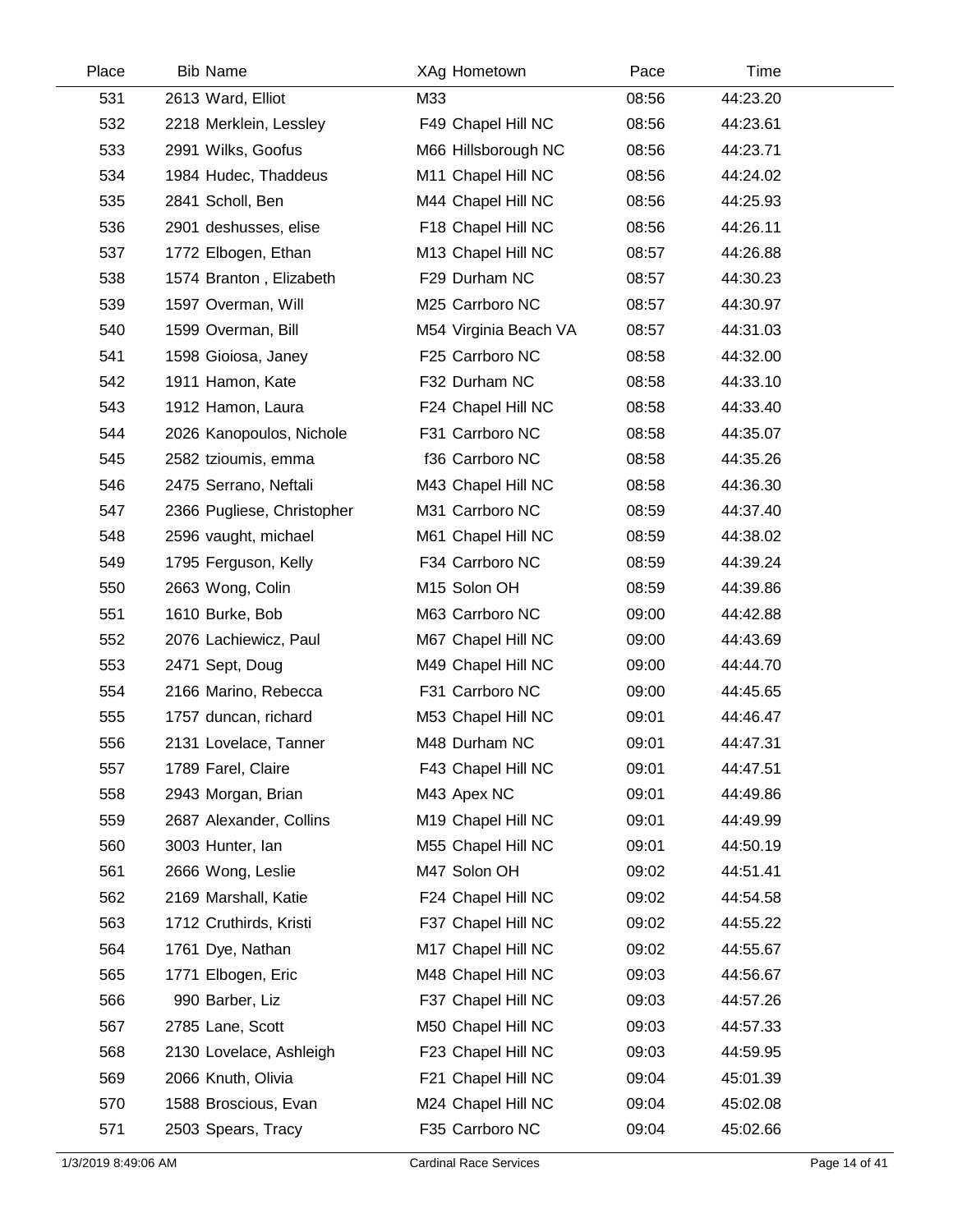| Place | <b>Bib Name</b>             | XAg Hometown       | Pace  | Time     |  |
|-------|-----------------------------|--------------------|-------|----------|--|
| 572   | 1618 Butler, Erik           | M47 Chapel Hill NC | 09:04 | 45:02.77 |  |
| 573   | 2921 Kinyamu, Harriet       | F53 Cary NC        | 09:04 | 45:03.09 |  |
| 574   | 2505 Spinarski, Susan       | F44 Chapel Hill NC | 09:04 | 45:04.70 |  |
| 575   | 2937 MacDougall, Bonnie     | F46 Carrboro NC    | 09:04 | 45:05.21 |  |
| 576   | 1904 Halstead, Elizabeth    | F40 Apex NC        | 09:04 | 45:05.63 |  |
| 577   | 2310 O'Brien, Sarah         | F36 Chapel Hill NC | 09:04 | 45:05.69 |  |
| 578   | 3014 DiBiase, Lauren        | F41 Durham NC      | 09:04 | 45:05.91 |  |
| 579   | 2309 O'Brien, Richard       | M38 Chapel Hill NC | 09:05 | 45:06.81 |  |
| 580   | 1530 Beaver, Melinda        | F38 Durham NC      | 09:05 | 45:07.55 |  |
| 581   | 1770 Eisenacher, Martin     | M31 Chicago IL     | 09:05 | 45:08.70 |  |
| 582   | 2529 Strickler, Mattias     | M9 Chapel Hill NC  | 09:06 | 45:11.69 |  |
| 583   | 2527 Strickler, John        | M44 Chapel Hill NC | 09:06 | 45:12.37 |  |
| 584   | 2718 Crittenden, Hilary     | F47 Chapel Hill NC | 09:06 | 45:13.62 |  |
| 585   | 1857 Gordon, Kelly          | F42 Durham NC      | 09:06 | 45:14.88 |  |
| 586   | 2335 perkins, julia         | f20 Chapel Hill NC | 09:07 | 45:18.64 |  |
| 587   | 1917 Harding, Jordan        | F28 Edmond OK      | 09:07 | 45:19.97 |  |
| 588   | 2493 Smith, Nancy           | F60 Durham NC      | 09:07 | 45:20.00 |  |
| 589   | 3040 Cohen, Danielle        | F23 Carrboro NC    | 09:08 | 45:21.93 |  |
| 590   | 2150 MacKinnon, Katherine   | F17 Chapel Hill NC | 09:08 | 45:23.47 |  |
| 591   | 1591 Broscious, Steven      | M61 Chapel Hill NC | 09:08 | 45:24.26 |  |
| 592   | 949 Allen, Kent             | M64 Durham NC      | 09:08 | 45:24.36 |  |
| 593   | 2546 Szymkowski, Mary       | F55 DURHAM NC      | 09:08 | 45:24.87 |  |
| 594   | 2061 Kleinman, Dawn         | F53 Carrboro NC    | 09:08 | 45:25.36 |  |
| 595   | 1849 Glass-Steel, Christine | F44 Chapel Hill NC | 09:09 | 45:26.99 |  |
| 596   | 1675 Cohen, Lena            | F18 Carrboro NC    | 09:09 | 45:27.66 |  |
| 597   | 3048 Sedway, Jan            | F48 Chapel Hill NC | 09:09 | 45:27.84 |  |
| 598   | 3049 Verbiest, Sarah        | F52 Durham NC      | 09:09 | 45:27.99 |  |
| 599   | 2800 Murphy, Karl           | M51 Chapel Hill NC | 09:09 | 45:28.49 |  |
| 600   | 2375 Ramsdell, Sam          | F28 Raleigh NC     | 09:09 | 45:28.58 |  |
| 601   | 2372 Ramsdell, Greg         | M57 Raleigh NC     | 09:09 | 45:28.89 |  |
| 602   | 2960 Stevens, Bruce         | M48 Chapel Hill NC | 09:09 | 45:29.02 |  |
| 603   | 1985 Hughey, Shawn          | M48 Chapel Hill NC | 09:09 | 45:30.65 |  |
| 604   | 2512 Staricha, Elena        | F31                | 09:09 | 45:30.91 |  |
| 605   | 2371 Ramsdell, Blaine       | M25                | 09:10 | 45:31.97 |  |
| 606   | 1703 Craig, Amy             | F44 Durham NC      | 09:10 | 45:32.48 |  |
| 607   | 1679 Conder, Keenan         | M23 Chapel Hill NC | 09:10 | 45:33.81 |  |
| 608   | 2315 Orantes, Mauricio      | M35 Chapel Hill NC | 09:10 | 45:34.60 |  |
| 609   | 2578 Trocki, Aaron          | M40 Carrboro NC    | 09:10 | 45:35.03 |  |
| 610   | 2709 Cavender, Jennifer     | F42 Chapel Hill NC | 09:10 | 45:35.44 |  |
| 611   | 3052 Murphy, Kaitlyn        | F32 Carrboro NC    | 09:10 | 45:35.55 |  |
| 612   | 3077 Falk, David            | M17                | 09:10 | 45:35.73 |  |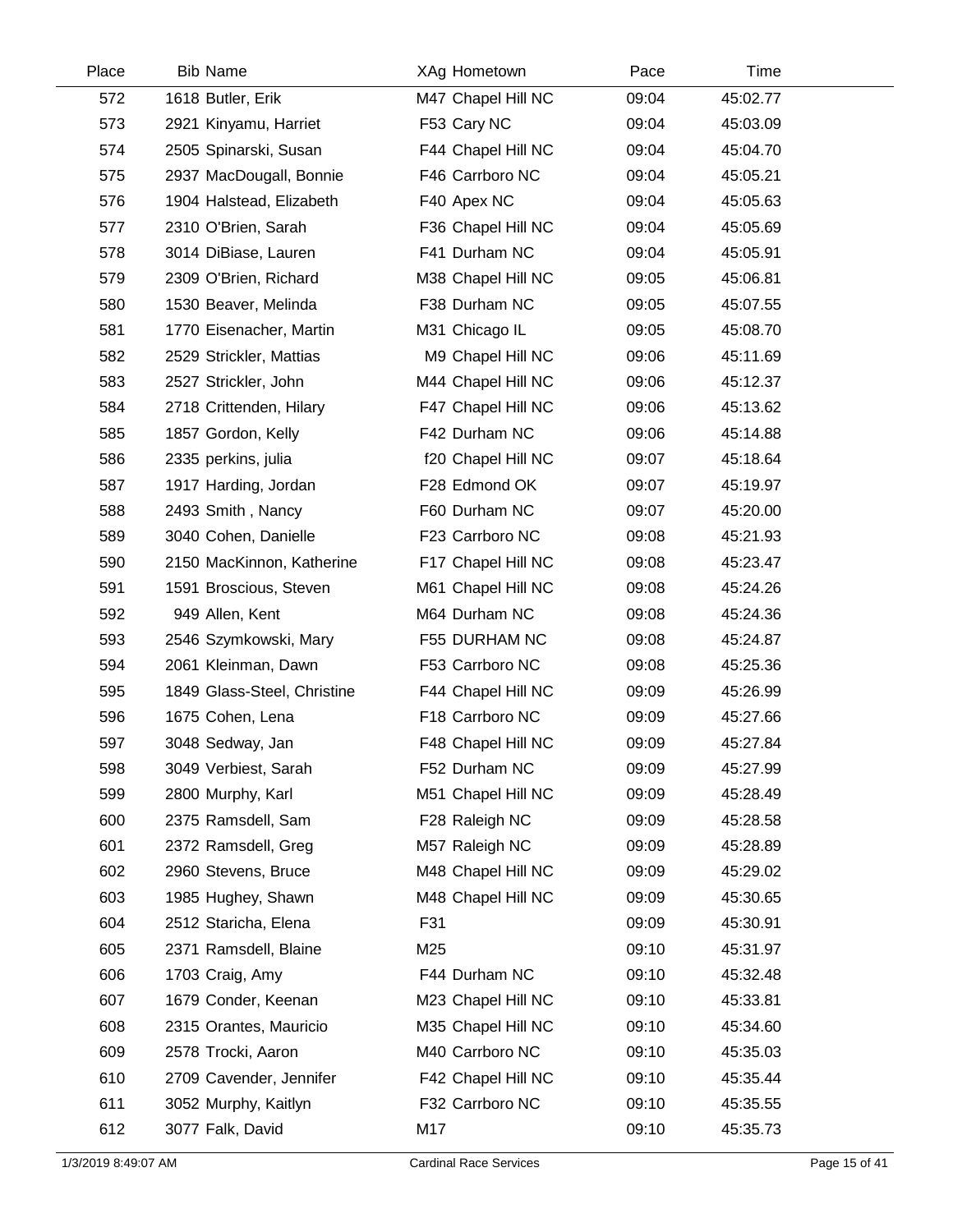| Place | <b>Bib Name</b>          | XAg Hometown         | Pace  | Time     |  |
|-------|--------------------------|----------------------|-------|----------|--|
| 613   | 2454 Saylor, Bonner      | F34 Chapel Hill NC   | 09:11 | 45:36.36 |  |
| 614   | 1641 Cavanaugh, Mark     | m45 Chapel Hill NC   | 09:11 | 45:36.81 |  |
| 615   | 958 Anderson, Jennifer   | F41 RALEIGH NC       | 09:11 | 45:39.72 |  |
| 616   | 1842 GIL GONZALEZ, Maria | F30                  | 09:11 | 45:40.66 |  |
| 617   | 2119 Lisien, Laura       | F40                  | 09:12 | 45:41.01 |  |
| 618   | 2842 Schultz, Brian      | M54                  | 09:12 | 45:41.61 |  |
| 619   | 2784 Lambert, Brent      | M57 Chapel Hill NC   | 09:12 | 45:42.23 |  |
| 620   | 1682 Conder, Tim         | M57 Chapel Hill NC   | 09:12 | 45:43.12 |  |
| 621   | 3013 Craig, Jack         | M32 Durham NC        | 09:12 | 45:43.49 |  |
| 622   | 1585 Brooker, John       | M42 Chapel Hill NC   | 09:12 | 45:43.76 |  |
| 623   | 1586 Brooker, Matthew    | M11 Chapel Hill NC   | 09:12 | 45:43.85 |  |
| 624   | 3075 Falk, Adam          | M53 New York NY      | 09:12 | 45:44.28 |  |
| 625   | 1681 Conder, Meredith    | F57 Chapel Hill NC   | 09:12 | 45:45.38 |  |
| 626   | 2255 Moore, David        | M46 Chapel Hill NC   | 09:12 | 45:45.78 |  |
| 627   | 2674 Yong, Albert        | M42 Chapel Hill NC   | 09:13 | 45:46.63 |  |
| 628   | 1563 Bolon, Calvin       | M19 Chapel Hill NC   | 09:13 | 45:47.33 |  |
| 629   | 2704 Byerly, Rob         | M23 DURHAM NC        | 09:13 | 45:48.07 |  |
| 630   | 976 Avery, Christy       | F41 Carrboro NC      | 09:13 | 45:48.97 |  |
| 631   | 1590 Broscious, Rachael  | F28 Chapel Hill NC   | 09:13 | 45:50.86 |  |
| 632   | 2038 Keener, Julie       | F37 Indialantic FL   | 09:14 | 45:51.32 |  |
| 633   | 979 Baas, Susan          | F57 Carrboro NC      | 09:14 | 45:51.98 |  |
| 634   | 1616 Bushnell, Timothy   | M37 Asheville NC     | 09:14 | 45:52.86 |  |
| 635   | 3025 Factor, Joshua      | M24 Durham NC        | 09:14 | 45:54.60 |  |
| 636   | 2027 Kappelman, Alex     | M9 Riverside CT      | 09:14 | 45:55.77 |  |
| 637   | 2112 Lewis, William      | M33 West Hartford CT | 09:15 | 45:56.22 |  |
| 638   | 2948 nunez, josh         | M45 Atlanta GA       | 09:15 | 45:58.72 |  |
| 639   | 2671 Woodward, Kyle      | M34 Chapel Hill NC   | 09:15 | 45:59.09 |  |
| 640   | 2487 Skolnik, Jeff       | M45                  | 09:16 | 46:01.65 |  |
| 641   | 2911 Gracely, John       | M28 Durham NC        | 09:16 | 46:03.29 |  |
| 642   | 2005 Johnson, Brian      | M40 Riverside CT     | 09:16 | 46:04.54 |  |
| 643   | 2267 Mouw, Sheri         | F50 Chapel Hill NC   | 09:16 | 46:05.02 |  |
| 644   | 3131 Lee, Sophia`        | F15 Chapel Hill NC   | 09:17 | 46:07.77 |  |
| 645   | 2359 Porter, Warren      | M49 Chapel Hill NC   | 09:17 | 46:07.79 |  |
| 646   | 3012 Wade, Michael       | M60 Hillsborough NC  | 09:17 | 46:08.00 |  |
| 647   | 2321 paisner, james      | M70 Carrboro NC      | 09:17 | 46:08.65 |  |
| 648   | 2588 Van Wert, Sally     | F60 Chapel Hill NC   | 09:17 | 46:10.28 |  |
| 649   | 971 Armstrong, Jen       | F57 Chapel Hill NC   | 09:18 | 46:12.22 |  |
| 650   | 1890 Gunn, Kevin         | M51 Carrboro NC      | 09:18 | 46:13.69 |  |
| 651   | 3102 Hoogervorst, Doug   | M48 Chapel Hill NC   | 09:18 | 46:14.09 |  |
| 652   | 3202 Kraut, Marty        | M53 Chapel Hill NC   | 09:18 | 46:14.25 |  |
| 653   | 3204 Kraut, Hannah       | F22 Chapel Hill NC   | 09:18 | 46:14.54 |  |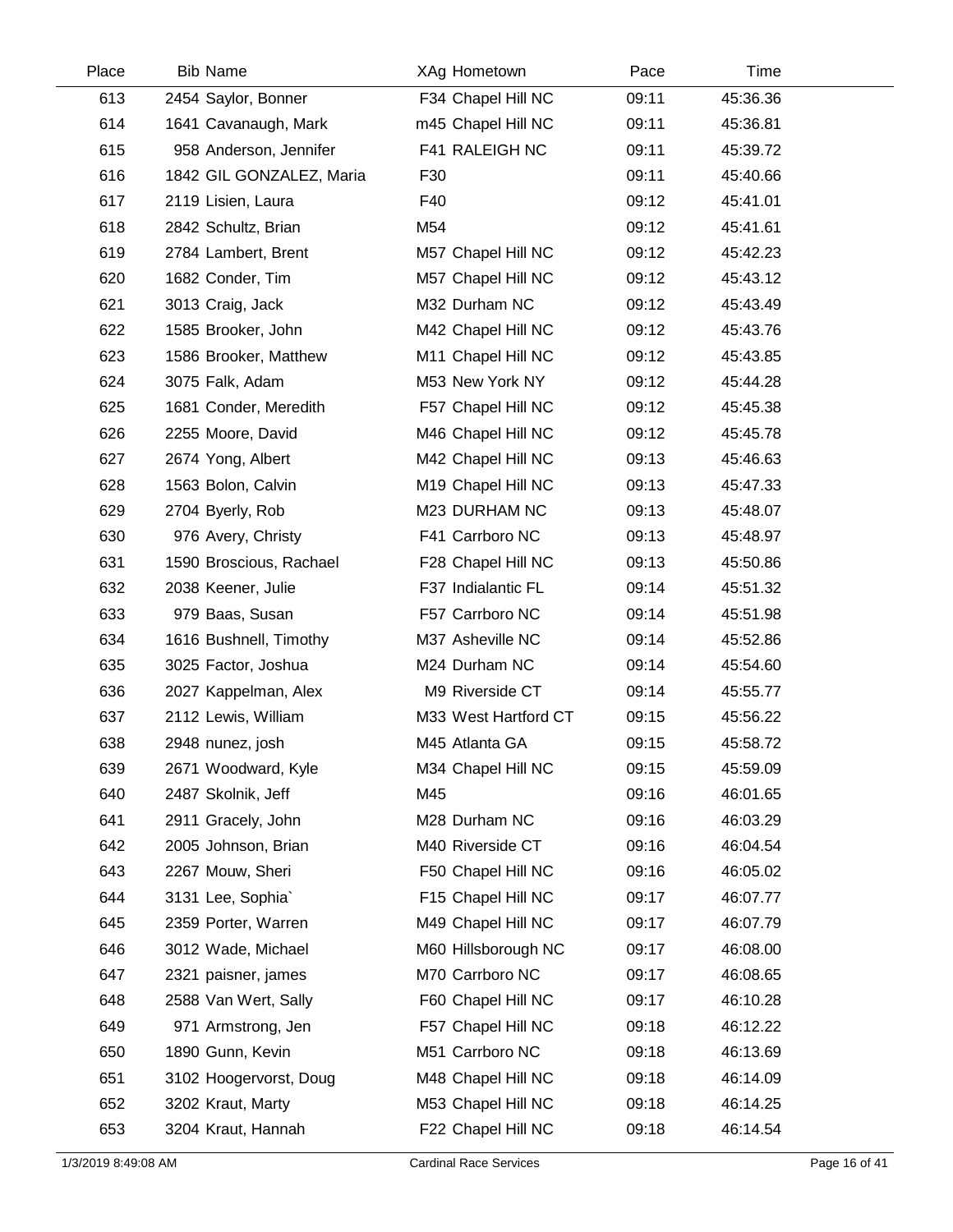| Place | <b>Bib Name</b>          | XAg Hometown        | Pace  | Time     |  |
|-------|--------------------------|---------------------|-------|----------|--|
| 654   | 1773 Engelland, Justin   | M43                 | 09:19 | 46:16.72 |  |
| 655   | 3129 Lee, Christopher    | M45 Chapel Hill NC  | 09:19 | 46:17.05 |  |
| 656   | 1877 Griffin, Shauna     | F41 Chapel Hill NC  | 09:19 | 46:17.65 |  |
| 657   | 2636 WHALEN, krista      | F28 DURHAM NC       | 09:19 | 46:18.01 |  |
| 658   | 1860 Gordon, Will        | M13 Durham NC       | 09:19 | 46:18.63 |  |
| 659   | 2093 Leib, Katherine     | F36 Hillsborough NC | 09:19 | 46:18.76 |  |
| 660   | 3180 Knott, Chandler     | F23 Columbia SC     | 09:19 | 46:19.16 |  |
| 661   | 2407 Roberts, Jason      | m34 Chapel Hill NC  | 09:20 | 46:21.96 |  |
| 662   | 2760 Holaday, Sue        | F50 Durham NC       | 09:20 | 46:22.62 |  |
| 663   | 2759 Holaday, Chris      | M52 Durham NC       | 09:20 | 46:22.75 |  |
| 664   | 2571 Torell, Kent        | M27 Raleigh NC      | 09:20 | 46:24.12 |  |
| 665   | 2281 Naegele, Robert     | M54 Raleigh NC      | 09:20 | 46:25.08 |  |
| 666   | 2887 Bigger, Kenneth     | M48 Chicago IL      | 09:20 | 46:25.65 |  |
| 667   | 3170 Gordon, Maggie      | F17 Knoxville TN    | 09:21 | 46:29.54 |  |
| 668   | 3193 Grasso, Alexander   | M12 Chapel Hill NC  | 09:21 | 46:29.63 |  |
| 669   | 2360 Pottenger, David    | M60 Durham NC       | 09:21 | 46:29.87 |  |
| 670   | 3108 Sadeghzadeh, Claire | F30 Carrboro NC     | 09:22 | 46:30.72 |  |
| 671   | 1946 Henry, April        | F42 DURHAM NC       | 09:22 | 46:31.63 |  |
| 672   | 2016 Joseph, Steven      | M52 Chapel Hill NC  | 09:22 | 46:32.62 |  |
| 673   | 1781 Escaler, Margarita  | F46 Chapel Hill NC  | 09:22 | 46:33.94 |  |
| 674   | 1922 Harrison, Stuart    | M46 Chapel Hill NC  | 09:22 | 46:33.96 |  |
| 675   | 2750 Harrison, William   | M12 Chapel Hill NC  | 09:22 | 46:34.68 |  |
| 676   | 1762 Ebeling, Carolyn    | F25 Carrboro NC     | 09:22 | 46:35.32 |  |
| 677   | 2074 la via, maria       | f55 Chapel Hill NC  | 09:22 | 46:35.59 |  |
| 678   | 2631 Wessell, Laura      | F50 Hillsborough NC | 09:23 | 46:36.15 |  |
| 679   | 1689 Conner, Michelle    | F44 Raleigh NC      | 09:23 | 46:36.17 |  |
| 680   | 3115 Singh, Tina         | F48 Chapel Hill NC  | 09:23 | 46:38.62 |  |
| 681   | 2289 Negreiros, Thiago   | M37 Richmond VA     | 09:23 | 46:39.79 |  |
| 682   | 1751 Dixon, Bob          | M59 Chapel Hill NC  | 09:23 | 46:40.55 |  |
| 683   | 1794 Fenn, Colin         | M32 Chapel Hill NC  | 09:24 | 46:41.94 |  |
| 684   | 1611 Burns, Alisa        | F40 Chapel Hill NC  | 09:24 | 46:42.82 |  |
| 685   | 2174 Martin, Rachel      | F27 Chapel Hill NC  | 09:24 | 46:43.43 |  |
| 686   | 2604 Wahlstrom, Torey    | F50 Chapel Hill NC  | 09:24 | 46:45.11 |  |
| 687   | 2892 Cannon, Kathleen    | F23 Durham NC       | 09:25 | 46:47.59 |  |
| 688   | 2611 walton, steven      | m24 DURHAM NC       | 09:25 | 46:47.66 |  |
| 689   | 2690 Athey, Chris        | M29 Chapel Hill NC  | 09:25 | 46:47.93 |  |
| 690   | 3034 Hulbert, Stella     | F14 Hillsborough NC | 09:25 | 46:49.06 |  |
| 691   | 2798 Morris, Ingrid      | F42 Carrboro NC     | 09:25 | 46:49.09 |  |
| 692   | 2714 Coburn, Karra       | F25 Chapel Hill NC  | 09:26 | 46:50.65 |  |
| 693   | 2480 Shemer, Gidi        | M53 Chapel Hill NC  | 09:26 | 46:50.99 |  |
| 694   | 2723 Dohlman, Henrik     | M58 Chapel Hill NC  | 09:26 | 46:54.02 |  |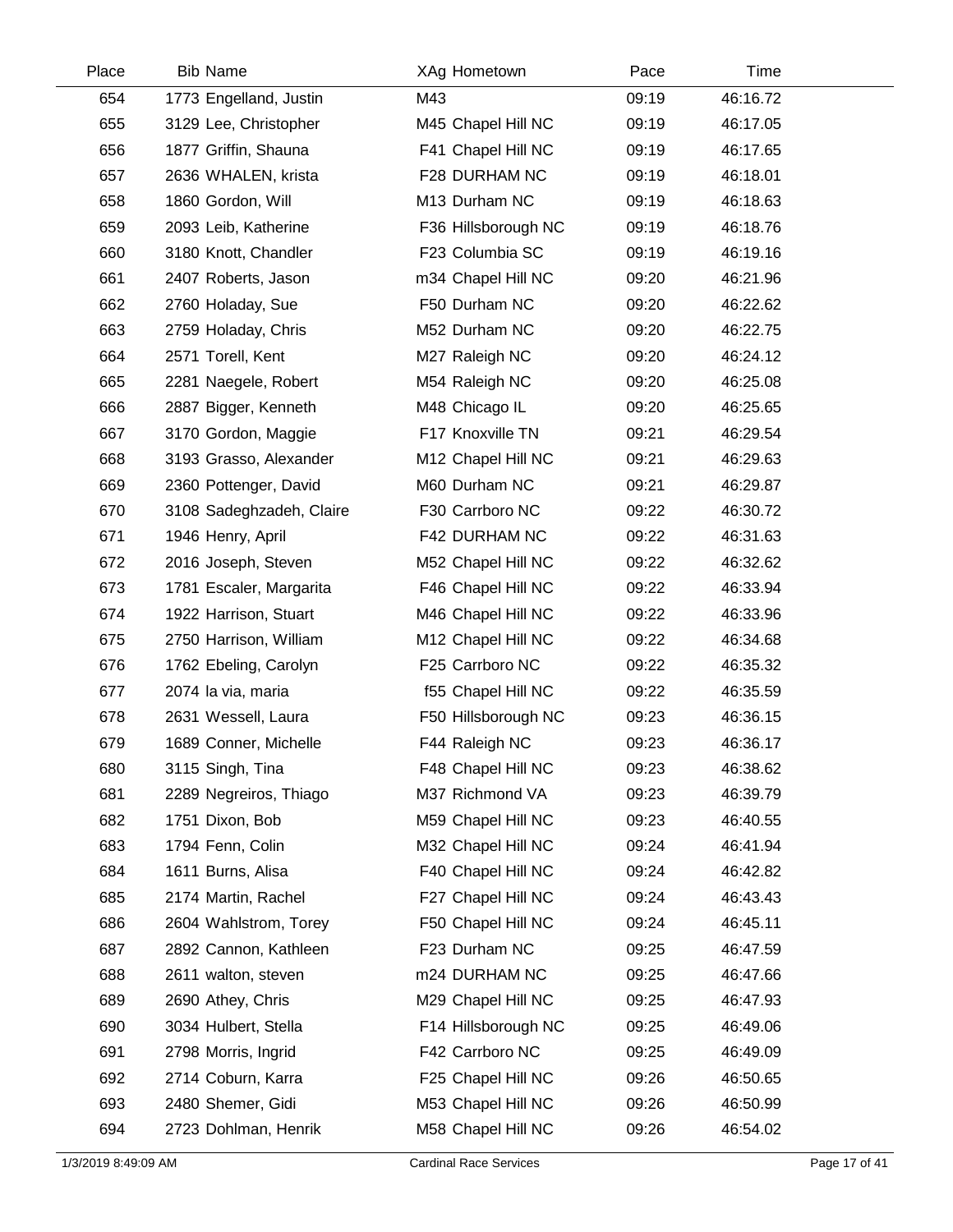| Place | <b>Bib Name</b>            | XAg Hometown         | Pace  | Time     |  |
|-------|----------------------------|----------------------|-------|----------|--|
| 695   | 2651 Williamson, Owen      | M16 Saxapahaw NC     | 09:26 | 46:54.60 |  |
| 696   | 1617 Butler, Anna          | F17 Chapel Hill NC   | 09:26 | 46:54.82 |  |
| 697   | 1708 Cross, Alexander      | M37 Chapel Hill NC   | 09:26 | 46:55.29 |  |
| 698   | 3007 Monahan, Paul         | M55 Chapel Hill NC   | 09:26 | 46:55.36 |  |
| 699   | 2647 Williams, Christianna | F54 Chapel Hill NC   | 09:27 | 46:55.57 |  |
| 700   | 3152 Bucy-Anderson, DeAnna | F18 Chapel Hill NC   | 09:27 | 46:56.14 |  |
| 701   | 1593 Clossick, Madigan     | F18 Chapel Hill NC   | 09:27 | 46:56.20 |  |
| 702   | 2365 Proctor, Susie        | F24 Durham NC        | 09:27 | 46:57.15 |  |
| 703   | 2334 Perkins, Jeffrey      | M22 Chapel Hill NC   | 09:27 | 46:57.32 |  |
| 704   | 3103 Eaton, Dave           | M52 Bay Village OH   | 09:27 | 46:57.63 |  |
| 705   | 2706 Cao, Maggie           | F35 Durham NC        | 09:27 | 46:57.89 |  |
| 706   | 3141 Mikus, Jeffrey        | M43 Chapel Hill NC   | 09:27 | 46:58.57 |  |
| 707   | 2899 Dallesandro, James    | M49 Pittsboro NC     | 09:27 | 46:59.13 |  |
| 708   | 2630 Wentz, Catherine      | F55 Arlington VA     | 09:27 | 46:59.55 |  |
| 709   | 2435 Runkle, Kevin         | M13 Chapel Hill NC   | 09:28 | 47:01.72 |  |
| 710   | 1709 Cross, Allyson        | F38 Chapel Hill NC   | 09:28 | 47:02.26 |  |
| 711   | 1576 Branton, Margaret     | F25 Durham NC        | 09:28 | 47:02.59 |  |
| 712   | 1577 Branton, Mike         | M58 Durham NC        | 09:28 | 47:02.74 |  |
| 713   | 2037 Keener, Brett         | M37 Indialantic FL   | 09:28 | 47:03.66 |  |
| 714   | 1837 Gaylord, Alison       | F20 Arlington VA     | 09:28 | 47:03.94 |  |
| 715   | 1705 Crncic, Johnny        | M41 Carrboro NC      | 09:28 | 47:05.11 |  |
| 716   | 2835 Rodgers, Philip       | M50 Chapel Hill NC   | 09:29 | 47:05.47 |  |
| 717   | 2124 Lissy, Nathan         | M16 Chapel Hill NC   | 09:29 | 47:05.60 |  |
| 718   | 3135 Borham, Holly         | F43 Austin TX        | 09:29 | 47:06.40 |  |
| 719   | 2849 simmons, lisa         | F47 Chapel Hill NC   | 09:29 | 47:06.46 |  |
| 720   | 2014 Jooss, Kathy          | F51 Chapel Hill NC   | 09:29 | 47:06.66 |  |
| 721   | 1821 Friedlander, David    | M36 Brooklyn NY      | 09:29 | 47:07.26 |  |
| 722   | 2834 Rodgers, Jo           | F47 Chapel Hill NC   | 09:29 | 47:07.28 |  |
| 723   | 1887 Gulla, Kathryn        | F37 DURHAM NC        | 09:29 | 47:07.40 |  |
| 724   | 2401 Riek, Callie          | F21 Carrboro NC      | 09:29 | 47:08.81 |  |
| 725   | 2738 Fried, Schuyler       | M23 San Francisco CA | 09:29 | 47:09.26 |  |
| 726   | 1832 Garcia, Vicky         | F45 Durham NC        | 09:30 | 47:10.91 |  |
| 727   | 2402 Riek, Jim             | M53 Carrboro NC      | 09:30 | 47:11.37 |  |
| 728   | 2070 Kopp, Kappie          | F32 Richmond VA      | 09:30 | 47:12.71 |  |
| 729   | 2606 Walsh, Bridget        | F39 Chapel Hill NC   | 09:30 | 47:12.73 |  |
| 730   | 1621 Calabrese, Emma       | F30 Carrboro NC      | 09:30 | 47:14.34 |  |
| 731   | 2552 Taylor, Ken           | M55 Chapel Hill NC   | 09:31 | 47:16.07 |  |
| 732   | 1564 Bolon, Meredith       | F53 Chapel Hill NC   | 09:31 | 47:17.32 |  |
| 733   | 3023 Andrews, Richard      | M36 Chapel Hill NC   | 09:31 | 47:17.58 |  |
| 734   | 2549 Tauchen, Christine    | F31 Richmond VA      | 09:31 | 47:17.83 |  |
| 735   | 2955 Richard, Rebecca      | F43 Chapel Hill NC   | 09:31 | 47:18.12 |  |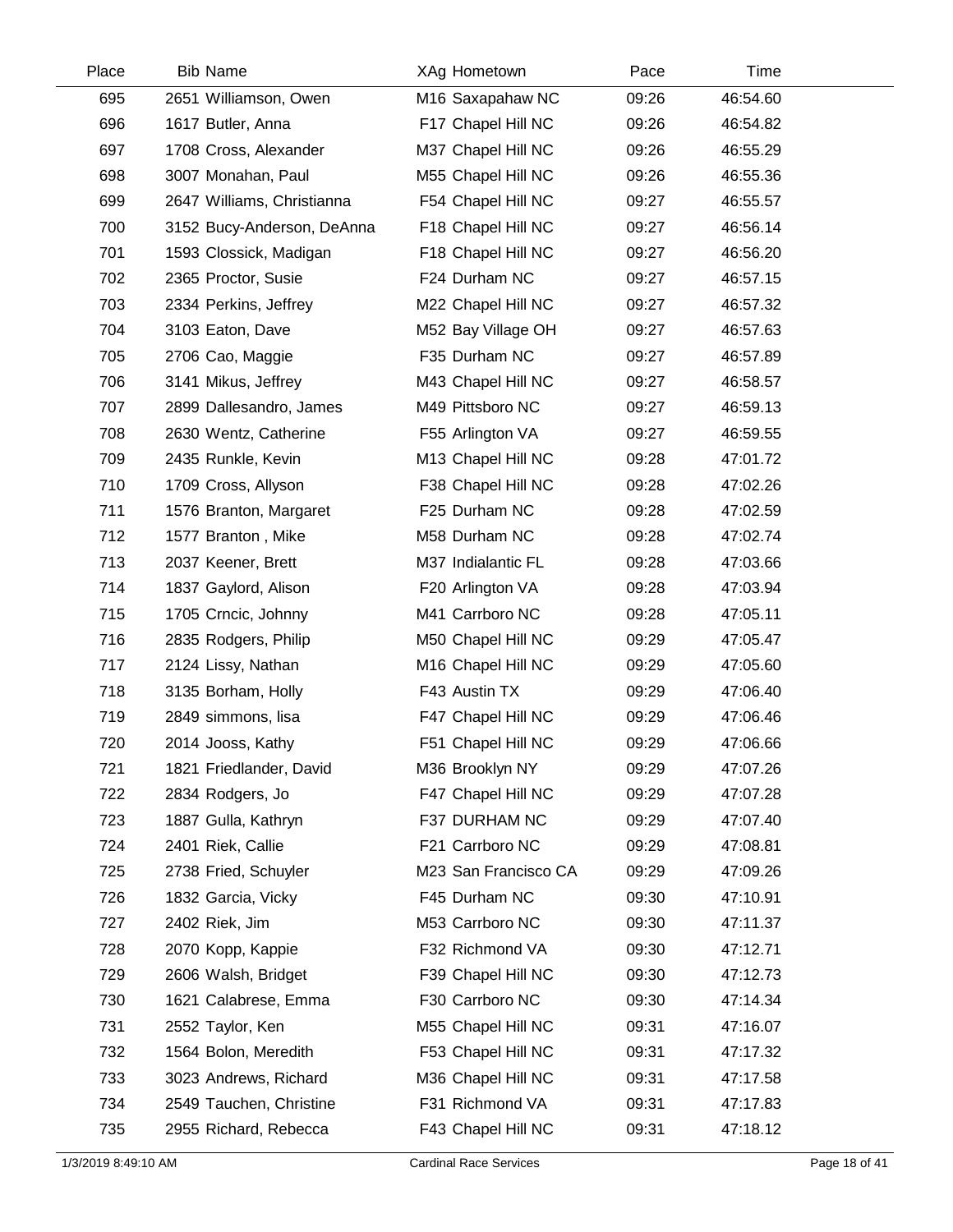| Place | <b>Bib Name</b>           | XAg Hometown        | Pace  | Time     |  |
|-------|---------------------------|---------------------|-------|----------|--|
| 736   | 2757 Hofweber, Thomas     | M49 Chapel Hill NC  | 09:31 | 47:18.85 |  |
| 737   | 2677 Zengerle, Asa        | M11 Chapel Hill NC  | 09:31 | 47:20.02 |  |
| 738   | 2685 Adams, Ned           | M45 Pittsboro NC    | 09:31 | 47:20.34 |  |
| 739   | 3174 Tuttle, Sean         | M44 Durham NC       | 09:32 | 47:21.08 |  |
| 740   | 2966 Thomas, Jennifer     | F33 Hillsborough NC | 09:32 | 47:22.71 |  |
| 741   | 2295 Neunlist, Ed         | M63 Columbia SC     | 09:32 | 47:23.10 |  |
| 742   | 2678 Zengerle, Jason      | M45 Chapel Hill NC  | 09:32 | 47:23.44 |  |
| 743   | 1544 Berreth, Meg         | F48 Carrboro NC     | 09:32 | 47:24.41 |  |
| 744   | 2465 Segovia, Fernando    | M24 Durham NC       | 09:33 | 47:26.24 |  |
| 745   | 3134 Neville, Noel        | M10 Chapel Hill NC  | 09:33 | 47:26.44 |  |
| 746   | 3133 Neville, Tim         | M47 Chapel Hill NC  | 09:33 | 47:26.98 |  |
| 747   | 2518 Stern, Richard       | M51 Carrboro NC     | 09:33 | 47:27.14 |  |
| 748   | 2807 Nieman, Stephanie    | F34 Chapel Hill NC  | 09:33 | 47:27.48 |  |
| 749   | 2813 Petersen, Chad       | M40 Pittsboro NC    | 09:33 | 47:28.74 |  |
| 750   | 1578 BRECHER, Juliana     | F27 Chapel Hill NC  | 09:33 | 47:28.97 |  |
| 751   | 1579 Brecher, Mark        | M62 Chapel Hill NC  | 09:33 | 47:29.08 |  |
| 752   | 1656 Chiarello, Ginny     | F39 Chapel Hill NC  | 09:33 | 47:29.43 |  |
| 753   | 1657 Chiarello, Nick      | M40 Chapel Hill NC  | 09:33 | 47:29.63 |  |
| 754   | 2944 Naismith, David      | M48 Chapel Hill NC  | 09:34 | 47:32.19 |  |
| 755   | 2236 Millar, Chris        | M18 Chapel Hill NC  | 09:34 | 47:33.22 |  |
| 756   | 2233 Millar, Ally         | F18 Chapel Hill NC  | 09:34 | 47:33.22 |  |
| 757   | 2810 Pace, Lee            | M61 Chapel Hill NC  | 09:34 | 47:34.43 |  |
| 758   | 2676 Yu, Angela           | F26 Ithaca NY       | 09:35 | 47:35.41 |  |
| 759   | 2029 Kappelman, Michael   | M45 Riverside CT    | 09:35 | 47:35.81 |  |
| 760   | 1568 Bossert, Kellie      | F36 Siler City NC   | 09:35 | 47:37.37 |  |
| 761   | 3198 Copeland, Henry      | M56 Chapel Hill NC  | 09:35 | 47:40.17 |  |
| 762   | 2563 Toews, Laura         | F32 Washington DC   | 09:36 | 47:41.12 |  |
| 763   | 2171 Martin, Barron       | M32 Washington DC   | 09:36 | 47:41.19 |  |
| 764   | 2724 Durham, Anne         | F42                 | 09:36 | 47:43.53 |  |
| 765   | 1880 Grill, Julie         | F54 Chapel Hill NC  | 09:36 | 47:44.89 |  |
| 766   | 1710 Cruickshank, Rachael | F48 Chapel Hill NC  | 09:37 | 47:45.69 |  |
| 767   | 2113 Li, Vivian           | F61 Durham NC       | 09:37 | 47:45.97 |  |
| 768   | 2873 Wesley, Tracy        | F43 Chapel Hill NC  | 09:37 | 47:46.92 |  |
| 769   | 1552 Bigler, Rebecca      | F41 Siler City NC   | 09:37 | 47:46.98 |  |
| 770   | 3120 Porter, Reese        | M18 Carrboro NC     | 09:37 | 47:46.99 |  |
| 771   | 2708 Carpenter, C Denise  | F51 Chapel Hill NC  | 09:37 | 47:47.29 |  |
| 772   | 2853 Steiner, Anne        | F46 Chapel Hill NC  | 09:37 | 47:47.31 |  |
| 773   | 2139 Ludlow, Katie        | F59 Chapel Hill NC  | 09:37 | 47:48.10 |  |
| 774   | 2854 Stephens, Anne       | F48 Chapel Hill NC  | 09:37 | 47:48.79 |  |
| 775   | 2056 Kim, Michelle        | F26 Carrboro NC     | 09:37 | 47:48.84 |  |
| 776   | 2789 Malczewsky, Megan    | F29 Washington DC   | 09:38 | 47:53.57 |  |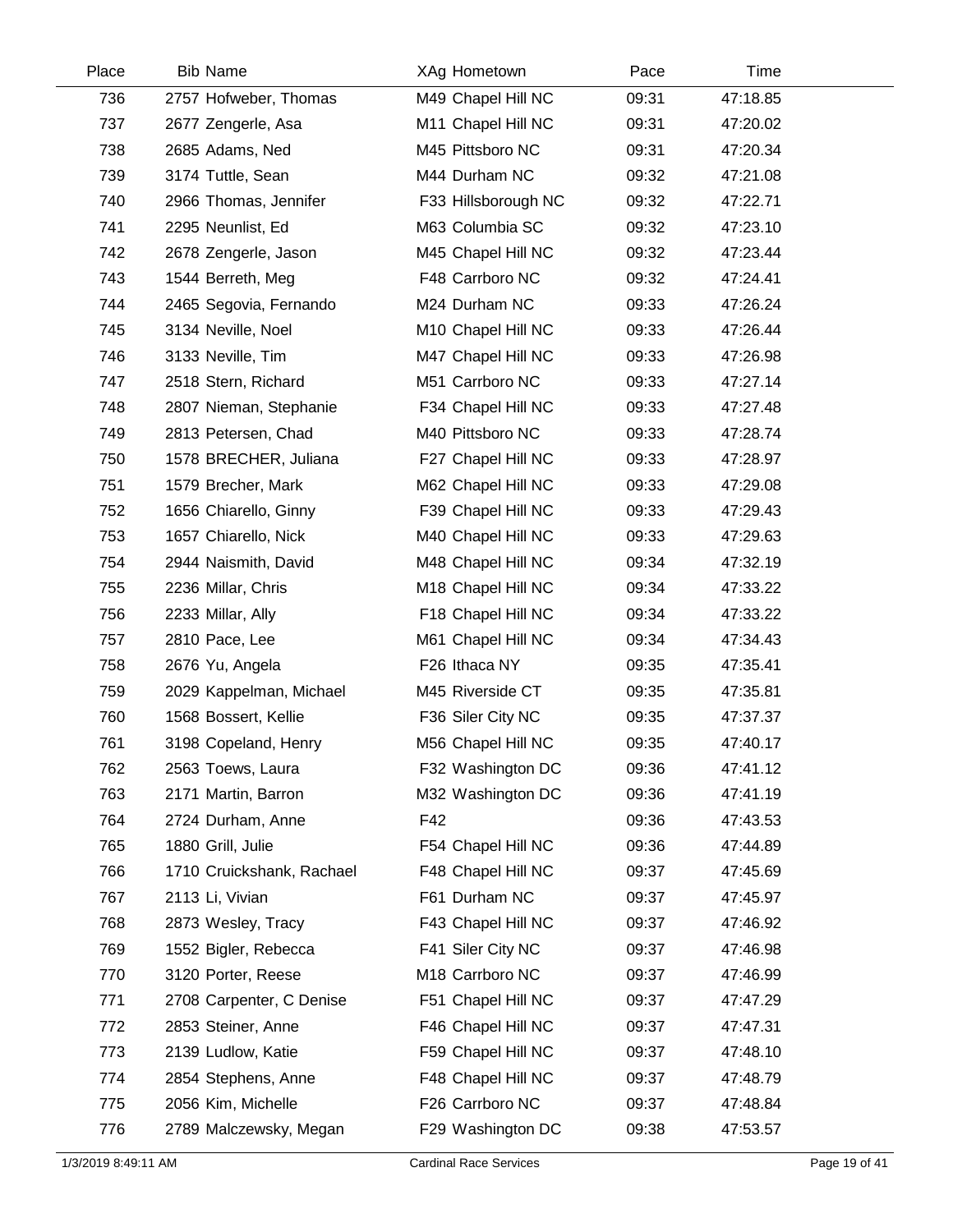| Place | <b>Bib Name</b>          | XAg Hometown         | Pace  | Time     |  |
|-------|--------------------------|----------------------|-------|----------|--|
| 777   | 3176 Kranz, Matt         | M43 Denver CO        | 09:38 | 47:55.08 |  |
| 778   | 2980 Stone, Peter        | M52 Carrboro NC      | 09:39 | 47:55.23 |  |
| 779   | 2607 Walsh, Catherine    | F41 Chapel Hill NC   | 09:39 | 47:58.09 |  |
| 780   | 3143 Edwards, Suzee      | F44 Jupiter FL       | 09:39 | 47:59.04 |  |
| 781   | 2824 Preisser, John      | M54 Chapel Hill NC   | 09:40 | 48:04.16 |  |
| 782   | 2376 Ramsden, Dale       | M54 Chapel Hill NC   | 09:40 | 48:04.86 |  |
| 783   | 2096 Lennon, Alessa      | F27 Williamsburg VA  | 09:40 | 48:04.90 |  |
| 784   | 1738 Dempsey, Jillian    | F35 Chapel Hill NC   | 09:41 | 48:05.72 |  |
| 785   | 1916 Hanson, Margaret    | F45 Carrboro NC      | 09:41 | 48:07.36 |  |
| 786   | 2438 Saccoccio, Frances  | F37 Durham NC        | 09:42 | 48:10.45 |  |
| 787   | 1644 Chafe, Christopher  | M49 Takoma Park MD   | 09:42 | 48:10.65 |  |
| 788   | 1929 Hawley, Charlotte   | F10 Chapel Hill NC   | 09:42 | 48:11.20 |  |
| 789   | 2791 Mastbrook, Neal     | M42 Ocean City MD    | 09:42 | 48:11.22 |  |
| 790   | 1930 Hawley, Dawna       | F48 Chapel Hill NC   | 09:42 | 48:11.68 |  |
| 791   | 2997 Halloway, Mayfie    | F10 Chapel Hill NC   | 09:42 | 48:12.16 |  |
| 792   | 2872 Walsh, Kevin        | <b>M57 DURHAM NC</b> | 09:42 | 48:13.85 |  |
| 793   | 1630 Carley, Kathleen    | F59 Carrboro NC      | 09:42 | 48:14.20 |  |
| 794   | 2583 Underwood, Grace    | F28 Chapel Hill NC   | 09:42 | 48:14.57 |  |
| 795   | 2590 Vandegrift, Sara    | F41 Chapel Hill NC   | 09:43 | 48:15.07 |  |
| 796   | 2589 Vandegrift, Camilla | F11 Chapel Hill NC   | 09:43 | 48:15.76 |  |
| 797   | 1998 Jaspers, Ilona      | F49 Carrboro NC      | 09:43 | 48:16.02 |  |
| 798   | 2905 Gillespie, Andy     | M21 Chapel Hill NC   | 09:43 | 48:16.20 |  |
| 799   | 3140 Branson, Sheri      | F60 Chapel Hill NC   | 09:43 | 48:17.12 |  |
| 800   | 1814 foster, julie       | F46 Carrboro NC      | 09:43 | 48:17.86 |  |
| 801   | 1875 Greiner, John       | M58 Pittsboro NC     | 09:43 | 48:18.04 |  |
| 802   | 2754 Himmel, Theresa     | F50 Chapel Hill NC   | 09:43 | 48:18.63 |  |
| 803   | 2504 Spencer, Molly      | F27 Philadelphia PA  | 09:43 | 48:19.21 |  |
| 804   | 2403 Rieth, Darian       | F27 Chapel Hill NC   | 09:43 | 48:19.83 |  |
| 805   | 1699 Council, Olivia     | F27 Cary NC          | 09:44 | 48:20.15 |  |
| 806   | 2474 Serrano, Karen      | F44 Chapel Hill NC   | 09:44 | 48:21.10 |  |
| 807   | 2244 Mills, Karin        | F52 Carrboro NC      | 09:44 | 48:23.00 |  |
| 808   | 2839 Sammon, Larry       | M62 Chapel Hill NC   | 09:44 | 48:24.18 |  |
| 809   | 989 Barbee, Blaine       | F36 Chapel Hill NC   | 09:44 | 48:24.60 |  |
| 810   | 1879 Grill, Chloe        | F19 Chapel Hill NC   | 09:45 | 48:26.22 |  |
| 811   | 1672 Cocowitch, Anya     | F19 Chapel Hill NC   | 09:45 | 48:26.46 |  |
| 812   | 3047 Krouse, Becca       | F31 Chapel Hill NC   | 09:45 | 48:28.28 |  |
| 813   | 3046 Nick, Krouse        | M32 Chapel Hill NC   | 09:45 | 48:28.56 |  |
| 814   | 2799 Morris, Kate        | F <sub>20</sub>      | 09:45 | 48:29.84 |  |
| 815   | 3173 Blazer, Dan         | M48 DURHAM NC        | 09:46 | 48:30.61 |  |
| 816   | 3119 Lenox, Kari         | F52 Chapel Hill NC   | 09:46 | 48:31.36 |  |
| 817   | 2422 Rosen, Ted          | M31                  | 09:46 | 48:32.12 |  |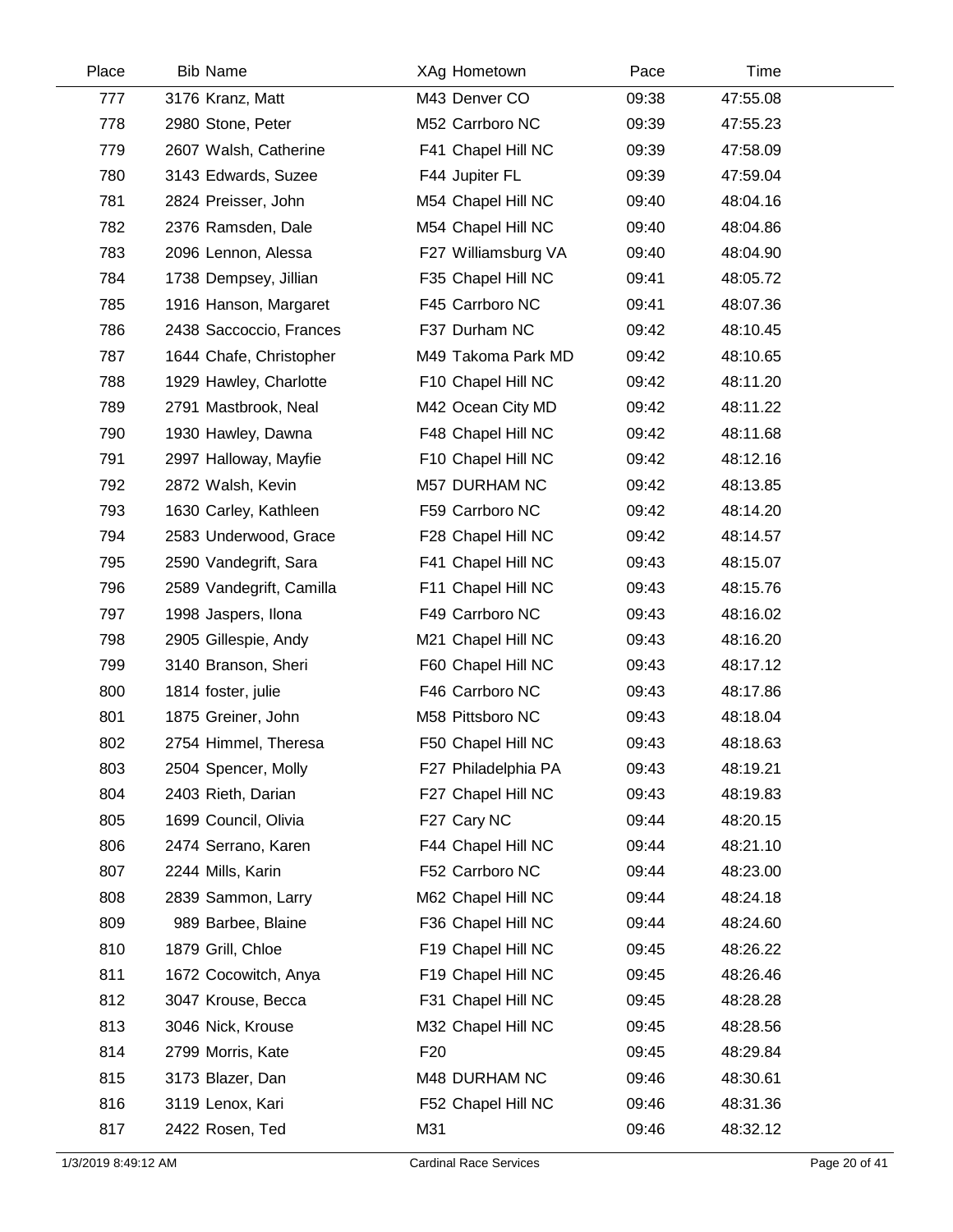| Place | <b>Bib Name</b>           | XAg Hometown           | Pace  | Time     |  |
|-------|---------------------------|------------------------|-------|----------|--|
| 818   | 2291 Nelson, Sarah Beth   | F34 Chapel Hill NC     | 09:46 | 48:32.23 |  |
| 819   | 2452 Sargent, Julia       | F35 Pittsboro NC       | 09:46 | 48:33.44 |  |
| 820   | 3067 Robertson, Catherine | F31 Charlottesville VA | 09:46 | 48:33.92 |  |
| 821   | 3020 Arnott, Jamie        | F47 Chapel Hill NC     | 09:46 | 48:34.16 |  |
| 822   | 2981 Busko, Lisa          | F46 Chapel Hill NC     | 09:46 | 48:34.57 |  |
| 823   | 3090 Elliott, Joanneke    | F55 Chapel Hill NC     | 09:47 | 48:35.19 |  |
| 824   | 2836 Rogers, Kim          | F47 Carrboro NC        | 09:47 | 48:35.44 |  |
| 825   | 3105 Pfeifer, Miles       | M51 Hillsborough NC    | 09:47 | 48:35.85 |  |
| 826   | 2490 Smar, Tricia         | F32 Durham NC          | 09:47 | 48:36.32 |  |
| 827   | 1719 Davis, Anna          | F36 manteo NC          | 09:47 | 48:36.66 |  |
| 828   | 3106 Pfeifer, Sierra      | F16 Hillsborough NC    | 09:47 | 48:36.68 |  |
| 829   | 1664 Cleary, Jesse        | M45 Carrboro NC        | 09:47 | 48:37.51 |  |
| 830   | 1665 Cleary, Nora         | F12 Carrboro NC        | 09:47 | 48:37.73 |  |
| 831   | 2094 Lekens, Larry        | M70                    | 09:47 | 48:38.08 |  |
| 832   | 2444 Sampey, Catherine    | F45 Hillsborough NC    | 09:47 | 48:38.20 |  |
| 833   | 3018 Limbo, Harro         | M44 Evanston IL        | 09:47 | 48:38.39 |  |
| 834   | 1943 Helms, Tanya         | F58 Chapel Hill NC     | 09:47 | 48:38.99 |  |
| 835   | 2137 Ludlow, Camden       | M24 Chapel Hill NC     | 09:48 | 48:40.10 |  |
| 836   | 2581 Tweedy, Jonathan     | M40 Carrboro NC        | 09:48 | 48:40.75 |  |
| 837   | 2060 Kleinhammes, Alfred  | M67 Chapel Hill NC     | 09:48 | 48:42.82 |  |
| 838   | 2477 Shaffer, Gary        | M52 Topsham ME         | 09:48 | 48:44.45 |  |
| 839   | 1847 Glassbrook, Jason    | M29 Chapel Hill NC     | 09:49 | 48:45.25 |  |
| 840   | 2216 Mendlovitz, Harry    | M12 Chapel Hill NC     | 09:49 | 48:46.06 |  |
| 841   | 2421 Rosen, Norm          | m64 Chapel Hill NC     | 09:49 | 48:48.13 |  |
| 842   | 1910 Hammond, Caroline    | F15 Chapel Hill NC     | 09:49 | 48:49.25 |  |
| 843   | 1582 Brnich, Sarah        | F29 Carrboro NC        | 09:49 | 48:49.63 |  |
| 844   | 3196 Edwards, Mary        | F23 East Longmeadow    | 09:50 | 48:50.16 |  |
| 845   | 1581 Brnich, Edward       | M55 Mt. Pleasant SC    | 09:50 | 48:51.63 |  |
| 846   | 1822 Fruik, Thomas        | M28 Carrboro NC        | 09:50 | 48:54.45 |  |
| 847   | 2658 Wojcik, Deb          | F43 Chapel Hill NC     | 09:50 | 48:54.67 |  |
| 848   | 2346 Podkul, Tim          | M37 Chapel Hill NC     | 09:51 | 48:54.82 |  |
| 849   | 2820 Podkul, Jennifer     | F42 Silver Spring MD   | 09:51 | 48:55.05 |  |
| 850   | 3101 Hoogervorst, Amy     | F50 Chapel Hill NC     | 09:51 | 48:55.47 |  |
| 851   | 2553 Taylor, Kyla         | F34 Durham NC          | 09:51 | 48:55.85 |  |
| 852   | 2307 O'Briant, Kyle       | M33 Mebane NC          | 09:51 | 48:56.64 |  |
| 853   | 3104 Eaton, Elizabeth     | F52 Bay Village OH     | 09:53 | 49:06.15 |  |
| 854   | 2306 OFÇÖNeill, Kelsey    | F32 Carrboro NC        | 09:53 | 49:06.33 |  |
| 855   | 2439 Sacks, Lauren        | F40 Carrboro NC        | 09:53 | 49:09.51 |  |
| 856   | 2136 Ludlow, Caitlin      | F26 Chapel Hill NC     | 09:53 | 49:09.59 |  |
| 857   | 1572 bradfield, Kristen   | F52 Hillsborough NC    | 09:54 | 49:10.17 |  |
| 858   | 2392 Revelle, Rachael     | F32 Carrboro NC        | 09:54 | 49:11.50 |  |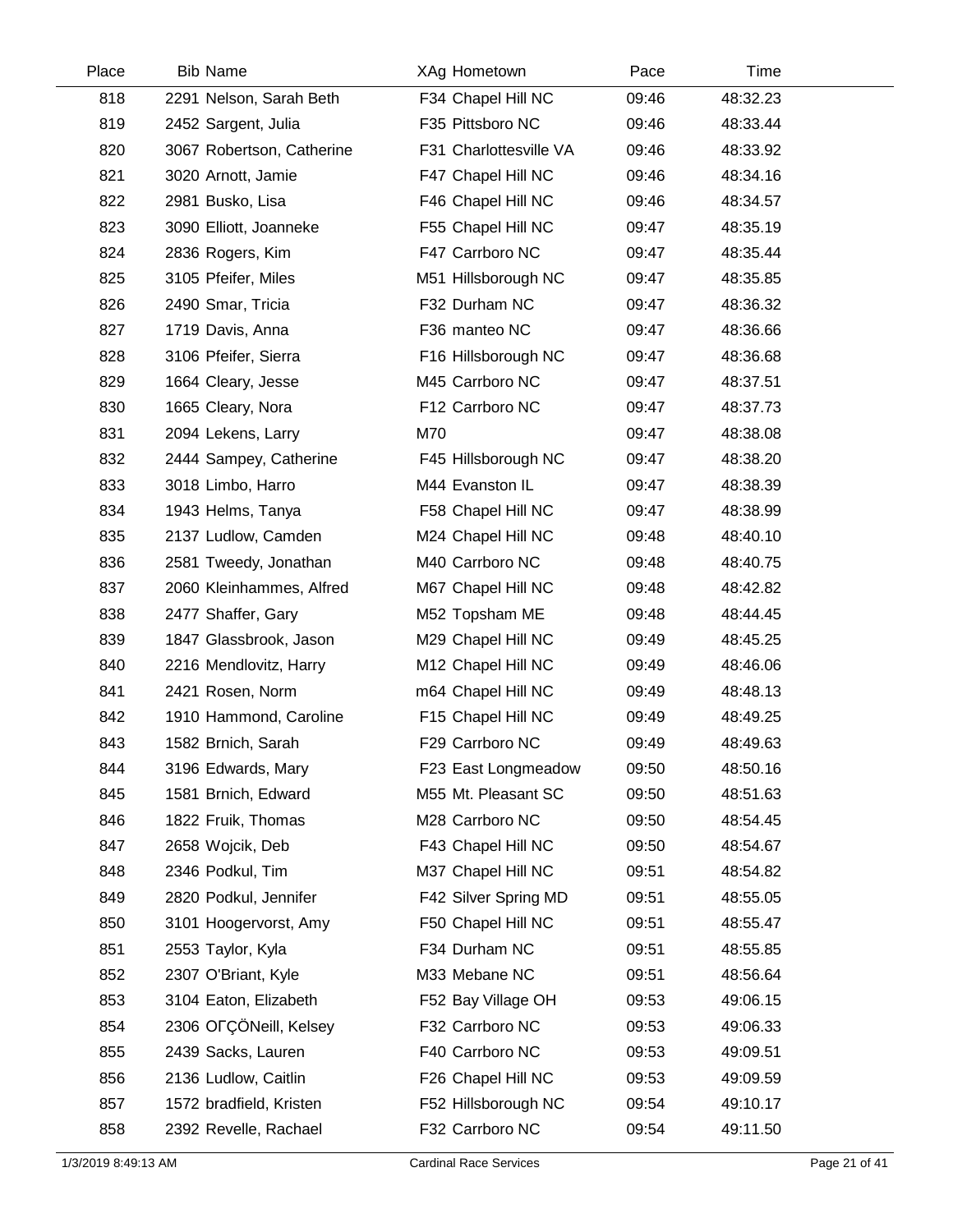| Place | <b>Bib Name</b>           | XAg Hometown         | Pace  | Time     |  |
|-------|---------------------------|----------------------|-------|----------|--|
| 859   | 1733 Dean, Evan           | M12 Chapel Hill NC   | 09:55 | 49:15.48 |  |
| 860   | 2200 McHale, Kimberly     | F33 Durham NC        | 09:55 | 49:17.05 |  |
| 861   | 2907 Gillespie, Phil      | M59 Chapel Hill NC   | 09:55 | 49:17.13 |  |
| 862   | 2199 McHale, Aaron James  | M33 Hillsborough NC  | 09:55 | 49:17.19 |  |
| 863   | 1732 Dean, Brad           | M47 Chapel Hill NC   | 09:55 | 49:18.34 |  |
| 864   | 985 Baker, James          | M35 Carrboro NC      | 09:56 | 49:20.86 |  |
| 865   | 1903 Hall, Jonathan       | M35 Chapel Hill NC   | 09:56 | 49:20.99 |  |
| 866   | 2506 Spock, Alex          | M44 DURHAM NC        | 09:56 | 49:23.06 |  |
| 867   | 3118 Porter, Greg         | M56 Carrboro NC      | 09:56 | 49:23.12 |  |
| 868   | 2868 Vavalle, Emily       | F39 Chapel Hill NC   | 09:57 | 49:24.71 |  |
| 869   | 2550 tawil, laura         | f36 Chapel Hill NC   | 09:57 | 49:25.13 |  |
| 870   | 3076 Goldstein, Adam      | M58 Chapel Hill NC   | 09:57 | 49:25.81 |  |
| 871   | 2787 Long, Gisele         | F45 Carrboro NC      | 09:57 | 49:27.94 |  |
| 872   | 3252 Villa, Jennifer      | F41                  | 09:57 | 49:28.15 |  |
| 873   | 1640 Causey, Jeff         | M53 GRAHAM NC        | 09:57 | 49:29.21 |  |
| 874   | 2068 Kobesky, Stephanie   | F40                  | 09:57 | 49:29.45 |  |
| 875   | 2779 Kohrman, Richard     | M70 Mebane NC        | 09:58 | 49:29.58 |  |
| 876   | 2523 Strain, Betsy        | F52 Durham NC        | 09:58 | 49:30.78 |  |
| 877   | 2528 Strickler, Kirsten   | F11 Chapel Hill NC   | 09:58 | 49:32.36 |  |
| 878   | 2282 Naftel, Signe        | F38 Chapel Hill NC   | 09:58 | 49:32.88 |  |
| 879   | 2994 Halloway, Stuart     | M50 Chapel Hill NC   | 09:58 | 49:33.72 |  |
| 880   | 2916 Heafner, Dylan       | M24 Chapel Hill NC   | 09:58 | 49:34.10 |  |
| 881   | 1729 Dayton, Alex         | F8 Carrboro NC       | 09:59 | 49:35.49 |  |
| 882   | 2558 Thorn, rosemary      | F63 Chapel Hill NC   | 09:59 | 49:37.42 |  |
| 883   | 2918 Hehl, Brent          | M32 Chapel Hill NC   | 09:59 | 49:37.48 |  |
| 884   | 2285 Nason, Ellen         | F55 Chapel Hill NC   | 09:59 | 49:39.43 |  |
| 885   | 2380 Rao-Dayton, Sheila   | f47 Carrboro NC      | 10:00 | 49:39.75 |  |
| 886   | 2274 Murdoch, Caitlin     | F27 Durham NC        | 10:00 | 49:41.83 |  |
| 887   | 1595 Bennett, William     | M66 Chapel Hill NC   | 10:00 | 49:44.08 |  |
| 888   | 948 Allen, Alex           | M29                  | 10:01 | 49:44.67 |  |
| 889   | 2924 Knight, Alexander    | M17 Chapel Hill NC   | 10:01 | 49:45.77 |  |
| 890   | 2242 Miller, Madeline     | F32                  | 10:01 | 49:46.08 |  |
| 891   | 2209 McLaurin, Jennifer   | F38 Pittsboro NC     | 10:01 | 49:46.15 |  |
| 892   | 1685 Congdon, Kelly       | F40 GRAHAM NC        | 10:01 | 49:46.47 |  |
| 893   | 2098 Leventhal, Evan      | M37                  | 10:01 | 49:46.62 |  |
| 894   | 2379 Randolph, Randy      | M52 Chapel Hill NC   | 10:01 | 49:47.86 |  |
| 895   | 3207 Bortz, Shannon       | F50 Willow Spring NC | 10:02 | 49:51.26 |  |
| 896   | 2500 Soto, Linda Carolina | F50 Carrboro NC      | 10:02 | 49:51.68 |  |
| 897   | 2939 Margolis, David      | M59 Chapel Hill NC   | 10:02 | 49:52.54 |  |
| 898   | 2147 Machlin, Laura       | F26 Carrboro NC      | 10:03 | 49:54.48 |  |
| 899   | 2238 Millar, Will         | M13 Chapel Hill NC   | 10:03 | 49:57.61 |  |
|       |                           |                      |       |          |  |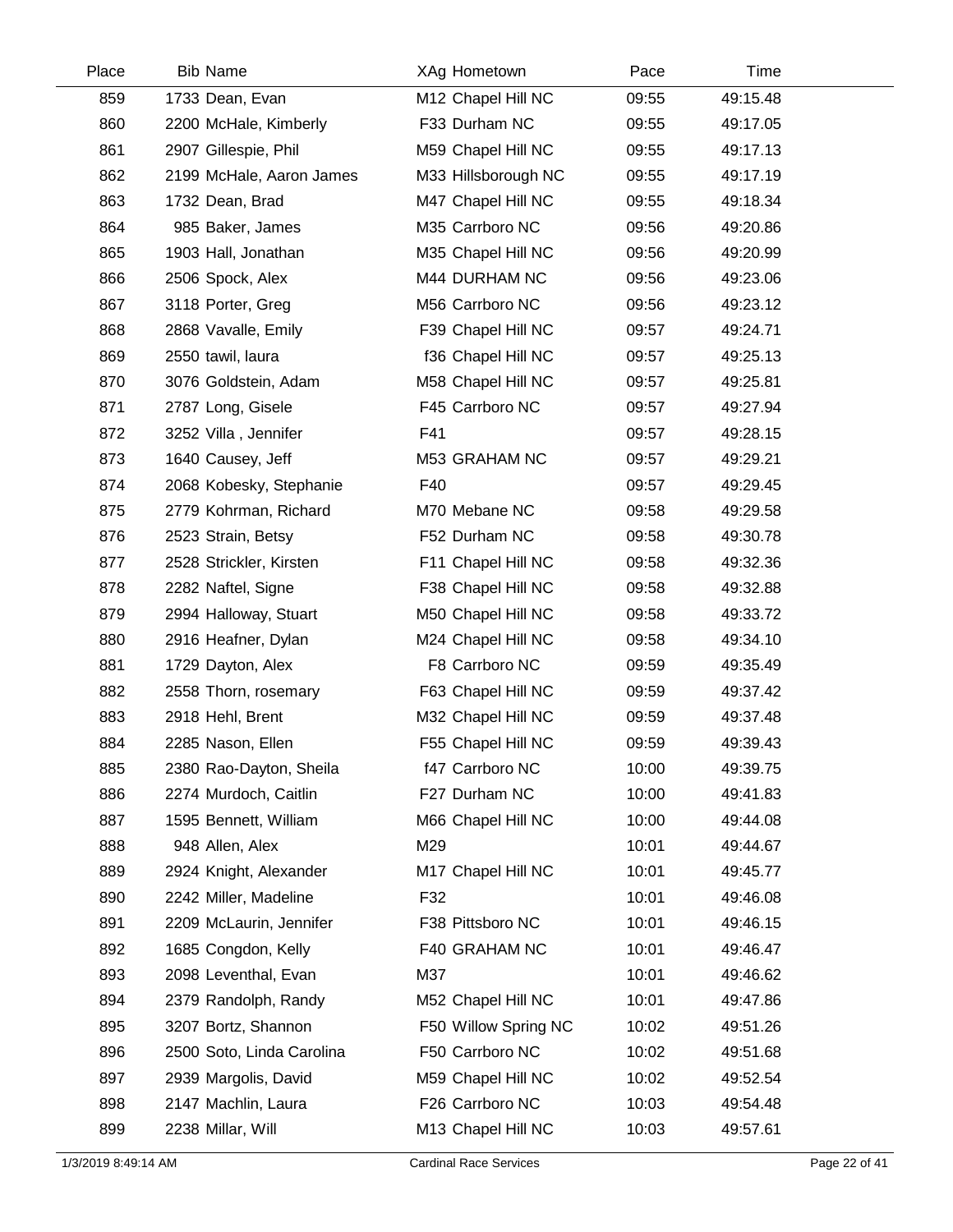| Place | <b>Bib Name</b>            | XAg Hometown        | Pace  | Time     |  |
|-------|----------------------------|---------------------|-------|----------|--|
| 900   | 2234 Millar, Anna          | F49 Chapel Hill NC  | 10:04 | 50:00.08 |  |
| 901   | 2272 Munday, Amy           | F42 Chapel Hill NC  | 10:04 | 50:01.34 |  |
| 902   | 2129 Loughrey, Reed        | F42 Chapel Hill NC  | 10:04 | 50:01.55 |  |
| 903   | 2510 stanley, will         | m33 Carrboro NC     | 10:04 | 50:02.02 |  |
| 904   | 3085 Gowan, Frith          | F44 Carrboro NC     | 10:04 | 50:02.55 |  |
| 905   | 2418 Rosen, Erica          | F33                 | 10:05 | 50:08.23 |  |
| 906   | 2469 sellers, don          | M68 Siler City NC   | 10:05 | 50:08.73 |  |
| 907   | 2874 Wilson, Kevin         | M53 Chapel Hill NC  | 10:05 | 50:09.02 |  |
| 908   | 1704 Criswell, David       | M55 Durham NC       | 10:06 | 50:10.39 |  |
| 909   | 3215 Lotz, Daniel          | M44 Chapel Hill NC  | 10:06 | 50:11.45 |  |
| 910   | 3150 Rajaraman, Gayathri   | F44 DURHAM NC       | 10:07 | 50:14.80 |  |
| 911   | 2370 Ramsdell, Barbara     | F <sub>21</sub>     | 10:07 | 50:15.85 |  |
| 912   | 2175 Martin, Robert        | M57 Nashville TN    | 10:07 | 50:16.18 |  |
| 913   | 3005 Michel, Karin         | F44 Hillsborough NC | 10:07 | 50:19.21 |  |
| 914   | 1763 Ehlers, Andrew        | M13 ATHENS GA       | 10:08 | 50:22.62 |  |
| 915   | 3010 Craig, Davis          | M29 Raleigh NC      | 10:08 | 50:23.24 |  |
| 916   | 1906 Hamilton, Christine   | F24 Chapel Hill NC  | 10:08 | 50:23.34 |  |
| 917   | 2720 Darsie, Paul          | M28 New York NY     | 10:08 | 50:24.00 |  |
| 918   | 2420 Rosen, Miles          | M24 Durham NC       | 10:08 | 50:24.22 |  |
| 919   | 1907 Hamilton, Michael     | M60 Chapel Hill NC  | 10:09 | 50:24.77 |  |
| 920   | 2399 Ricker, Julie         | F42 Pittsboro NC    | 10:09 | 50:26.44 |  |
| 921   | 2543 Swinney, Felicia      | F38 Pittsboro NC    | 10:09 | 50:26.58 |  |
| 922   | 2594 VanOsdol, Jeff        | M54                 | 10:09 | 50:26.68 |  |
| 923   | 1625 Cantrell, Todd        | M49 Chapel Hill NC  | 10:09 | 50:27.14 |  |
| 924   | 2898 Dallesandro, Cheyenne | F45 Pittsboro NC    | 10:09 | 50:27.31 |  |
| 925   | 2425 Roupas, Shelley       | F50 Chapel Hill NC  | 10:09 | 50:27.64 |  |
| 926   | 1602 Brown, Bunny          | F59 Durham NC       | 10:09 | 50:28.64 |  |
| 927   | 2099 Levin, Bengt          | M11 Chapel Hill NC  | 10:10 | 50:29.69 |  |
| 928   | 3225 Young, Meredith       | F24 Washington DC   | 10:10 | 50:29.86 |  |
| 929   | 3224 Cox, Laura            | F34 Lexington KY    | 10:10 | 50:30.00 |  |
| 930   | 1659 Chlebowski, Jeff      | M52 Cary NC         | 10:10 | 50:30.19 |  |
| 931   | 954 Alston, Kwame          | M25 Carrboro NC     | 10:10 | 50:30.29 |  |
| 932   | 2988 Fussman, Chet         | M59 jacksonville FL | 10:10 | 50:31.69 |  |
| 933   | 2358 Porter, Kristine      | F50 Chapel Hill NC  | 10:10 | 50:31.97 |  |
| 934   | 2614 Warner, Diane         | F53 Chapel Hill NC  | 10:10 | 50:33.85 |  |
| 935   | 2682 Zimmerman, Van        | M64 Cary NC         | 10:11 | 50:36.13 |  |
| 936   | 2226 Messina, Julie        | F41 Durham NC       | 10:11 | 50:36.58 |  |
| 937   | 2885 Barnes, Kevin         | M16 Chapel Hill NC  | 10:11 | 50:36.94 |  |
| 938   | 1947 Hensel, Erin          | F38 Durham NC       | 10:11 | 50:37.54 |  |
| 939   | 955 Altaffer, Kellie       | F47 Chapel Hill NC  | 10:11 | 50:38.76 |  |
| 940   | 1835 Garoni, Carson        | F47 Chapel Hill NC  | 10:11 | 50:39.06 |  |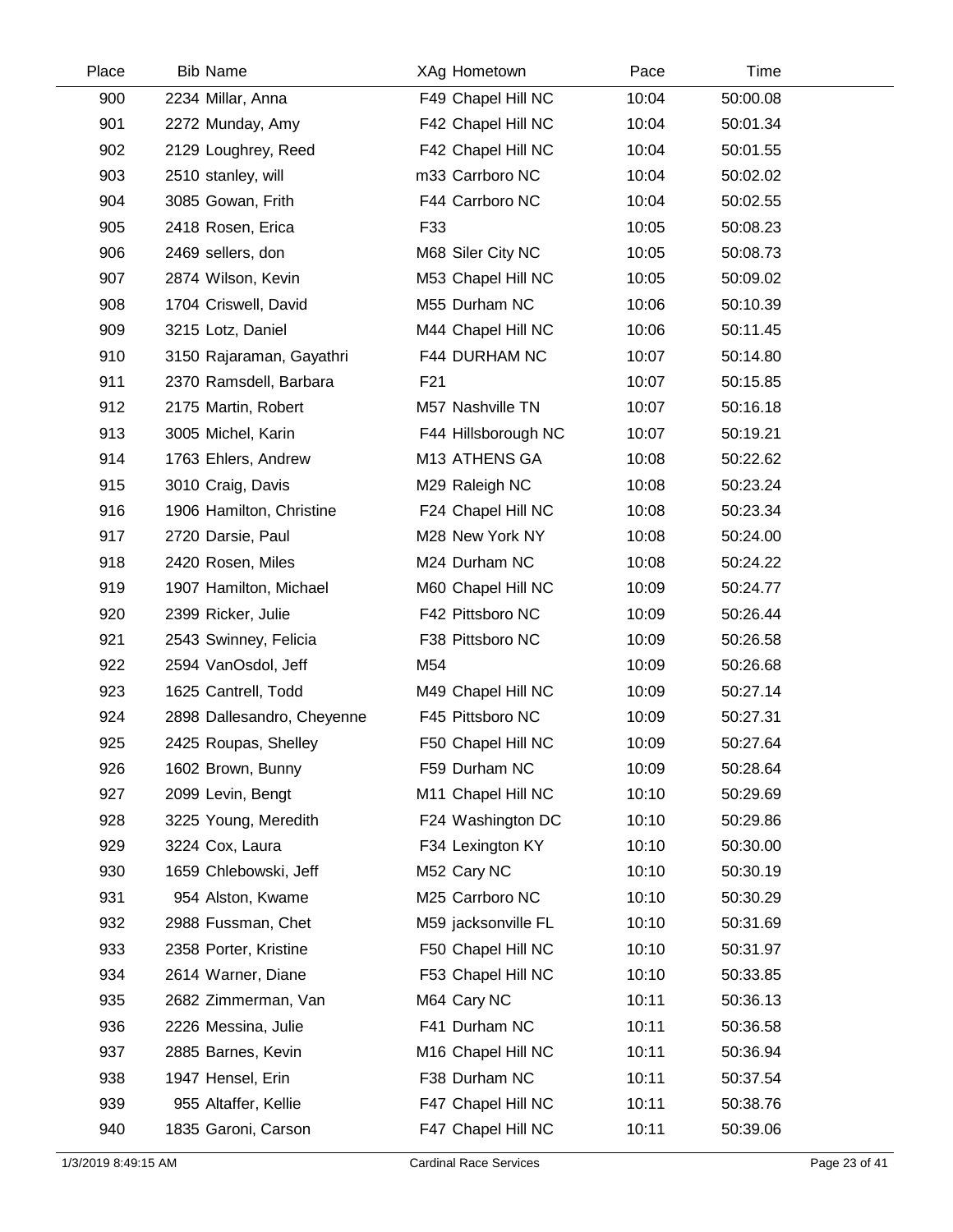| Place | <b>Bib Name</b>        | XAg Hometown        | Pace  | Time     |  |
|-------|------------------------|---------------------|-------|----------|--|
| 941   | 956 Altaffer, Nathan   | M48 Chapel Hill NC  | 10:11 | 50:39.15 |  |
| 942   | 1730 Dayton, Emma      | F7 Carrboro NC      | 10:12 | 50:39.40 |  |
| 943   | 1731 Dayton, Paul      | m45 Carrboro NC     | 10:12 | 50:39.41 |  |
| 944   | 1746 DiFranco, Richie  | M40 Chapel Hill NC  | 10:12 | 50:39.84 |  |
| 945   | 2237 Millar, Jamey     | M50 Chapel Hill NC  | 10:12 | 50:40.86 |  |
| 946   | 2381 Rath, Martha      | f48 Chapel Hill NC  | 10:12 | 50:41.54 |  |
| 947   | 2065 Knuth, Megan      | F26 Chapel Hill NC  | 10:12 | 50:43.10 |  |
| 948   | 1799 Field, Estela     | F43 Chapel Hill NC  | 10:12 | 50:43.31 |  |
| 949   | 2711 Clark, Hannah     | F27 Chapel Hill NC  | 10:12 | 50:43.71 |  |
| 950   | 1813 foster, andrew    | m49 Chapel Hill NC  | 10:12 | 50:44.04 |  |
| 951   | 2664 Wong, Ethan       | M17 Solon OH        | 10:13 | 50:45.59 |  |
| 952   | 2969 West, Rachel      | F30                 | 10:13 | 50:46.15 |  |
| 953   | 2031 Kappelman, Sarah  | F11 Riverside CT    | 10:13 | 50:48.05 |  |
| 954   | 1533 Belza, Kareen     | F41 Carrboro NC     | 10:13 | 50:48.11 |  |
| 955   | 2000 Jennings, Stephen | M31 Morrisville NC  | 10:13 | 50:48.13 |  |
| 956   | 3054 Petrin, Pete      | M62 Hillsborough NC | 10:13 | 50:48.57 |  |
| 957   | 2792 Maziar, Melody    | F64 Atlanta GA      | 10:14 | 50:49.14 |  |
| 958   | 2761 Hooks, Elizabeth  | F44 Chapel Hill NC  | 10:14 | 50:49.84 |  |
| 959   | 2034 Kasten, Tracy     | F47 Chapel Hill NC  | 10:14 | 50:50.48 |  |
| 960   | 2731 Fisher, Heidi     | F43 Chapel Hill NC  | 10:14 | 50:50.73 |  |
| 961   | 2033 Kasten, Michael   | M46 Chapel Hill NC  | 10:14 | 50:51.04 |  |
| 962   | 2884 Barnes, Donald    | M46 Chapel Hill NC  | 10:14 | 50:51.10 |  |
| 963   | 1774 Engle, Michelle   | F46 Chapel Hill NC  | 10:14 | 50:52.10 |  |
| 964   | 1872 Greene, Connor    | M19 Chapel Hill NC  | 10:14 | 50:52.25 |  |
| 965   | 2828 Reed, Pam         | F50 Chapel Hill NC  | 10:14 | 50:52.40 |  |
| 966   | 2904 Engle, Bryan      | M46 Chapel Hill NC  | 10:14 | 50:52.97 |  |
| 967   | 3072 Simon, Leah       | F21 Carrboro NC     | 10:14 | 50:53.29 |  |
| 968   | 2293 Nerkar, Aadit     | M17 Chapel Hill NC  | 10:14 | 50:54.04 |  |
| 969   | 2975 Bastian, Kevin    | M34 Chapel Hill NC  | 10:15 | 50:55.89 |  |
| 970   | 2815 Phillips, Grace   | F29 Carrboro NC     | 10:15 | 50:57.21 |  |
| 971   | 2733 Flint, Mike       | M29 Carrboro NC     | 10:15 | 50:57.77 |  |
| 972   | 3181 Knott, Charlie    | M52 DURHAM NC       | 10:16 | 50:59.71 |  |
| 973   | 2732 FitzMorris, Lisa  | F51 Fort Mill SC    | 10:16 | 51:01.91 |  |
| 974   | 1999 Jennings, Stanley | M64 Bel Air MD      | 10:16 | 51:02.71 |  |
| 975   | 2511 Stantial, Nicole  | F25 Durham NC       | 10:17 | 51:04.34 |  |
| 976   | 2743 Gorsage, Justin   | M37 Durham NC       | 10:17 | 51:04.44 |  |
| 977   | 984 bainter, shelley   | f46 Chapel Hill NC  | 10:17 | 51:05.03 |  |
| 978   | 2848 Simmons, Isabel   | F17 Chapel Hill NC  | 10:17 | 51:06.02 |  |
| 979   | 1897 Guy, Cid          | F55 Chapel Hill NC  | 10:17 | 51:06.51 |  |
| 980   | 2568 Toney, Raymond    | M54 Chapel Hill NC  | 10:17 | 51:06.98 |  |
| 981   | 2670 Woodward, Kim     | F56 Olivette MO     | 10:17 | 51:08.70 |  |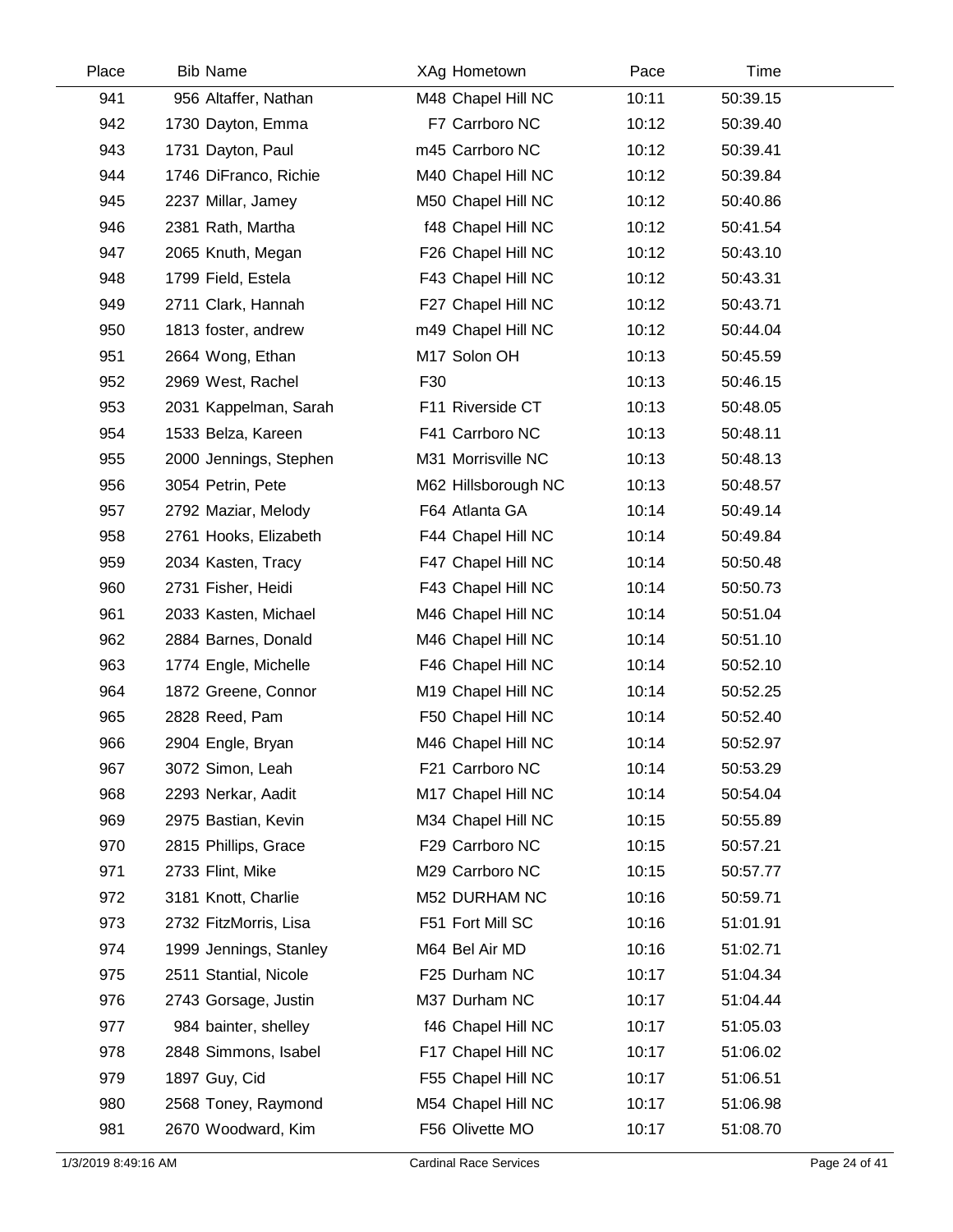| Place | <b>Bib Name</b>            | XAg Hometown            | Pace  | Time     |  |
|-------|----------------------------|-------------------------|-------|----------|--|
| 982   | 2499 Solum, Melissa        | F44 Chapel Hill NC      | 10:18 | 51:11.61 |  |
| 983   | 2496 Solum, Amelia         | F15 Chapel Hill NC      | 10:18 | 51:12.23 |  |
| 984   | 2917 Heafner, Zach         | M21 Chapel Hill NC      | 10:19 | 51:15.80 |  |
| 985   | 1811 Flynn, Timothy        | M60 Chapel Hill NC      | 10:19 | 51:16.35 |  |
| 986   | 2615 Warner, Todd          | M54 Chapel Hill NC      | 10:19 | 51:17.57 |  |
| 987   | 2391 Retsch-Bogart, George | M66 Chapel Hill NC      | 10:21 | 51:28.01 |  |
| 988   | 2668 Woodward, Brian       | M63 Olivette MO         | 10:21 | 51:28.75 |  |
| 989   | 2809 O'Brien, Amanda       | F39                     | 10:22 | 51:30.33 |  |
| 990   | 1540 Benjamin, Sam         | M <sub>14</sub> Cary NC | 10:22 | 51:31.10 |  |
| 991   | 2194 McGlauflin, Kristin   | F31 Carrboro NC         | 10:22 | 51:31.38 |  |
| 992   | 1778 Ervin, Luke           | M24 Durham NC           | 10:23 | 51:34.60 |  |
| 993   | 1777 Ervin, Lindsey        | F26 DURHAM NC           | 10:23 | 51:35.11 |  |
| 994   | 2995 Lucas, Miha           | F46 Chapel Hill NC      | 10:23 | 51:37.86 |  |
| 995   | 2996 Lucas, Kiran          | F16 Chapel Hill NC      | 10:23 | 51:38.03 |  |
| 996   | 1935 Heafner, Tricia       | F53 Chapel Hill NC      | 10:23 | 51:38.12 |  |
| 997   | 2744 Goss, Karen           | F54 Chapel Hill NC      | 10:23 | 51:38.65 |  |
| 998   | 2827 Provenzano, Joseph    | M26 Chapel Hill NC      | 10:24 | 51:39.73 |  |
| 999   | 2719 Cui, Julie            | F25 Chapel Hill NC      | 10:24 | 51:41.10 |  |
| 1000  | 2254 Moore, Alexa          | F43 Chapel Hill NC      | 10:24 | 51:41.29 |  |
| 1001  | 2224 Messier, Erin         | F38 Chapel Hill NC      | 10:25 | 51:43.84 |  |
| 1002  | 3044 Schwartz, Ellie       | F11 Chapel Hill NC      | 10:25 | 51:46.15 |  |
| 1003  | 3009 Hird, Amy             | F46 Chapel Hill NC      | 10:25 | 51:46.27 |  |
| 1004  | 2002 jewitt, scott         | m38 Hillsborough NC     | 10:25 | 51:47.18 |  |
| 1005  | 3139 Holt, Kate            | F56 Chapel Hill NC      | 10:26 | 51:50.80 |  |
| 1006  | 2404 Rieth, Peter          | M54 Chapel Hill NC      | 10:26 | 51:53.10 |  |
| 1007  | 2648 Williams, Crystal     | F45 Durham NC           | 10:27 | 51:54.09 |  |
| 1008  | 2821 PRAGER, DARREN        | M43 Chapel Hill NC      | 10:27 | 51:57.73 |  |
| 1009  | 1853 Glick, Jesse          | M44 Chapel Hill NC      | 10:28 | 51:59.27 |  |
| 1010  | 2494 SMITH, SUSAN          | F60 DURHAM NC           | 10:28 | 52:00.14 |  |
| 1011  | 1720 Davis, Brad           | M39 Chapel Hill NC      | 10:28 | 52:03.33 |  |
| 1012  | 1723 Davis, Elliott        | M10 Chapel Hill NC      | 10:28 | 52:03.48 |  |
| 1013  | 1874 Greiner, Janice       | F59 Pittsboro NC        | 10:29 | 52:03.65 |  |
| 1014  | 2573 Torres, Andrea        | F27 Carrboro NC         | 10:29 | 52:04.04 |  |
| 1015  | 1722 Davis, Elise          | F8 Chapel Hill NC       | 10:29 | 52:04.45 |  |
| 1016  | 1622 Calderon-Guthe, Klara | F22 Cary NC             | 10:29 | 52:05.10 |  |
| 1017  | 2245 Mills, Tina           | F46 Pittsboro NC        | 10:29 | 52:06.70 |  |
| 1018  | 3124 Ritter, Joao          | M24 San Francisco CA    | 10:30 | 52:08.91 |  |
| 1019  | 3127 Ritter, Juliana       | F <sub>23</sub>         | 10:30 | 52:09.20 |  |
| 1020  | 2373 Ramsdell, Jeffrey     | M54                     | 10:30 | 52:11.37 |  |
| 1021  | 3021 Arnott, Hallie        | F17 Chapel Hill NC      | 10:30 | 52:12.71 |  |
| 1022  | 1760 dye, aaron            | m45 Chapel Hill NC      | 10:30 | 52:12.82 |  |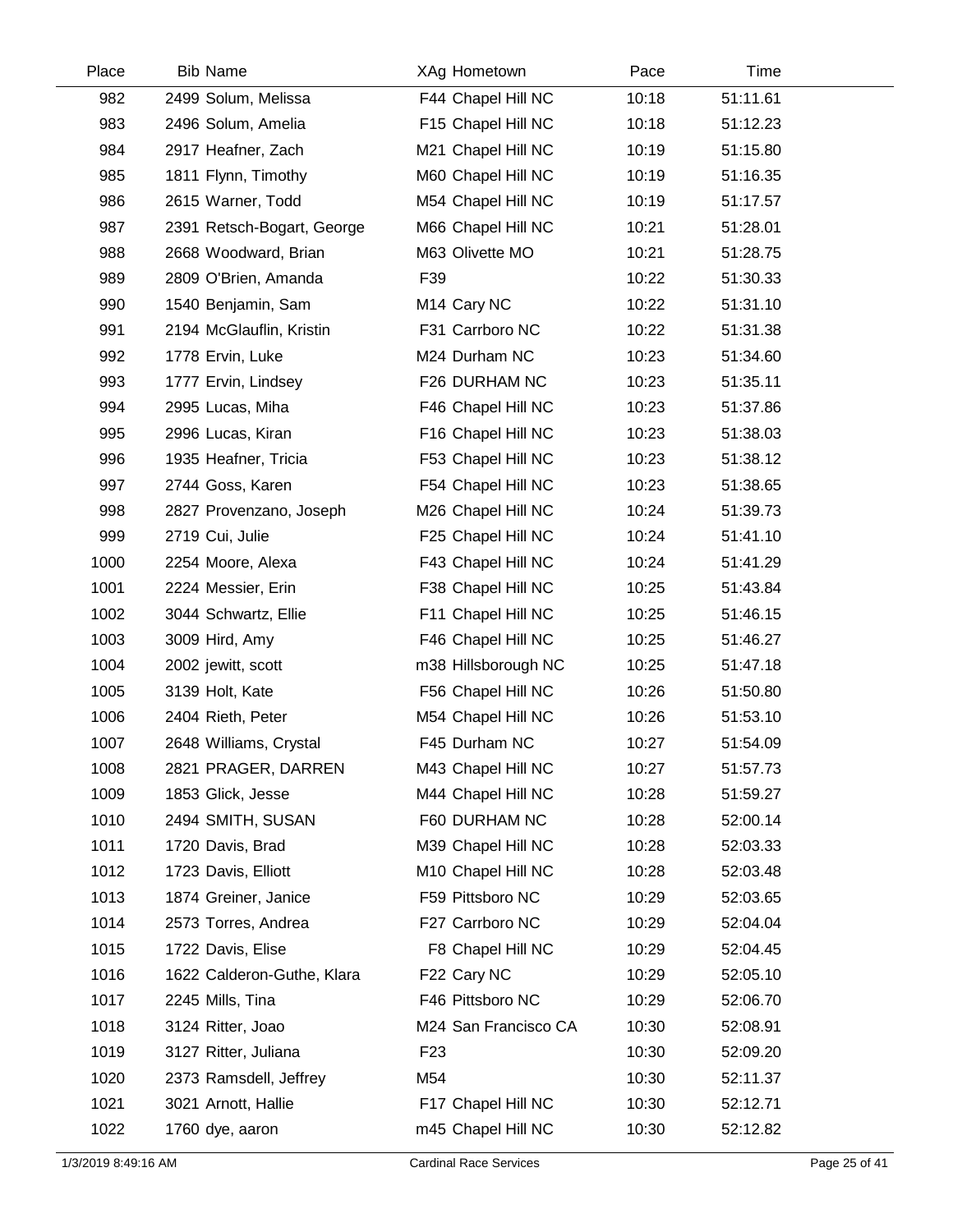| Place | <b>Bib Name</b>         | XAg Hometown         | Pace  | Time     |  |
|-------|-------------------------|----------------------|-------|----------|--|
| 1023  | 3169 Mcnabb, Kelly      | F37 Chapel Hill NC   | 10:31 | 52:14.79 |  |
| 1024  | 1696 Correia, Joao      | M50 Durham NC        | 10:31 | 52:16.01 |  |
| 1025  | 1642 Caviness, Lewis    | M56 Hillsborough NC  | 10:31 | 52:18.38 |  |
| 1026  | 2383 Ratner, Shana      | F39 Carrboro NC      | 10:33 | 52:24.15 |  |
| 1027  | 2843 Schultz, Kelley    | F47                  | 10:33 | 52:25.36 |  |
| 1028  | 3082 Bogan, Elihu       | M34 Santa Barbara CA | 10:33 | 52:27.89 |  |
| 1029  | 3081 Borders, Rosalind  | F33 New Orleans LA   | 10:33 | 52:28.06 |  |
| 1030  | 1873 Greene, Elizabeth  | F38 Hillsborough NC  | 10:33 | 52:28.26 |  |
| 1031  | 2617 Waters, Hillary    | F30 Richmond VA      | 10:34 | 52:30.32 |  |
| 1032  | 2304 Norwood, Hollin    | M38 Chapel Hill NC   | 10:34 | 52:30.57 |  |
| 1033  | 1589 Broscious, Pamela  | F57 Chapel Hill NC   | 10:34 | 52:30.84 |  |
| 1034  | 2547 Tarantino, Lisa    | F51 Chapel Hill NC   | 10:35 | 52:34.70 |  |
| 1035  | 1747 Dirito, Rachel     | F38 Chapel Hill NC   | 10:35 | 52:34.79 |  |
| 1036  | 1892 Gupton, Stephanie  | F39 Chapel Hill NC   | 10:35 | 52:35.28 |  |
| 1037  | 2408 Robinson, Donita   | F50 Hillsborough NC  | 10:35 | 52:35.54 |  |
| 1038  | 2108 Lewis, Hannah      | F24 Chapel Hill NC   | 10:36 | 52:41.94 |  |
| 1039  | 2618 Watterson, Carolyn | F51 Pittsboro NC     | 10:37 | 52:43.67 |  |
| 1040  | 2745 green, david       | m36 Chapel Hill NC   | 10:37 | 52:46.14 |  |
| 1041  | 3017 Strick, Rebecca    | F40 Chapel Hill NC   | 10:37 | 52:46.78 |  |
| 1042  | 3019 Strick, Patrick    | M39 Chapel Hill NC   | 10:37 | 52:47.00 |  |
| 1043  | 1643 Chadwick, Melissa  | F29 Carrboro NC      | 10:38 | 52:49.26 |  |
| 1044  | 3159 Brown, D Maxwell   | M47 Carrboro NC      | 10:38 | 52:49.89 |  |
| 1045  | 2462 Scott, Caroline    | F62 Chapel Hill NC   | 10:38 | 52:51.58 |  |
| 1046  | 3093 Cotton, John       | M53 Chapel Hill NC   | 10:38 | 52:51.58 |  |
| 1047  | 3078 Poteat, John       | M54 Chapel Hill NC   | 10:38 | 52:52.20 |  |
| 1048  | 2896 Cotton, Christine  | F53 Chapel Hill NC   | 10:38 | 52:52.43 |  |
| 1049  | 2057 Kim, Patricia      | F22 Carrboro NC      | 10:39 | 52:54.58 |  |
| 1050  | 2882 Ambrose, Kirsten   | F46 Durham NC        | 10:39 | 52:56.56 |  |
| 1051  | 3041 Pirone, Jason      | M48 Carrboro NC      | 10:40 | 53:00.90 |  |
| 1052  | 3039 Pirone, Luca       | F11 Carrboro NC      | 10:40 | 53:01.58 |  |
| 1053  | 2015 Joseph, Sarah      | F41 Chapel Hill NC   | 10:40 | 53:03.17 |  |
| 1054  | 2419 Rosen, Maureen     | F61 Chapel Hill NC   | 10:41 | 53:03.86 |  |
| 1055  | 1908 Hamm, Jill         | F51 Chapel Hill NC   | 10:41 | 53:05.11 |  |
| 1056  | 1536 Benjamin, John     | M52 Cary NC          | 10:41 | 53:06.03 |  |
| 1057  | 1535 Benjamin, Christie | F49 Cary NC          | 10:41 | 53:06.45 |  |
| 1058  | 2812 Perry, Susan       | F55 Chapel Hill NC   | 10:41 | 53:07.29 |  |
| 1059  | 959 Anderson, Sheelagh  | F71 Carrboro NC      | 10:42 | 53:08.69 |  |
| 1060  | 2532 Stumb, Jeff        | M43 Chapel Hill NC   | 10:42 | 53:09.82 |  |
| 1061  | 2121 Lissy, Greg        | M47 Chapel Hill NC   | 10:42 | 53:11.59 |  |
| 1062  | 2940 Margolis, Sara     | F24 Chapel Hill NC   | 10:42 | 53:11.79 |  |
| 1063  | 2054 kilts, priscilla   | f50 Durham NC        | 10:42 | 53:12.43 |  |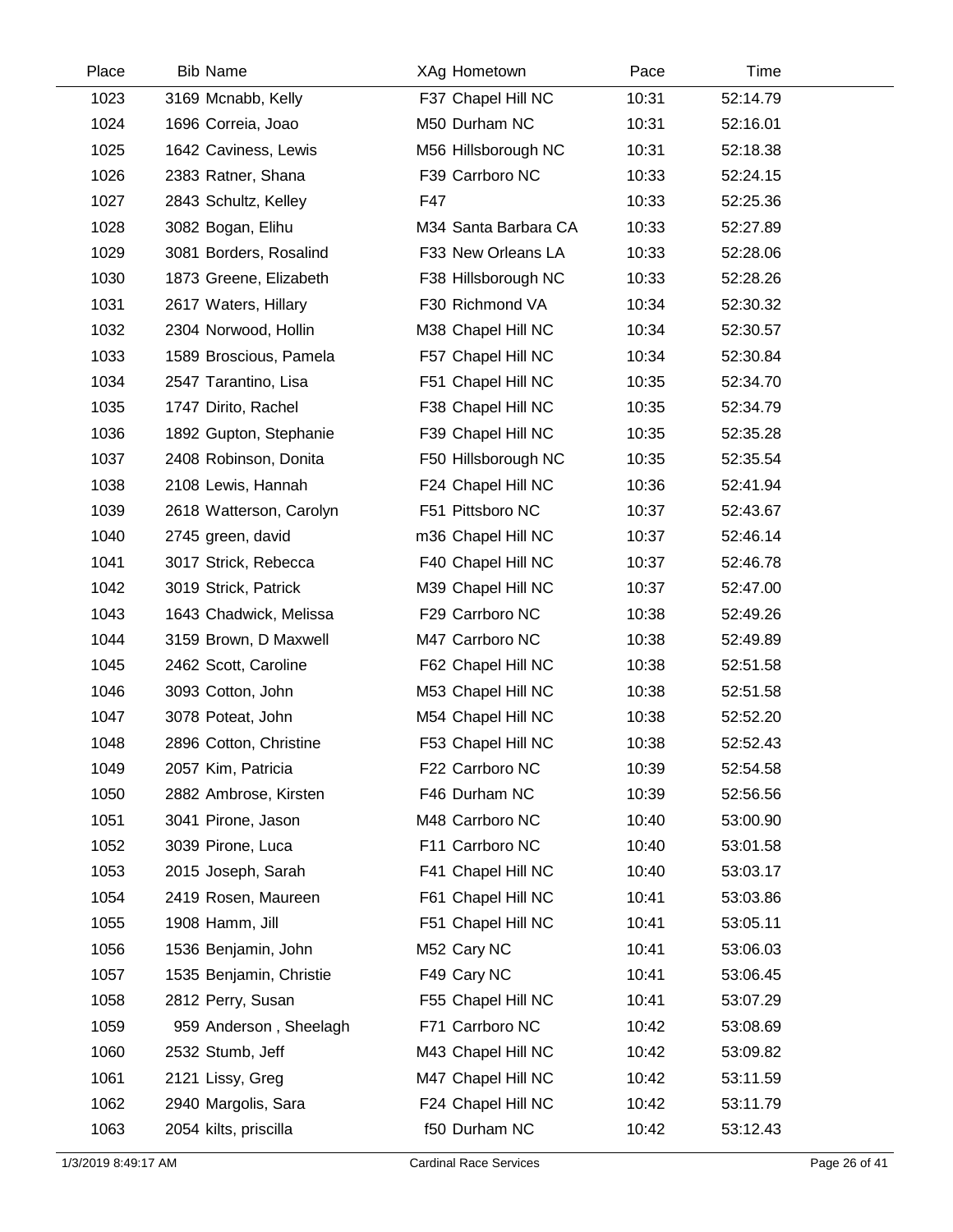| Place | <b>Bib Name</b>              | XAg Hometown       | Pace  | Time     |  |
|-------|------------------------------|--------------------|-------|----------|--|
| 1064  | 2959 Stegman, Karen          | F49 Chapel Hill NC | 10:43 | 53:13.29 |  |
| 1065  | 2202 McKay, Amanda           | F41 Chapel Hill NC | 10:43 | 53:13.31 |  |
| 1066  | 1793 Fenhagen, Cait          | F49 Chapel Hill NC | 10:43 | 53:13.63 |  |
| 1067  | 2395 Reynolds, Hannah        | F24 Durham NC      | 10:43 | 53:14.37 |  |
| 1068  | 2634 WHALEN, carolyn         | F25 atlanta GA     | 10:43 | 53:15.12 |  |
| 1069  | 1542 Bernard, Ariele         | F35 Washington DC  | 10:43 | 53:17.55 |  |
| 1070  | 1651 Chenet, Abby            | F9 Chapel Hill NC  | 10:44 | 53:18.51 |  |
| 1071  | 1653 Chenet, Christina       | F46 Chapel Hill NC | 10:44 | 53:18.85 |  |
| 1072  | 993 Barnes, Eileen           | F36 Durham NC      | 10:44 | 53:22.06 |  |
| 1073  | 2751 Haskins, Teri           | F57 GRAHAM NC      | 10:45 | 53:23.22 |  |
| 1074  | 2908 Glick, Aline            | F45 Chicago IL     | 10:45 | 53:23.79 |  |
| 1075  | 1759 Duronio, Sue            | f53 Chapel Hill NC | 10:45 | 53:23.84 |  |
| 1076  | 1804 Figueroa-Gladys, Monica | F45 Chapel Hill NC | 10:45 | 53:25.97 |  |
| 1077  | 2115 Linnander, Erika        | F39 Chapel Hill NC | 10:45 | 53:26.28 |  |
| 1078  | 2540 Susswein, Lisa          | F44 Chapel Hill NC | 10:45 | 53:27.57 |  |
| 1079  | 2845 Schultz, Spencer        | M20                | 10:45 | 53:27.86 |  |
| 1080  | 3187 Turk, Katherine         | F36 Chapel Hill NC | 10:46 | 53:28.60 |  |
| 1081  | 3183 Turk, Elizabeth         | F33 Chapel Hill NC | 10:46 | 53:28.69 |  |
| 1082  | 1974 Holloman, Sarah         | F30 Chapel Hill NC | 10:46 | 53:30.64 |  |
| 1083  | 2297 Nichols, Hazel          | F41 Chapel Hill NC | 10:46 | 53:31.45 |  |
| 1084  | 3099 Wansley, Brant          | M72 Carrboro NC    | 10:47 | 53:34.94 |  |
| 1085  | 2138 Ludlow, John            | M66 Chapel Hill NC | 10:48 | 53:38.45 |  |
| 1086  | 2826 Prinzhorn, Brad         | M50 Carrboro NC    | 10:49 | 53:43.78 |  |
| 1087  | 2825 Prinzhorn, Ashley       | F23 Carrboro NC    | 10:49 | 53:44.11 |  |
| 1088  | 2746 Green, Jennifer         | F39 Chapel Hill NC | 10:49 | 53:45.70 |  |
| 1089  | 1920 Harris, Filamina        | F33 Pittsboro NC   | 10:49 | 53:46.03 |  |
| 1090  | 2734 Ford, Amy               | F50 Pittsboro NC   | 10:49 | 53:46.04 |  |
| 1091  | 2183 Matthews, David         | M42 Carrboro NC    | 10:49 | 53:46.50 |  |
| 1092  | 3008 Monahan, Seamus         | M13 Chapel Hill NC | 10:50 | 53:48.53 |  |
| 1093  | 1806 Fiscus, Lynne           | F42 Chapel Hill NC | 10:50 | 53:48.98 |  |
| 1094  | 1825 Funk, Noela             | F51 GRAHAM NC      | 10:50 | 53:50.57 |  |
| 1095  | 2806 Nichols, Mary           | F13 Chapel Hill NC | 10:50 | 53:51.37 |  |
| 1096  | 1636 Cassidy, Emily          | F23 Chapel Hill NC | 10:51 | 53:53.17 |  |
| 1097  | 1637 Cassidy, Trish          | F33 Chapel Hill NC | 10:51 | 53:53.19 |  |
| 1098  | 2823 Prager, Jonas           | M12 Chapel Hill NC | 10:51 | 53:55.81 |  |
| 1099  | 2430 Ruff, Evelyn            | F22 Chapel Hill NC | 10:51 | 53:56.82 |  |
| 1100  | 3066 Hopper, Marie           | F38 Pittsboro NC   | 10:52 | 54:00.61 |  |
| 1101  | 3050 Clark, Catherine        | F42 Mebane NC      | 10:52 | 54:01.02 |  |
| 1102  | 3029 Burrill, Emily          | F43 Carrboro NC    | 10:52 | 54:01.32 |  |
| 1103  | 1973 Holloman, Edith         | F59 Chapel Hill NC | 10:53 | 54:03.76 |  |
| 1104  | 2243 Miller, Stephanie       | F29 Chapel Hill NC | 10:53 | 54:04.08 |  |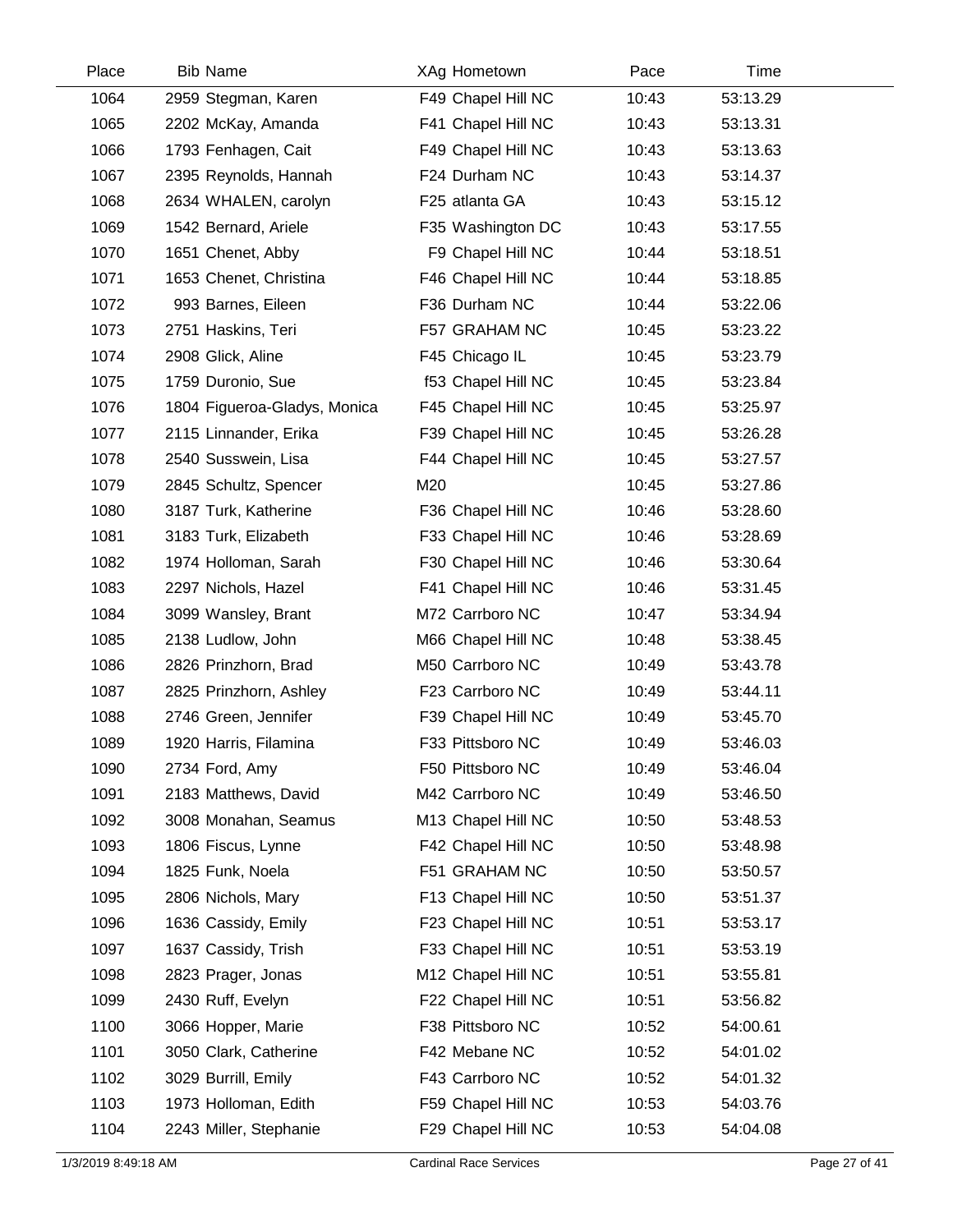| Place | <b>Bib Name</b>                | XAg Hometown         | Pace  | Time     |  |
|-------|--------------------------------|----------------------|-------|----------|--|
| 1105  | 2951 Overman, Jerry            | M52 Washington DC    | 10:53 | 54:05.41 |  |
| 1106  | 2437 Russell, Gillian          | F42 Carrboro NC      | 10:53 | 54:06.49 |  |
| 1107  | 1997 Jarvis, Lauren            | F35 Chapel Hill NC   | 10:53 | 54:06.67 |  |
| 1108  | 2926 Koelsch, Pete             | M63 Chapel Hill NC   | 10:53 | 54:06.89 |  |
| 1109  | 2052 Kiley, Annie              | F30 DURHAM NC        | 10:53 | 54:06.99 |  |
| 1110  | 2774 Kelly, William            | M34 Chapel Hill NC   | 10:54 | 54:08.36 |  |
| 1111  | 2097 Lennon, Rachel            | F22 Greenville NC    | 10:54 | 54:09.06 |  |
| 1112  | 2447 Sanford, Nathaniel        | M15 Chapel Hill NC   | 10:54 | 54:10.13 |  |
| 1113  | 2446 Sanford, Ben              | M47 Chapel Hill NC   | 10:54 | 54:10.41 |  |
| 1114  | 1676 Cole, Emmie               | F27 Hillsborough NC  | 10:54 | 54:10.77 |  |
| 1115  | 1549 Berry, Melissa            | F33 Winston Salem NC | 10:55 | 54:15.02 |  |
| 1116  | 1545 Berry, Carolee            | F60 Indianapolis IN  | 10:55 | 54:15.30 |  |
| 1117  | 3035 Hulbert, Mark             | M62 Hillsborough NC  | 10:55 | 54:15.54 |  |
| 1118  | 1570 Brabham, Robert           | M30                  | 10:55 | 54:15.56 |  |
| 1119  | 1550 Berry, Stephen            | M31 Hillsborough NC  | 10:55 | 54:15.63 |  |
| 1120  | 2814 Petersen, Laura           | F40 Pittsboro NC     | 10:55 | 54:16.44 |  |
| 1121  | 2946 Nicholson, Meredith       | F45 Hillsborough NC  | 10:55 | 54:17.27 |  |
| 1122  | 2653 Wilmoth, Gabriel          | M42 Chapel Hill NC   | 10:56 | 54:18.13 |  |
| 1123  | 2562 Todd, Maddy               | F17 Wayne PA         | 10:56 | 54:18.80 |  |
| 1124  | 2448 Sanoff, Hanna             | F44 Chapel Hill NC   | 10:56 | 54:18.97 |  |
| 1125  | 2561 Todd, Chris               | M47 Wayne PA         | 10:56 | 54:19.31 |  |
| 1126  | 2930 Kulp, Steve               | M44 Carrboro NC      | 10:56 | 54:19.73 |  |
| 1127  | 1740 Denuo, Jeannie            | F56 Chapel Hill NC   | 10:56 | 54:19.93 |  |
| 1128  | 1982 Howell, Megan             | F30 Alexandria VA    | 10:56 | 54:20.72 |  |
| 1129  | 2616 Watanasiriroch, John      | M32 Alexandria VA    | 10:56 | 54:21.17 |  |
| 1130  | 2686 Alexander, Ann McAllister | F15 Chapel Hill NC   | 10:56 | 54:22.03 |  |
| 1131  | 2696 Berry, John               | M50 Chapel Hill NC   | 10:57 | 54:24.80 |  |
| 1132  | 2312 Ohletz, Jodi              | F44 Chapel Hill NC   | 10:57 | 54:25.77 |  |
| 1133  | 3210 Mwanza, Jenny             | F42 Chapel Hill NC   | 10:57 | 54:27.29 |  |
| 1134  | 3024 Factor, Hannah            | F22 Carrboro NC      | 10:58 | 54:32.07 |  |
| 1135  | 2305 Norwood, Rena             | F63 Chapel Hill NC   | 10:59 | 54:33.33 |  |
| 1136  | 995 Barnett, Lauren            | F32 Chapel Hill NC   | 10:59 | 54:34.71 |  |
| 1137  | 2230 Mickunas, Wendy           | F59 Chapel Hill NC   | 10:59 | 54:35.61 |  |
| 1138  | 987 Baker, Whit                | M36 Chapel Hill NC   | 10:59 | 54:35.81 |  |
| 1139  | 2186 Mayfield, Jennifer        | F43 Holly Springs NC | 11:00 | 54:38.10 |  |
| 1140  | 3089 Salemy, Ethan             | M14 Durham NC        | 11:00 | 54:40.58 |  |
| 1141  | 2669 Woodward, Kerri           | F27 DURHAM NC        | 11:01 | 54:42.95 |  |
| 1142  | 3195 Edwards, Don              | M56 East Longmeadow  | 11:02 | 54:50.45 |  |
| 1143  | 3200 Donnell, Glen             | M46 Durham NC        | 11:02 | 54:50.90 |  |
| 1144  | 1725 Davis, Kiki               | F24 Chapel Hill NC   | 11:02 | 54:52.00 |  |
| 1145  | 1727 Davis, Robert             | M55 Chapel Hill NC   | 11:02 | 54:52.42 |  |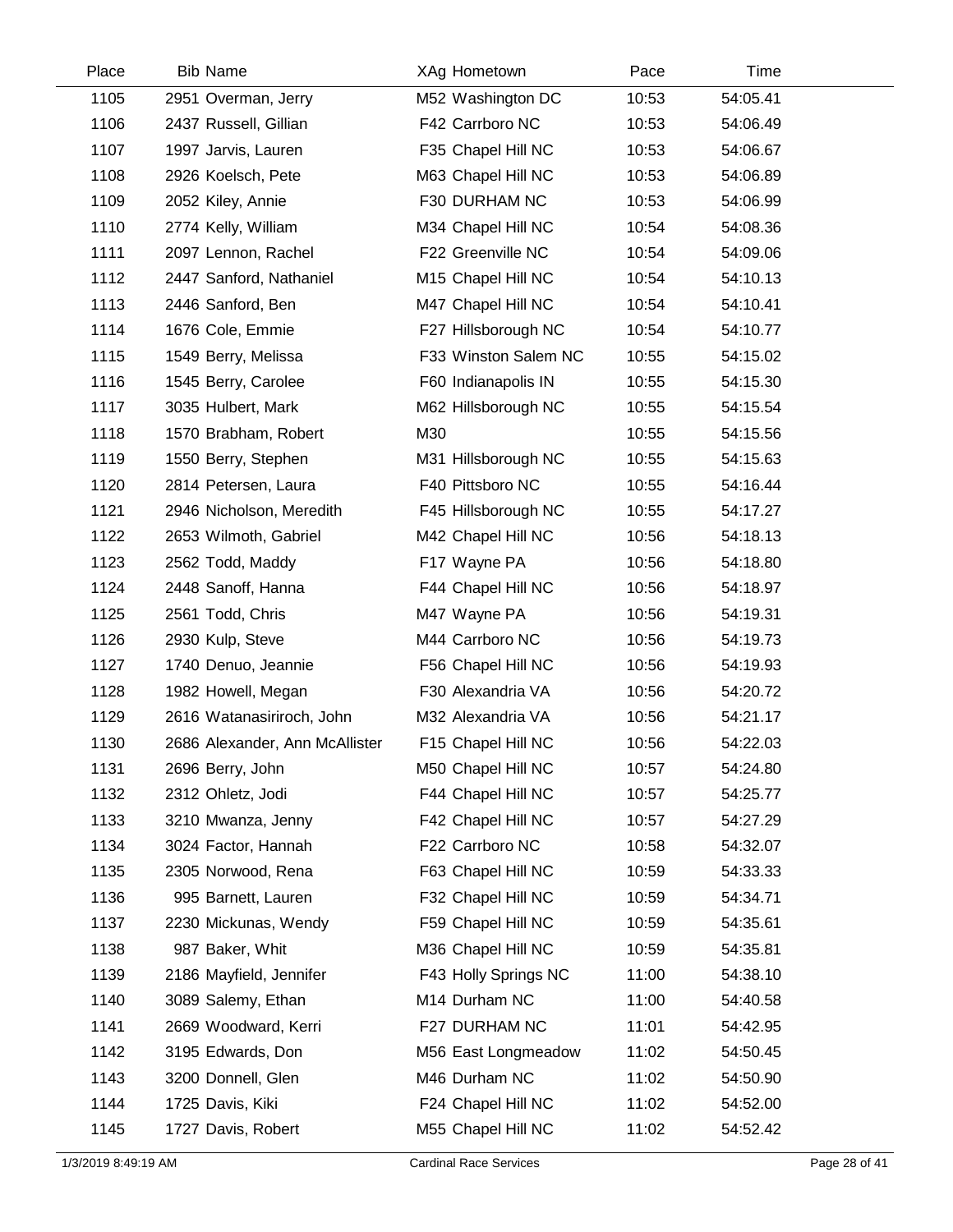| Place | <b>Bib Name</b>           | XAg Hometown       | Pace  | Time     |  |
|-------|---------------------------|--------------------|-------|----------|--|
| 1146  | 1938 Heckelman, Tommy     | M27 Chapel Hill NC | 11:03 | 54:52.77 |  |
| 1147  | 2269 mulholland, andrea   | f40 Durham NC      | 11:04 | 54:59.12 |  |
| 1148  | 2646 Willcox, Bill        | M61 Chapel Hill NC | 11:05 | 55:05.18 |  |
| 1149  | 2118 Lippy, Matthew       | M23 Mebane NC      | 11:05 | 55:05.39 |  |
| 1150  | 2182 Matson, Tim          | M35 Chapel Hill NC | 11:05 | 55:05.72 |  |
| 1151  | 2041 Kelly, Abby          | F33 Carrboro NC    | 11:05 | 55:05.89 |  |
| 1152  | 2264 Moseley, Emily       | F45 Chapel Hill NC | 11:05 | 55:07.21 |  |
| 1153  | 1785 Esther, Mary Jane    | F9 Chapel Hill NC  | 11:06 | 55:07.71 |  |
| 1154  | 2539 Surh, Jerry          | M79 Carrboro NC    | 11:06 | 55:08.53 |  |
| 1155  | 2429 Rubinas, Tara        | F43 Pittsboro NC   | 11:06 | 55:09.04 |  |
| 1156  | 2195 McGlohon, Donald     | M56 Greenville NC  | 11:06 | 55:09.74 |  |
| 1157  | 2349 Pollak, Amanda       | F31 Columbia SC    | 11:06 | 55:10.74 |  |
| 1158  | 1981 Howard, Janna        | F28 Carrboro NC    | 11:07 | 55:13.51 |  |
| 1159  | 2212 McNaughton, Michelle | F45 Carrboro NC    | 11:07 | 55:13.56 |  |
| 1160  | 2770 Kalavsky, Bryer      | M9 Carrboro NC     | 11:07 | 55:14.67 |  |
| 1161  | 2772 Kalavsky, Mickey     | M42 Carrboro NC    | 11:07 | 55:15.29 |  |
| 1162  | 2659 wolf, susan          | f66 Chapel Hill NC | 11:07 | 55:15.47 |  |
| 1163  | 3147 Rose-bardawil, Olin  | M11                | 11:08 | 55:18.43 |  |
| 1164  | 2341 Piontak, Corrie      | F42 Durham NC      | 11:08 | 55:19.17 |  |
| 1165  | 2482 Shirlen, Vanessa     | F37 Chapel Hill NC | 11:08 | 55:21.48 |  |
| 1166  | 2262 Morris, KC           | F43 Chapel Hill NC | 11:08 | 55:21.89 |  |
| 1167  | 2818 Piontak, Joy         | F40 Raleigh NC     | 11:09 | 55:23.24 |  |
| 1168  | 2092 Lee, Teresa          | F31                | 11:09 | 55:26.82 |  |
| 1169  | 2816 Phillips, Jacklyn    | F36 Durham NC      | 11:10 | 55:28.90 |  |
| 1170  | 1839 Ghio, Andrew         | M63 Chapel Hill NC | 11:10 | 55:30.67 |  |
| 1171  | 2703 Broome, Lisa         | F37 Chapel Hill NC | 11:10 | 55:30.69 |  |
| 1172  | 3096 Barmore, Rebecca     | F <sub>55</sub>    | 11:11 | 55:35.94 |  |
| 1173  | 2762 Hume, Kara           | F44 Carrboro NC    | 11:12 | 55:37.55 |  |
| 1174  | 2756 Hinson-Hume, Kate    | F11 Carrboro NC    | 11:12 | 55:37.56 |  |
| 1175  | 3086 Gowan, Coltrane      | M14 Carrboro NC    | 11:12 | 55:37.95 |  |
| 1176  | 3073 Simon, Glenn         | M64 Durham NC      | 11:12 | 55:38.15 |  |
| 1177  | 2879 Zuercher, Nikko      | M11 Chapel Hill NC | 11:12 | 55:39.38 |  |
| 1178  | 2338 Petrin, Kerri        | F37 Chapel Hill NC | 11:12 | 55:39.44 |  |
| 1179  | 2451 Sansing, Robin       | F48 Chapel Hill NC | 11:12 | 55:40.96 |  |
| 1180  | 1567 Boone, Joan          | F66 Efland NC      | 11:13 | 55:42.86 |  |
| 1181  | 3144 Cantwell, Matilda    | F48                | 11:13 | 55:43.58 |  |
| 1182  | 2970 Zimmerman, Erik      | M36 Chapel Hill NC | 11:13 | 55:45.91 |  |
| 1183  | 2007 Johnson, Greg        | M45 Durham NC      | 11:14 | 55:47.48 |  |
| 1184  | 3168 Sheaves, Janet       | F45 Durham NC      | 11:14 | 55:48.16 |  |
| 1185  | 2085 Latta, Nick          | M25 Durham NC      | 11:14 | 55:48.33 |  |
| 1186  | 2008 Johnson, Katie       | F11 Durham NC      | 11:14 | 55:49.04 |  |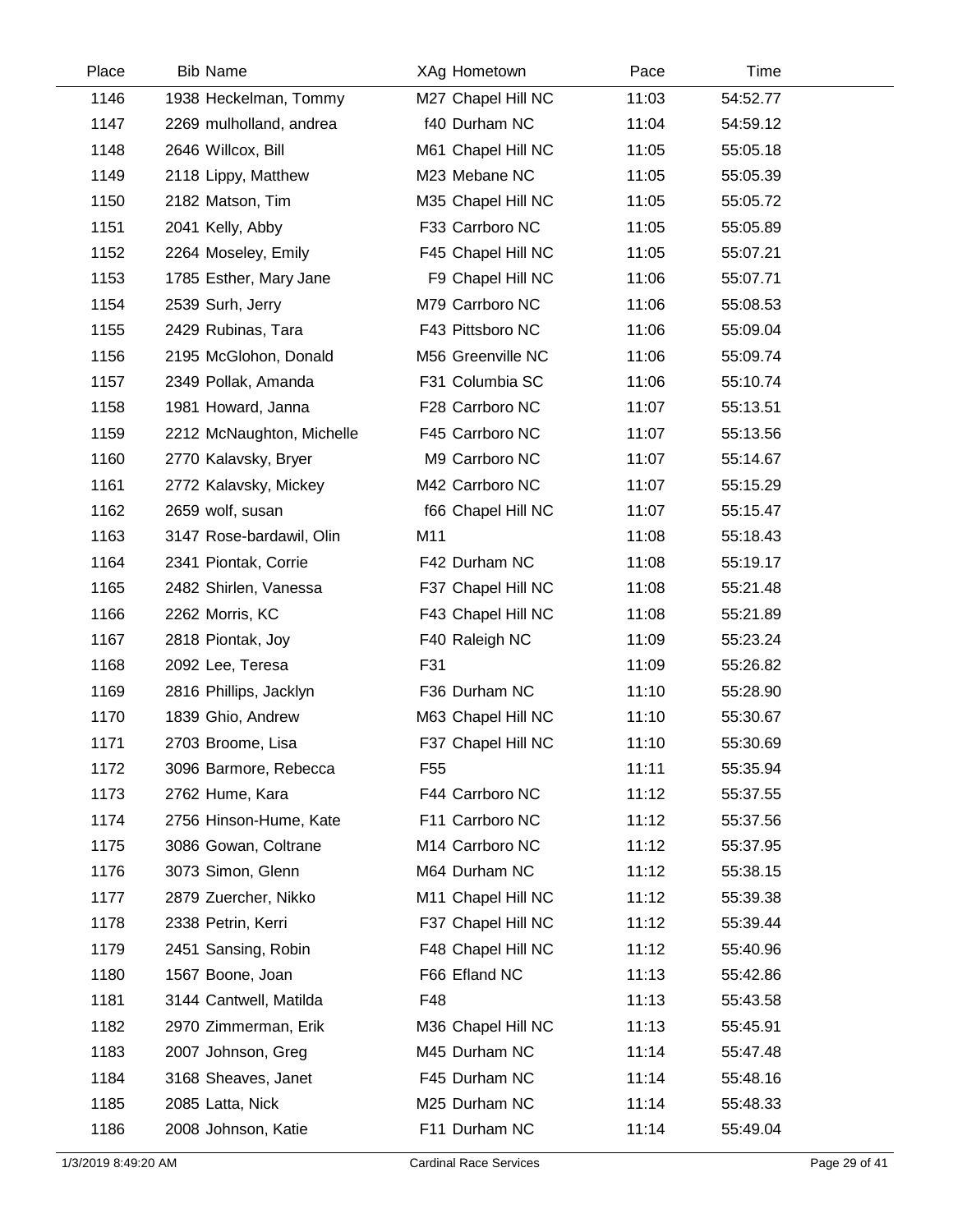| Place | <b>Bib Name</b>               | XAg Hometown       | Pace  | Time     |  |
|-------|-------------------------------|--------------------|-------|----------|--|
| 1187  | 2990 Min, John                | M48 Chapel Hill NC | 11:14 | 55:50.43 |  |
| 1188  | 2405 Riggle, Sara             | F55 Chapel Hill NC | 11:15 | 55:52.39 |  |
| 1189  | 2048 Kern, Kayla              | F19 Chapel Hill NC | 11:15 | 55:54.78 |  |
| 1190  | 2197 McGreehan, Chrissy       | F29 Chapel Hill NC | 11:16 | 55:58.23 |  |
| 1191  | 1983 Howerton, Kortney        | F27 Raleigh NC     | 11:16 | 55:58.28 |  |
| 1192  | 974 Arnold, Jennifer          | F48 Chapel Hill NC | 11:16 | 55:59.50 |  |
| 1193  | 2049 Kern, Morgan             | F13 Chapel Hill NC | 11:16 | 55:59.61 |  |
| 1194  | 1896 Gutierrez-Arnold, Lucas  | M14 Chapel Hill NC | 11:17 | 56:03.69 |  |
| 1195  | 2587 Van Ark, Gwen            | F54 Carrboro NC    | 11:17 | 56:03.71 |  |
| 1196  | 2847 Simmons, Christopher     | M48 Chapel Hill NC | 11:17 | 56:03.77 |  |
| 1197  | 1606 Bryant-Comstock, Katelyn | F31 DURHAM NC      | 11:17 | 56:06.74 |  |
| 1198  | 2516 Steffens, Tyson          | M45 DURHAM NC      | 11:18 | 56:10.74 |  |
| 1199  | 2999 Cobb, Christopher        | M42 Chapel Hill NC | 11:19 | 56:14.04 |  |
| 1200  | 2935 Litzsinger, Michael      | M56 RALEIGH NC     | 11:20 | 56:17.58 |  |
| 1201  | 2354 Pondiscio, Katie         | F20 Chapel Hill NC | 11:20 | 56:18.22 |  |
| 1202  | 1707 CROM, HANNAH             | F31 Carrboro NC    | 11:21 | 56:24.27 |  |
| 1203  | 2253 Mix, Simone              | F29 Durham NC      | 11:23 | 56:32.31 |  |
| 1204  | 2252 Mix, Evan                | M33 Durham NC      | 11:23 | 56:33.14 |  |
| 1205  | 973 Arnel, Tom                | M55 Carrboro NC    | 11:23 | 56:36.31 |  |
| 1206  | 3194 Copeland, Valerie        | F50 Chapel Hill NC | 11:25 | 56:42.92 |  |
| 1207  | 2830 Reynolds, Heidi          | F47 Chapel Hill NC | 11:26 | 56:49.32 |  |
| 1208  | 1562 Bolin, Courtney          | F29 Chapel Hill NC | 11:28 | 57:00.29 |  |
| 1209  | 960 Andrade, Ineida           | F38 Durham NC      | 11:29 | 57:02.45 |  |
| 1210  | 2249 Mitchell, Charles        | M33                | 11:29 | 57:03.06 |  |
| 1211  | 1798 Fessler, Jack            | M68 Gibsonville NC | 11:29 | 57:03.18 |  |
| 1212  | 2165 Marcus, Sheila           | F61                | 11:29 | 57:04.20 |  |
| 1213  | 3062 Fitzgerald, Catherine    | F30 Chapel Hill NC | 11:29 | 57:05.81 |  |
| 1214  | 1649 Chavis, Eddie            | M34 Raleigh NC     | 11:29 | 57:06.20 |  |
| 1215  | 1756 Duncan, Nicole           | F31 Thomasville NC | 11:30 | 57:07.12 |  |
| 1216  | 2595 Vaughn, Kristi           | F35 Pittsboro NC   | 11:30 | 57:07.80 |  |
| 1217  | 2223 Mervak, Timothy          | M62                | 11:30 | 57:08.73 |  |
| 1218  | 1988 Huston, Sara             | F51 Topsham ME     | 11:31 | 57:12.03 |  |
| 1219  | 2324 Papazoglou, Michael      | M47 Chapel Hill NC | 11:31 | 57:13.71 |  |
| 1220  | 2747 Greene, Deb              | F61 Chapel Hill NC | 11:31 | 57:14.56 |  |
| 1221  | 2323 Papazoglou, Leah         | F11 Chapel Hill NC | 11:31 | 57:15.08 |  |
| 1222  | 3171 Gordon, Lucy             | F13 Knoxville TN   | 11:32 | 57:18.42 |  |
| 1223  | 2258 Morano, Bill             | M48 Chapel Hill NC | 11:33 | 57:25.67 |  |
| 1224  | 2701 Brooks, Sean             | M24 Mebane NC      | 11:33 | 57:26.56 |  |
| 1225  | 2700 Brooks, Lindsey          | F20 Mebane NC      | 11:34 | 57:26.73 |  |
| 1226  | 2702 Brooks, Tammy            | F51 Mebane NC      | 11:34 | 57:27.15 |  |
| 1227  | 1624 Cannell, Rowan           | F32 Chapel Hill NC | 11:34 | 57:27.68 |  |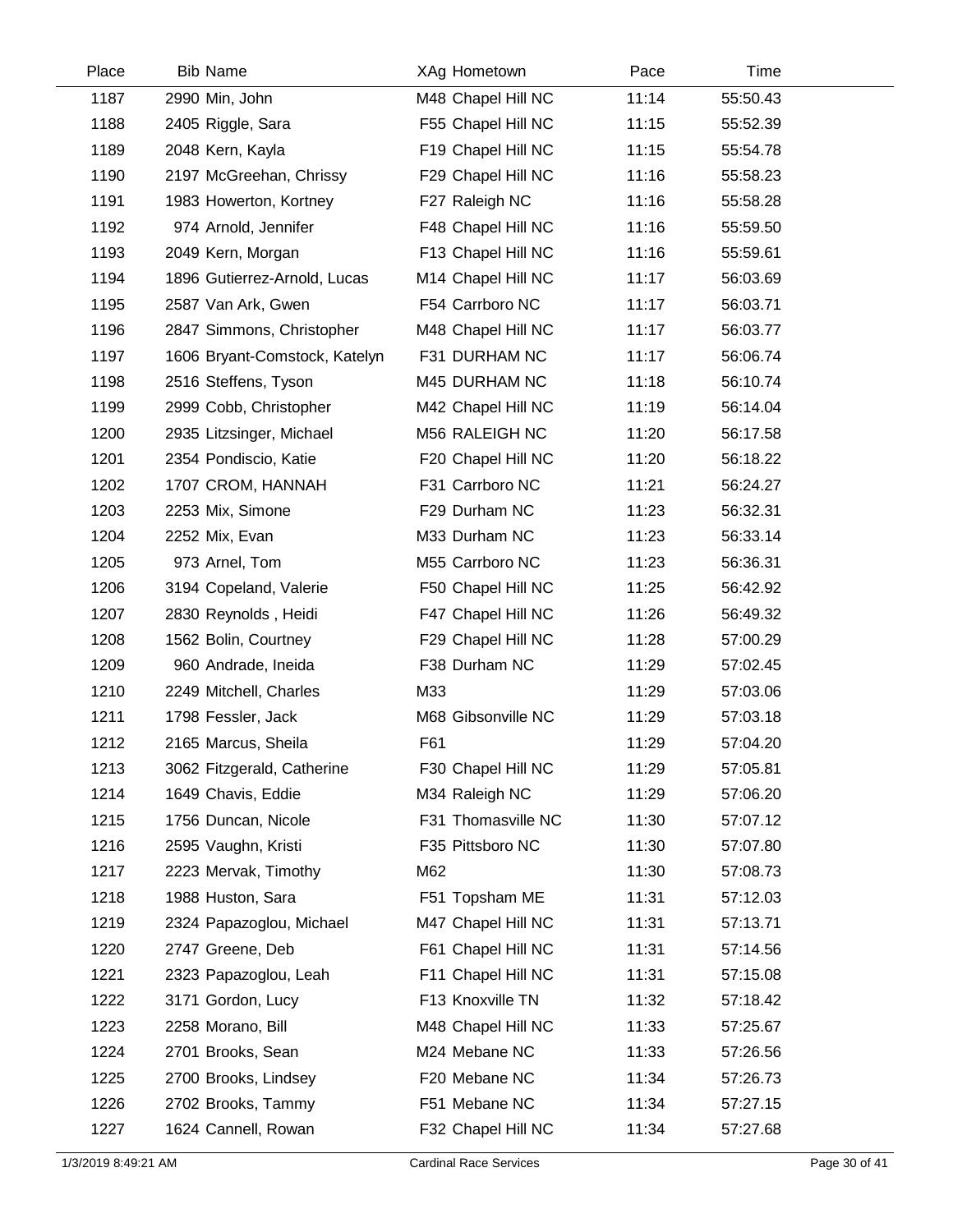| Place | <b>Bib Name</b>           | XAg Hometown        | Pace  | Time     |  |
|-------|---------------------------|---------------------|-------|----------|--|
| 1228  | 2919 Henriksen, Jon       | M63 Minneapolis MN  | 11:34 | 57:28.20 |  |
| 1229  | 2259 Morano, Sheri        | F43 Chapel Hill NC  | 11:34 | 57:29.43 |  |
| 1230  | 2445 Sanchez, Leonardo    | M25                 | 11:34 | 57:30.83 |  |
| 1231  | 2128 Lopez, Joana         | F11                 | 11:34 | 57:30.87 |  |
| 1232  | 2280 Nackman, Rachel      | F33 Brooklyn NY     | 11:34 | 57:31.58 |  |
| 1233  | 3220 Schifkovitz, Chrissy | F32 Baltimore MD    | 11:36 | 57:36.87 |  |
| 1234  | 3221 Schifkovitz, James   | M27 Carrboro NC     | 11:36 | 57:37.36 |  |
| 1235  | 2302 Norwood, Aubin       | M31 Chapel Hill NC  | 11:36 | 57:38.46 |  |
| 1236  | 2071 Kososki, Travis      | M34 Chapel Hill NC  | 11:36 | 57:40.54 |  |
| 1237  | 2638 White, Renee         | F48 Chapel Hill NC  | 11:37 | 57:42.49 |  |
| 1238  | 1993 Isenstein, Mindy     | F37 Chapel Hill NC  | 11:37 | 57:43.10 |  |
| 1239  | 2161 Mann, Geoffrey       | M50 Chapel Hill NC  | 11:37 | 57:43.47 |  |
| 1240  | 2488 Skrzynia, Cecile     | F71 Chapel Hill NC  | 11:37 | 57:43.69 |  |
| 1241  | 2649 Williams, L          | F48 Chapel Hill NC  | 11:37 | 57:43.84 |  |
| 1242  | 1934 Heafner, Greg        | M55 Chapel Hill NC  | 11:38 | 57:48.92 |  |
| 1243  | 1742 Der, Channing        | M65 Chapel Hill NC  | 11:38 | 57:50.05 |  |
| 1244  | 1537 Benjamin, Julia      | F16 Cary NC         | 11:38 | 57:50.63 |  |
| 1245  | 2591 Vandenberg, Brelyn   | F37 New York NY     | 11:39 | 57:51.73 |  |
| 1246  | 2064 Knuth, Dawn          | F53 Chapel Hill NC  | 11:39 | 57:53.74 |  |
| 1247  | 2073 Kwock, Tracy         | F48 Blacksburg VA   | 11:39 | 57:55.93 |  |
| 1248  | 1546 Berry, Erica         | F48 Chapel Hill NC  | 11:40 | 57:57.92 |  |
| 1249  | 1851 Glen, Christina      | F29 Durham NC       | 11:40 | 58:00.27 |  |
| 1250  | 3042 Storrow, Lee         | M29 Chapel Hill NC  | 11:40 | 58:00.28 |  |
| 1251  | 1850 Glen, Allyson        | F31 Durham NC       | 11:40 | 58:01.21 |  |
| 1252  | 1609 Bucurel, Heather     | F34 Carrboro NC     | 11:41 | 58:01.66 |  |
| 1253  | 2844 Schultz, Pamela      | F48 Chapel Hill NC  | 11:41 | 58:01.77 |  |
| 1254  | 2320 Paardenkooper, Jayn  | F53 Hillsborough NC | 11:41 | 58:03.34 |  |
| 1255  | 2805 Neufeld, Charlotte   | F26 Chapel Hill NC  | 11:41 | 58:03.41 |  |
| 1256  | 2861 Thompson, Virginia   | F14 Chapel Hill NC  | 11:41 | 58:04.01 |  |
| 1257  | 2478 Shawhan, Robert      | M58 Hillsborough NC | 11:41 | 58:04.72 |  |
| 1258  | 2464 Scronce, Gabrielle   | F34 Chapel Hill NC  | 11:41 | 58:05.30 |  |
| 1259  | 2111 Lewis, Shawn         | M37 Garner NC       | 11:41 | 58:05.38 |  |
| 1260  | 2263 morse, david         | m33 Durham NC       | 11:41 | 58:05.54 |  |
| 1261  | 2622 Webb, Laura          | F35 Durham NC       | 11:41 | 58:06.02 |  |
| 1262  | 2364 Priest, Sarah        | F25 Chapel Hill NC  | 11:42 | 58:07.15 |  |
| 1263  | 3164 Pratson, Katie Ray   | F30 Carrboro NC     | 11:43 | 58:11.50 |  |
| 1264  | 2250 Mitchell, Meghan     | F39                 | 11:43 | 58:12.05 |  |
| 1265  | 3015 Gibson, Melody       | F45 Durham NC       | 11:43 | 58:13.32 |  |
| 1266  | 2149 MacKinnon, Anna      | F19 Chapel Hill NC  | 11:43 | 58:13.81 |  |
| 1267  | 2748 Guerin, Ellen        | F61                 | 11:43 | 58:14.46 |  |
| 1268  | 1638 Cates, Susan         | F48 Chapel Hill NC  | 11:43 | 58:14.91 |  |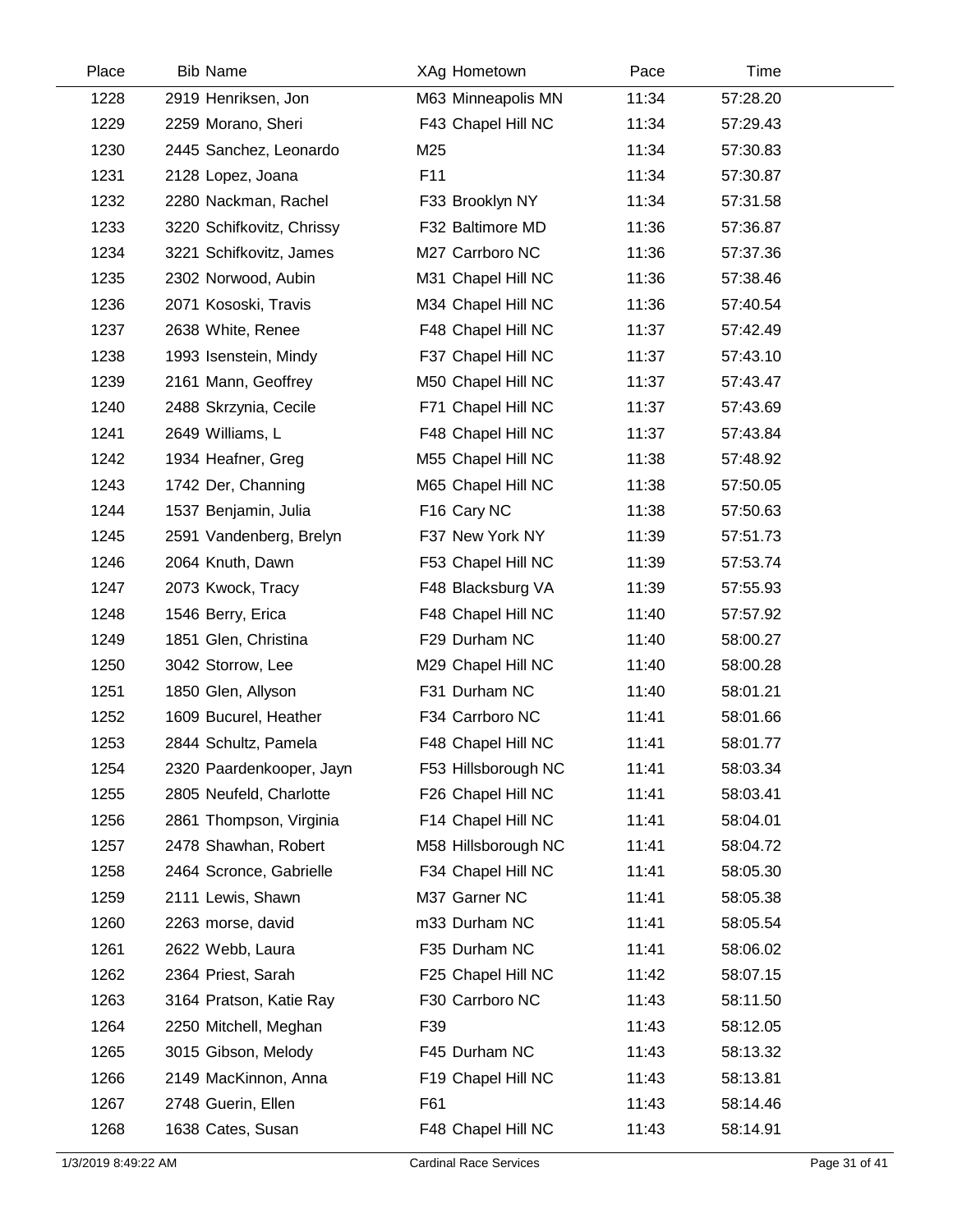| Place | <b>Bib Name</b>          | XAg Hometown         | Pace  | Time     |  |
|-------|--------------------------|----------------------|-------|----------|--|
| 1269  | 2455 Saylor, Chris       | M34 Chapel Hill NC   | 11:43 | 58:16.18 |  |
| 1270  | 2819 Pischak, Melissa    | F19 Chapel Hill NC   | 11:47 | 58:31.36 |  |
| 1271  | 3165 Ong, Sally          | F34 McLean VA        | 11:47 | 58:31.64 |  |
| 1272  | 2965 Strauss, Tim        | M49 Chapel Hill NC   | 11:47 | 58:32.34 |  |
| 1273  | 1768 Eischen, Francesca  | F56 Chapel Hill NC   | 11:47 | 58:32.76 |  |
| 1274  | 1769 Eischen, Jeff       | M62 Chapel Hill NC   | 11:47 | 58:34.38 |  |
| 1275  | 2207 McLaughlin, David   | M52 Creedmoor NC     | 11:47 | 58:35.03 |  |
| 1276  | 2208 Mclaughlin, Jessica | F42 Creedmoor NC     | 11:47 | 58:35.18 |  |
| 1277  | 2769 Judd, Kristen       | F50 Chapel Hill NC   | 11:48 | 58:37.94 |  |
| 1278  | 2768 Judd, Clementine    | F12 Chapel Hill NC   | 11:48 | 58:38.99 |  |
| 1279  | 2292 Nelson, Virginia    | F8 Chapel Hill NC    | 11:49 | 58:41.98 |  |
| 1280  | 2024 Kaminski, Kelly     | F47                  | 11:49 | 58:43.56 |  |
| 1281  | 2597 Veety, Sara         | F43 Raleigh NC       | 11:49 | 58:44.19 |  |
| 1282  | 2215 Mendlovitz, Ella    | F10 Chapel Hill NC   | 11:50 | 58:47.16 |  |
| 1283  | 2521 Stouder, April      | F42 Chapel Hill NC   | 11:50 | 58:48.47 |  |
| 1284  | 982 Bagatell, Nancy      | F58 Chapel Hill NC   | 11:50 | 58:48.51 |  |
| 1285  | 2534 Sullivan, Chelsea   | F32 Chapel Hill NC   | 11:51 | 58:51.51 |  |
| 1286  | 2461 Schubert, Nancy     | F56 Chapel Hill NC   | 11:51 | 58:53.92 |  |
| 1287  | 3128 Frank, Sadie        | F21 Carrboro NC      | 11:52 | 58:56.45 |  |
| 1288  | 3130 Frank, Chris        | M66 Carrboro NC      | 11:52 | 58:57.12 |  |
| 1289  | 2322 Paisner, Susan      | F68 Carrboro NC      | 11:52 | 58:59.65 |  |
| 1290  | 2987 Filer, William      | M35 Chapel Hill NC   | 11:54 | 59:10.85 |  |
| 1291  | 2726 Filer, Cari         | F34 Chapel Hill NC   | 11:55 | 59:13.88 |  |
| 1292  | 2580 Tsin, Judith        | F58 Chapel Hill NC   | 11:56 | 59:17.59 |  |
| 1293  | 2586 Valsing, Eli        | F55 Carrboro NC      | 11:57 | 59:23.51 |  |
| 1294  | 3125 Frank, Molly        | F23 Carrboro NC      | 11:57 | 59:24.27 |  |
| 1295  | 2680 Zielazinski, Joey   | M42 Durham NC        | 11:58 | 59:26.79 |  |
| 1296  | 2456 Scales, Melissa     | F41 Durham NC        | 11:58 | 59:26.96 |  |
| 1297  | 2538 SUMMERS, JANICE     | F58 Chapel Hill NC   | 11:58 | 59:27.38 |  |
| 1298  | 1960 Hinson, Josh        | M46 Chapel Hill NC   | 11:58 | 59:29.35 |  |
| 1299  | 1765 Ehlers, Coles       | M18 ATHENS GA        | 11:59 | 59:31.69 |  |
| 1300  | 2794 McWilliams, Allison | F45 winston-salem NC | 11:59 | 59:31.75 |  |
| 1301  | 2187 McCandless, Amos    | M26 Durham NC        | 11:59 | 59:32.01 |  |
| 1302  | 2135 Lucente, Stephen    | M58 Carrboro NC      | 11:59 | 59:33.63 |  |
| 1303  | 2134 Lucente, Chloe      | F23 Carrboro NC      | 11:59 | 59:33.91 |  |
| 1304  | 942 Adams, Emily         | F43 Chapel Hill NC   | 11:59 | 59:34.77 |  |
| 1305  | 1766 Ehlers, Sarah       | F48 ATHENS GA        | 12:00 | 59:36.77 |  |
| 1306  | 2170 Marston, Kimberly   | F35 Carrboro NC      | 12:00 | 59:37.62 |  |
| 1307  | 1902 Haithcox, Halley    | F32 Chapel Hill NC   | 12:01 | 59:42.89 |  |
| 1308  | 1915 hansley, susie      | f49 Durham NC        | 12:02 | 59:49.12 |  |
| 1309  | 3002 McDonald, Jean      | F54 Chapel Hill NC   | 12:03 | 59:50.91 |  |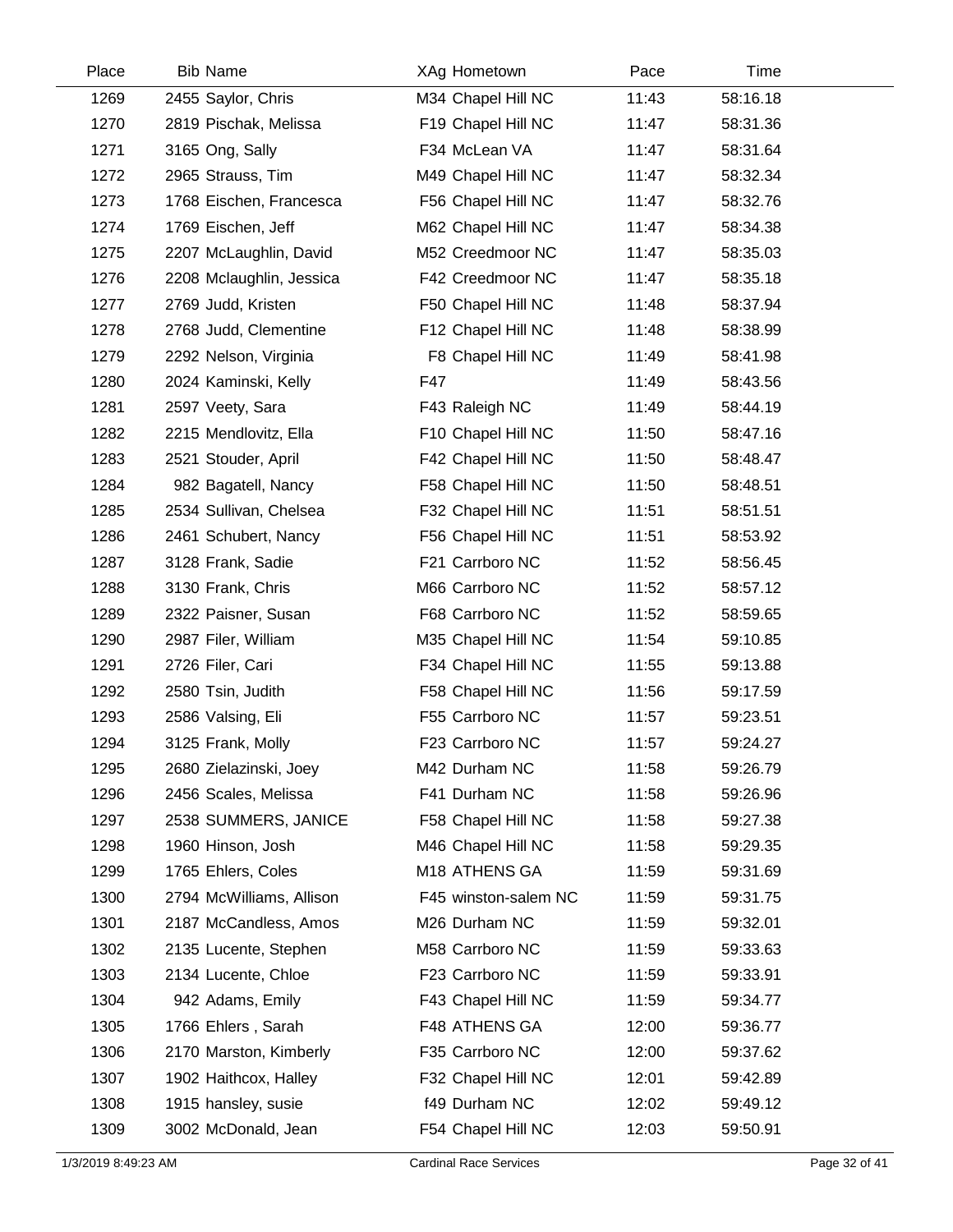| Place | <b>Bib Name</b>               | XAg Hometown       | Pace  | Time        |  |
|-------|-------------------------------|--------------------|-------|-------------|--|
| 1310  | 1561 Boggess, Kim             | F53 Chapel Hill NC | 12:03 | 59:50.96    |  |
| 1311  | 2755 Himmel, Thomas           | M48 Chapel Hill NC | 12:03 | 59:55.34    |  |
| 1312  | 3113 Varblow, Linda           | F63 Chapel Hill NC | 12:04 | 59:57.50    |  |
| 1313  | 3058 Sell Goodhand, Kiah      | F31 Durham NC      | 12:04 | 59:59.31    |  |
| 1314  | 3061 O'Neil, Maggie           | F37 Durham NC      | 12:05 | 01:00:03.23 |  |
| 1315  | 1855 Gooch, Anne              | F34 Washington DC  | 12:06 | 01:00:09.80 |  |
| 1316  | 2603 Wahlstrom, Erik          | M49 Chapel Hill NC | 12:07 | 01:00:11.51 |  |
| 1317  | 1592 Bresler, Lynne           | F60 Chapel Hill NC | 12:07 | 01:00:15.32 |  |
| 1318  | 2788 Makara, Jessie           | F34 Durham NC      | 12:08 | 01:00:16.93 |  |
| 1319  | 2388 Reeves, Taylor           | F27 RALEIGH NC     | 12:08 | 01:00:18.34 |  |
| 1320  | 1587 Brooks, Laura            | F55 Chapel Hill NC | 12:08 | 01:00:20.44 |  |
| 1321  | 2357 Pooley, Paul             | M63 Durham NC      | 12:09 | 01:00:21.11 |  |
| 1322  | 2635 WHALEN, CHARLES          | M61 Durham NC      | 12:09 | 01:00:21.92 |  |
| 1323  | 2363 Price, Kim               | F51 Chapel Hill NC | 12:09 | 01:00:22.06 |  |
| 1324  | 2925 Knight, Andrea           | F48 Chapel Hill NC | 12:09 | 01:00:22.34 |  |
| 1325  | 2840 Sandefur, Britittany     | F33 Lumberton NC   | 12:10 | 01:00:27.92 |  |
| 1326  | 1658 Chikofsky, Janet         | F28 Chapel Hill NC | 12:10 | 01:00:30.29 |  |
| 1327  | 1741 Der, Caitlin             | F30 Chapel Hill NC | 12:11 | 01:00:30.60 |  |
| 1328  | 2343 Pipkin, Clare            | F45 Riverside CT   | 12:11 | 01:00:33.19 |  |
| 1329  | 3132 Taylor, Annette          | F65 Wallace NC     | 12:11 | 01:00:33.30 |  |
| 1330  | 1680 Conder, Kendall          | F21 Chapel Hill NC | 12:12 | 01:00:38.10 |  |
| 1331  | 2463 Scott, Hillary           | F29 New York NY    | 12:12 | 01:00:39.49 |  |
| 1332  | 2164 Marcus, Cheryl           | F64 DURHAM NC      | 12:13 | 01:00:40.57 |  |
| 1333  | 2661 Womack, Jessica          | F33 Durham NC      | 12:13 | 01:00:40.71 |  |
| 1334  | 2353 Pomerantz, Meg           | F55 Durham NC      | 12:13 | 01:00:41.29 |  |
| 1335  | 1786 Estrada, Elizabeth       | F60 Chapel Hill NC | 12:13 | 01:00:43.62 |  |
| 1336  | 2507 Adebulehin, Diana        | F44 DURHAM NC      | 12:13 | 01:00:44.34 |  |
| 1337  | 2811 Pace, Sue                | F58 Chapel Hill NC | 12:14 | 01:00:48.08 |  |
| 1338  | 1927 Hawes, LaDeane           | F54 Chapel Hill NC | 12:14 | 01:00:50.26 |  |
| 1339  | 2361 Pottenger, Tatum         | F26 Durham NC      | 12:16 | 01:00:56.21 |  |
| 1340  | 2693 BAKER, LYNDA             | F67 Chapel Hill NC | 12:16 | 01:00:58.26 |  |
| 1341  | 988 Bakthavatchalam, Devikala | F28 Cary NC        | 12:20 | 01:01:15.82 |  |
| 1342  | 2502 Sparrow, William         | M38 Chapel Hill NC | 12:21 | 01:01:22.86 |  |
| 1343  | 2355 Pondiscio, Robert        | M55                | 12:22 | 01:01:26.99 |  |
| 1344  | 3253 Villa, Jasper            | M14 Chapel Hill NC | 12:22 | 01:01:28.20 |  |
| 1345  | 2881 Adelson, Jill            | F39 DURHAM NC      | 12:23 | 01:01:31.55 |  |
| 1346  | 2786 Lindblad, Lauren         | F45 Durham NC      | 12:23 | 01:01:33.87 |  |
| 1347  | 952 Alling, Robert            | M15 Durham NC      | 12:24 | 01:01:38.45 |  |
| 1348  | 2610 Walton, Robert           | M27 DURHAM NC      | 12:24 | 01:01:39.50 |  |
| 1349  | 1876 Greiner, Kristin         | F36 Pittsboro NC   | 12:24 | 01:01:39.55 |  |
| 1350  | 2793 McCurry, Alice           | F36 Efland NC      | 12:25 | 01:01:40.53 |  |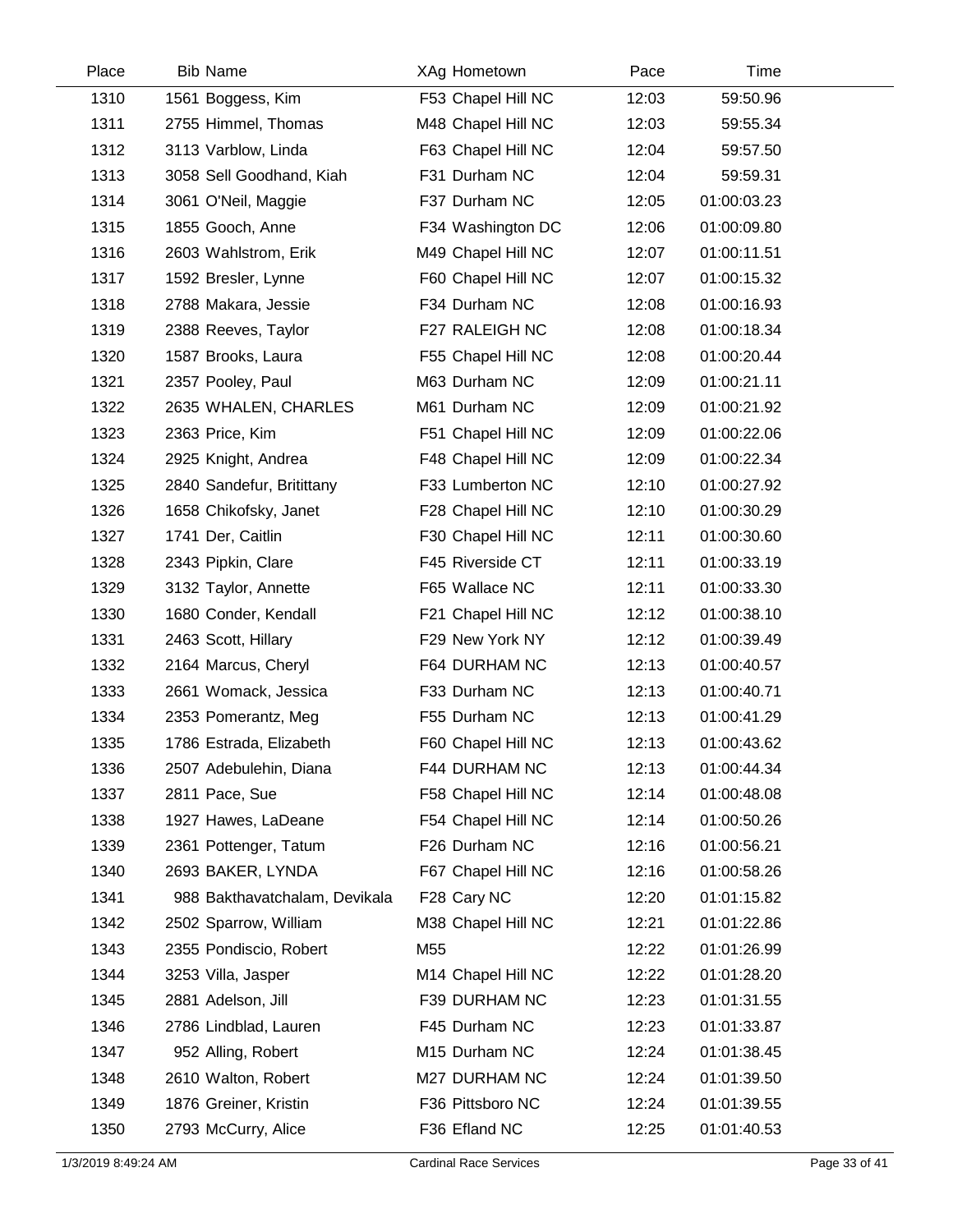| Place | <b>Bib Name</b>              | XAg Hometown        | Pace  | Time        |  |
|-------|------------------------------|---------------------|-------|-------------|--|
| 1351  | 2044 Kenny Glascoe, Kristine | F40 Mebane NC       | 12:25 | 01:01:41.17 |  |
| 1352  | 2612 Walton, Sydney          | F26 DURHAM NC       | 12:25 | 01:01:41.84 |  |
| 1353  | 2609 Walton, Carol           | F66 DURHAM NC       | 12:25 | 01:01:42.70 |  |
| 1354  | 1633 Carson, Lewis           | M66 DURHAM NC       | 12:25 | 01:01:43.23 |  |
| 1355  | 1634 carson, virginia        | f68 Chapel Hill NC  | 12:25 | 01:01:43.28 |  |
| 1356  | 2184 Matti, Clare            | F56 Durham NC       | 12:25 | 01:01:44.17 |  |
| 1357  | 1693 Cook, Philip            | M72 Chapel Hill NC  | 12:26 | 01:01:47.28 |  |
| 1358  | 2934 Litzsinger, Lisa        | F52 RALEIGH NC      | 12:26 | 01:01:48.81 |  |
| 1359  | 2046 Kern, Eric              | M49 Chapel Hill NC  | 12:27 | 01:01:52.36 |  |
| 1360  | 1608 Buchanan, Brianne       | F39 Carrboro NC     | 12:27 | 01:01:52.77 |  |
| 1361  | 2771 Kalavsky, Griffin       | M7 Carrboro NC      | 12:27 | 01:01:54.40 |  |
| 1362  | 2100 Levin, Eric             | M50 Chapel Hill NC  | 12:28 | 01:01:55.34 |  |
| 1363  | 2102 Levin, Karenna          | F18 Chapel Hill NC  | 12:28 | 01:01:56.55 |  |
| 1364  | 1796 Ferrell, Barbara        | F68 Cary NC         | 12:29 | 01:02:02.85 |  |
| 1365  | 1797 Ferrell, Heather        | F43 CARY NC         | 12:29 | 01:02:02.92 |  |
| 1366  | 1868 Granados, Nicholas      | M15 Carrboro NC     | 12:30 | 01:02:05.97 |  |
| 1367  | 2639 White, Skyler           | F15 Chapel Hill NC  | 12:30 | 01:02:06.05 |  |
| 1368  | 3251 Villa, Jaime            | M11 Chapel Hill NC  | 12:30 | 01:02:07.54 |  |
| 1369  | 2652 WILLIS-MCLAMB, AMY      | F41 Efland NC       | 12:31 | 01:02:12.39 |  |
| 1370  | 2172 Martin, Cheryl          | F48 Nashville TN    | 12:32 | 01:02:18.22 |  |
| 1371  | 1862 Gotthardt, Jane         | F56 Raleigh NC      | 12:36 | 01:02:37.40 |  |
| 1372  | 1557 Bloom, Kerry            | M64 Chapel Hill NC  | 12:36 | 01:02:39.51 |  |
| 1373  | 1688 Connell, Paul           | M51 Chapel Hill NC  | 12:36 | 01:02:39.73 |  |
| 1374  | 2715 Cohen, Ella             | F10 Durham NC       | 12:38 | 01:02:45.92 |  |
| 1375  | 2716 Cohen, Sarah            | F40 Durham NC       | 12:38 | 01:02:47.50 |  |
| 1376  | 2344 Plambeck, Mary Ann      | F52 Hillsborough NC | 12:39 | 01:02:50.18 |  |
| 1377  | 1861 Gosselin, Tracy         | F47 Carrboro NC     | 12:39 | 01:02:50.39 |  |
| 1378  | 1940 Heiny, Timothy          | M32 Springfield VA  | 12:39 | 01:02:50.66 |  |
| 1379  | 2025 Kang, Agneez            | F32 Springfield VA  | 12:39 | 01:02:51.21 |  |
| 1380  | 2211 McMillan, Lucy          | F36 Carrboro NC     | 12:40 | 01:02:57.26 |  |
| 1381  | 2114 Lindberg, Lina          | F39 Chapel Hill NC  | 12:40 | 01:02:57.79 |  |
| 1382  | 1635 Carter Taub, Mary       | F48 Chapel Hill NC  | 12:41 | 01:03:03.62 |  |
| 1383  | 3063 Beals, Delaney          | F23 Chapel Hill NC  | 12:42 | 01:03:09.38 |  |
| 1384  | 3064 Wiggins, Jennifer       | F44 Chapel Hill NC  | 12:44 | 01:03:19.46 |  |
| 1385  | 3065 Wiggins, Harper         | F11 Chapel Hill NC  | 12:45 | 01:03:20.02 |  |
| 1386  | 2933 leyden, melanie         | f53 Durham NC       | 12:49 | 01:03:39.81 |  |
| 1387  | 1914 Haney, Rich             | M65 Durham NC       | 12:51 | 01:03:51.69 |  |
| 1388  | 1936 Heaton, Ruth            | F63 Chapel Hill NC  | 12:51 | 01:03:52.29 |  |
| 1389  | 1952 Hess, Callie            | F37 Chapel Hill NC  | 12:52 | 01:03:55.12 |  |
| 1390  | 1953 Hess, Jordan            | M34 Chapel Hill NC  | 12:52 | 01:03:55.86 |  |
| 1391  | 3190 Britt, Alison           | F50 Chapel Hill NC  | 12:57 | 01:04:22.13 |  |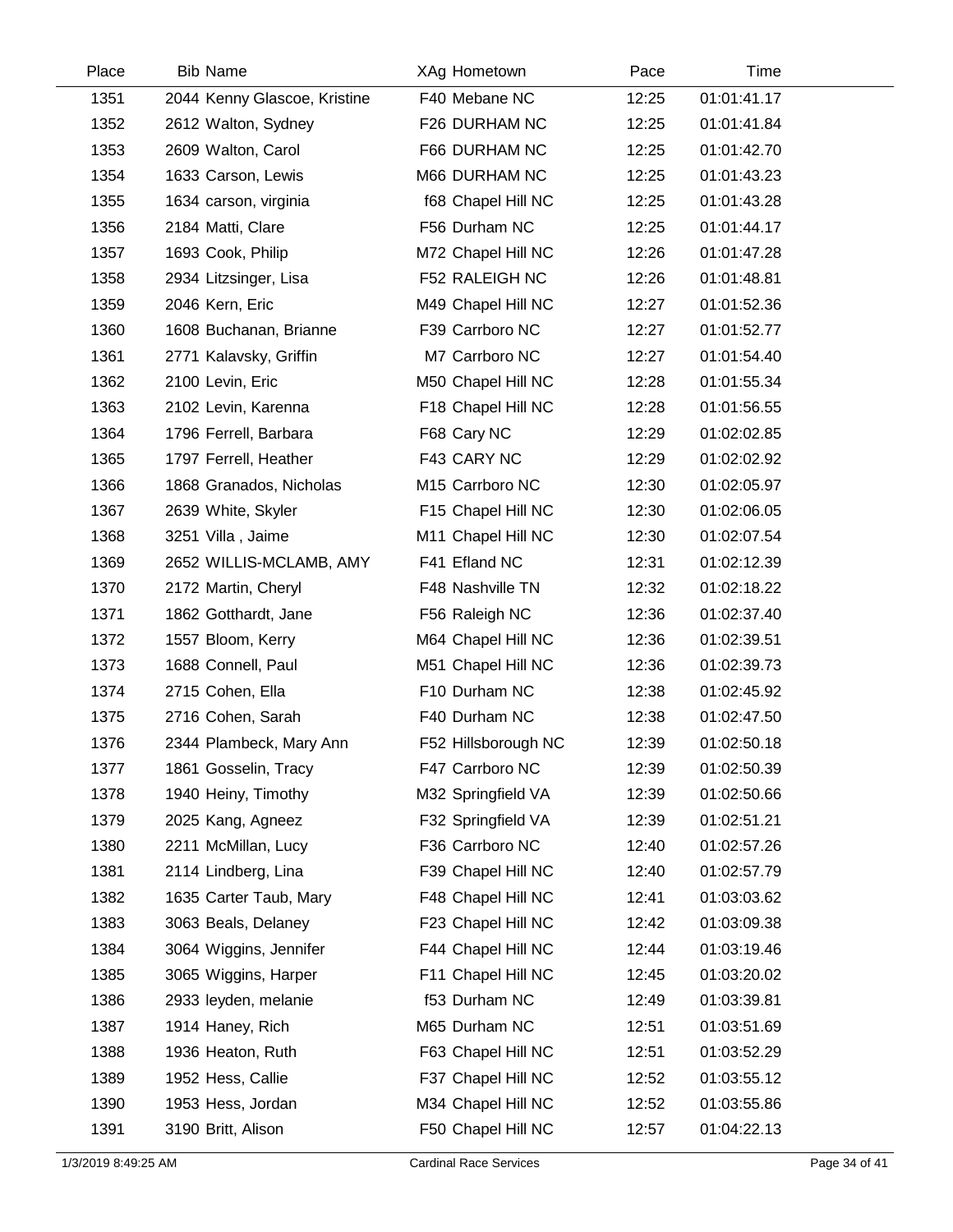| Place | <b>Bib Name</b>          | XAg Hometown        | Pace  | Time        |  |
|-------|--------------------------|---------------------|-------|-------------|--|
| 1392  | 2983 Murrah, Valerie     | F67 Chapel Hill NC  | 12:58 | 01:04:24.28 |  |
| 1393  | 2239 Miller, Alexander   | M35 Chapel Hill NC  | 12:59 | 01:04:30.74 |  |
| 1394  | 2311 Odle, Rosamund      | F52 Chapel Hill NC  | 12:59 | 01:04:33.38 |  |
| 1395  | 2628 Welsh, Michael      | M64 DURHAM NC       | 13:01 | 01:04:41.61 |  |
| 1396  | 1559 Bloom, Rachael      | F31 Chapel Hill NC  | 13:01 | 01:04:42.23 |  |
| 1397  | 1558 Bloom, Lena         | F9 Chapel Hill NC   | 13:02 | 01:04:44.55 |  |
| 1398  | 1901 Haggerty, Jack      | M73 Carrboro NC     | 13:05 | 01:04:59.21 |  |
| 1399  | 3079 Martina, Milinda    | F46 Mebane NC       | 13:06 | 01:05:08.49 |  |
| 1400  | 1933 Haywood, Marion     | F71 Chapel Hill NC  | 13:06 | 01:05:08.50 |  |
| 1401  | 950 Alling, Linda        | F50 Durham NC       | 13:07 | 01:05:09.29 |  |
| 1402  | 2213 mcnulty, james      | m38 Whitsett NC     | 13:07 | 01:05:11.51 |  |
| 1403  | 3184 Singer, Eliza       | F32 Washington DC   | 13:07 | 01:05:11.71 |  |
| 1404  | 3037 Mervak, Colin       | M28 Chicago IL      | 13:07 | 01:05:11.79 |  |
| 1405  | 3188 Mervak, Sandy       | M31 Washington DC   | 13:07 | 01:05:12.09 |  |
| 1406  | 963 andruejol, eva       | F29 Carrboro NC     | 13:09 | 01:05:19.64 |  |
| 1407  | 966 Andruejol, Lucie     | F26 Carrboro NC     | 13:09 | 01:05:20.09 |  |
| 1408  | 962 Andruejol, Christian | M54 Carrboro NC     | 13:09 | 01:05:20.23 |  |
| 1409  | 965 Andruejol, johan     | M30 Carrboro NC     | 13:09 | 01:05:20.31 |  |
| 1410  | 964 Andruejol, Isabelle  | F54 Carrboro NC     | 13:09 | 01:05:21.12 |  |
| 1411  | 2117 Lippy, Jeffrey      | M54 Mebane NC       | 13:12 | 01:05:33.76 |  |
| 1412  | 2116 Lippy, Christine    | F51 Mebane NC       | 13:12 | 01:05:37.31 |  |
| 1413  | 2141 Luecking, Natasha   | F10 Chapel Hill NC  | 13:16 | 01:05:56.50 |  |
| 1414  | 2406 Rivas Plata, Eimy   | F40 Chapel Hill NC  | 13:17 | 01:05:58.68 |  |
| 1415  | 1899 Hackney, Loretta    | F49 Chapel Hill NC  | 13:17 | 01:06:00.99 |  |
| 1416  | 2728 Fiorito, Maria      | F45 Chapel Hill NC  | 13:17 | 01:06:01.15 |  |
| 1417  | 2915 hackney, dawn       | f32 Fort Stewart GA | 13:17 | 01:06:01.25 |  |
| 1418  | 2971 Toles, Katie        | F21 Chapel Hill NC  | 13:18 | 01:06:07.36 |  |
| 1419  | 2972 Toles, Tori         | F58 Chapel Hill NC  | 13:19 | 01:06:09.67 |  |
| 1420  | 961 Andrews, Justin      | M31 Carrboro NC     | 13:19 | 01:06:11.57 |  |
| 1421  | 1775 engstrom, liza      | F29 Carrboro NC     | 13:19 | 01:06:11.76 |  |
| 1422  | 2004 Johnson, Amy        | F41 Riverside CT    | 13:21 | 01:06:22.72 |  |
| 1423  | 1626 Cardona, Danielle   | F47 Chapel Hill NC  | 13:22 | 01:06:25.79 |  |
| 1424  | 1846 Ginocchio, Jessica  | F29 Chapel Hill NC  | 13:24 | 01:06:33.66 |  |
| 1425  | 1898 Haake, Mary         | F40 Chapel Hill NC  | 13:27 | 01:06:52.79 |  |
| 1426  | 1780 Ervin, Terry        | F59 DURHAM NC       | 13:30 | 01:07:04.83 |  |
| 1427  | 1779 Ervin, Michael      | M60 DURHAM NC       | 13:30 | 01:07:05.18 |  |
| 1428  | 2077 Lake, James         | M51 Chapel Hill NC  | 13:31 | 01:07:12.02 |  |
| 1429  | 2859 Svendsgaard, David  | M80 Chapel Hill NC  | 13:33 | 01:07:19.86 |  |
| 1430  | 2176 Martin, Tony        | M61 Chapel Hill NC  | 13:34 | 01:07:24.44 |  |
| 1431  | 980 Baca, Marne          | F53 Carrboro NC     | 13:38 | 01:07:43.03 |  |
| 1432  | 2410 Roggenbuck, Sharon  | F80 Hillsborough NC | 13:38 | 01:07:45.47 |  |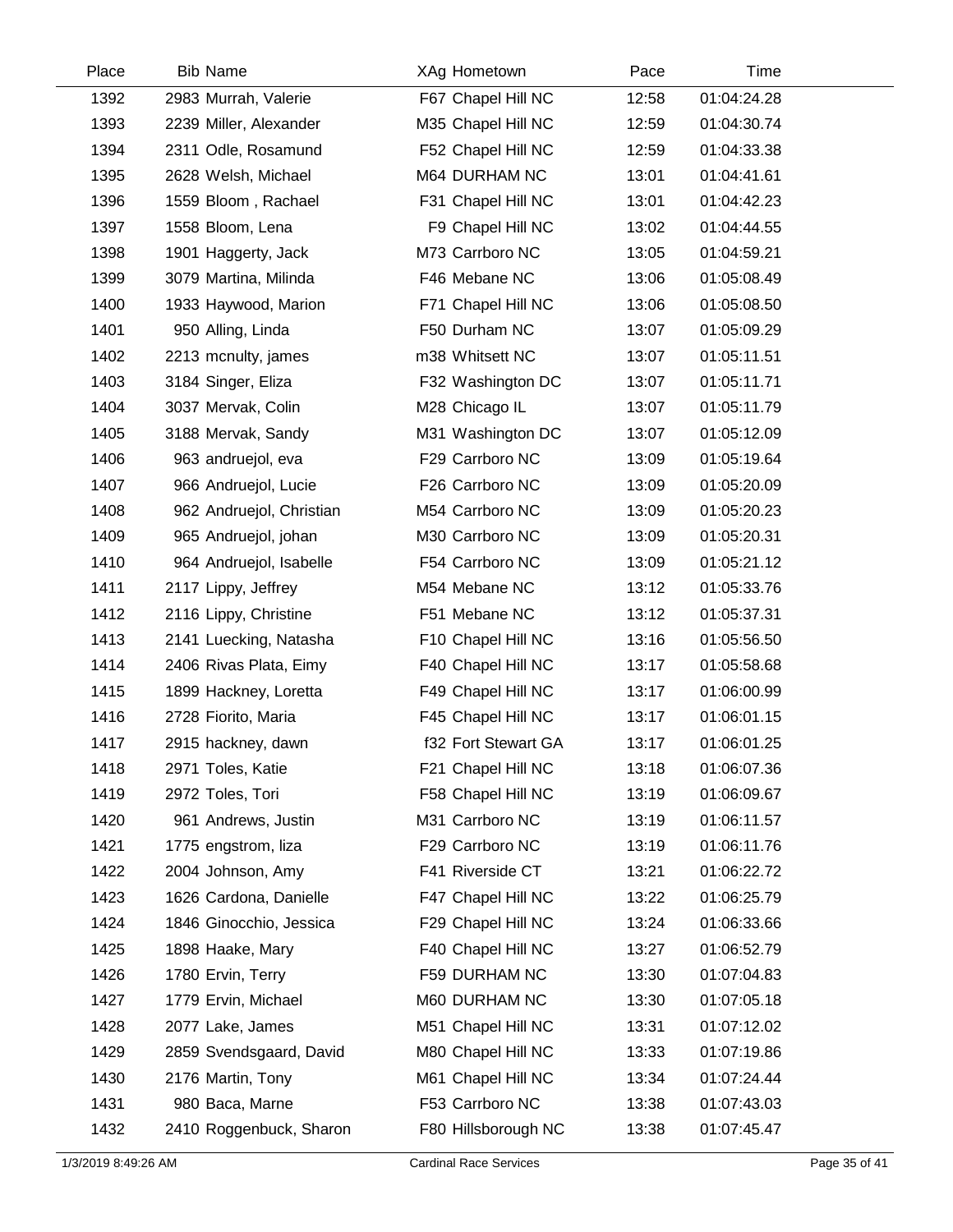| Place | <b>Bib Name</b>           | XAg Hometown        | Pace  | Time        |  |
|-------|---------------------------|---------------------|-------|-------------|--|
| 1433  | 2889 Burdett, Cameron     | M18 RALEIGH NC      | 13:38 | 01:07:46.84 |  |
| 1434  | 2936 Luecking, Joshua     | M34 DURHAM NC       | 13:40 | 01:07:56.60 |  |
| 1435  | 2140 Luecking, Courtney   | F34 DURHAM NC       | 13:40 | 01:07:56.92 |  |
| 1436  | 2569 Tong, Frances        | F37 Carrboro NC     | 13:41 | 01:08:00.70 |  |
| 1437  | 1551 Bhamidi, Shankar     | M38 Carrboro NC     | 13:41 | 01:08:01.07 |  |
| 1438  | 2193 Mcglauflin, Elli     | F36 Chapel Hill NC  | 13:41 | 01:08:01.84 |  |
| 1439  | 1692 Cook, Mike           | M76 Carrboro NC     | 13:45 | 01:08:18.08 |  |
| 1440  | 2893 Carey, Dean          | M <sub>6</sub>      | 13:45 | 01:08:21.74 |  |
| 1441  | 2895 Carey, Mark          | M47 Chapel Hill NC  | 13:46 | 01:08:22.75 |  |
| 1442  | 3088 Salemy, Mira         | F11 Durham NC       | 13:46 | 01:08:26.54 |  |
| 1443  | 1687 Conklin, Mark        | M62 Parkton MD      | 13:48 | 01:08:33.02 |  |
| 1444  | 1924 Hart, Robert         | M64 Chapel Hill NC  | 13:48 | 01:08:35.67 |  |
| 1445  | 2632 west, tracey         | F65 Chapel Hill NC  | 13:49 | 01:08:39.08 |  |
| 1446  | 2348 Polasek, Melissa     | F38 Chapel Hill NC  | 13:49 | 01:08:41.49 |  |
| 1447  | 2017 Joyce, Brandon       | M39 Durham NC       | 13:50 | 01:08:46.31 |  |
| 1448  | 1748 Disser, Andrew       | M39 Chapel Hill NC  | 13:51 | 01:08:51.18 |  |
| 1449  | 1750 Disser, Carrie       | F39 Chapel Hill NC  | 13:52 | 01:08:52.70 |  |
| 1450  | 2019 Joyce, Sara          | F23 Raleigh NC      | 13:52 | 01:08:56.86 |  |
| 1451  | 2222 Mervak, Julie        | F35 Carrboro NC     | 13:54 | 01:09:04.42 |  |
| 1452  | 2221 Mervak, Benjamin     | M34 Carrboro NC     | 13:54 | 01:09:04.97 |  |
| 1453  | 2122 Lissy, Karen         | F46 Chapel Hill NC  | 13:56 | 01:09:13.11 |  |
| 1454  | 2210 McMillan, Katie      | F29 Chapel Hill NC  | 13:57 | 01:09:17.65 |  |
| 1455  | 1918 Haroldson, Caroline  | F27 Grand Rapids MI | 13:57 | 01:09:18.26 |  |
| 1456  | 1854 Gogan, Maureen       | F24 Charlotte NC    | 13:57 | 01:09:18.34 |  |
| 1457  | 1919 Haroldson, Elizabeth | F31 Grand Rapids MI | 13:57 | 01:09:19.52 |  |
| 1458  | 2377 Ramsden, Norah       | F13 Chapel Hill NC  | 13:58 | 01:09:22.76 |  |
| 1459  | 1869 Granda, Kaitlyn      | F55 Chapel Hill NC  | 14:01 | 01:09:38.69 |  |
| 1460  | 945 Aghaiepour, Kambiz    | M49 Carrboro NC     | 14:01 | 01:09:41.89 |  |
| 1461  | 2822 Prager, Gary         | M69 Atlanta GA      | 14:06 | 01:10:03.34 |  |
| 1462  | 2126 Litchfield, Tennyson | M8 Carrboro NC      | 14:07 | 01:10:07.88 |  |
| 1463  | 2125 Litchfield, Brian    | M42 Carrboro NC     | 14:07 | 01:10:09.44 |  |
| 1464  | 1802 Fields, Debra        | F56 Hillsborough NC | 14:08 | 01:10:15.28 |  |
| 1465  | 1801 Fields, Courtney     | F32 Hillsborough NC | 14:08 | 01:10:16.99 |  |
| 1466  | 1819 Frazier, Michael     | M62 Durham NC       | 14:09 | 01:10:20.36 |  |
| 1467  | 2878 WOOD, KELLY          | F40 Chapel Hill NC  | 14:10 | 01:10:23.99 |  |
| 1468  | 2876 Wood, Bill           | M42 Chapel Hill NC  | 14:10 | 01:10:24.35 |  |
| 1469  | 2877 Wood, Emily          | F7 Chapel Hill NC   | 14:10 | 01:10:24.43 |  |
| 1470  | 2875 Wood, Anna           | F9 Chapel Hill NC   | 14:10 | 01:10:24.56 |  |
| 1471  | 3186 Hererra, Christi     | F40 Chapel Hill NC  | 14:13 | 01:10:39.22 |  |
| 1472  | 2621 Webb, Kristi         | F62 Chapel Hill NC  | 14:16 | 01:10:56.44 |  |
| 1473  | 2737 Fried, Mark          | M60                 | 14:19 | 01:11:08.39 |  |

 $\overline{\phantom{0}}$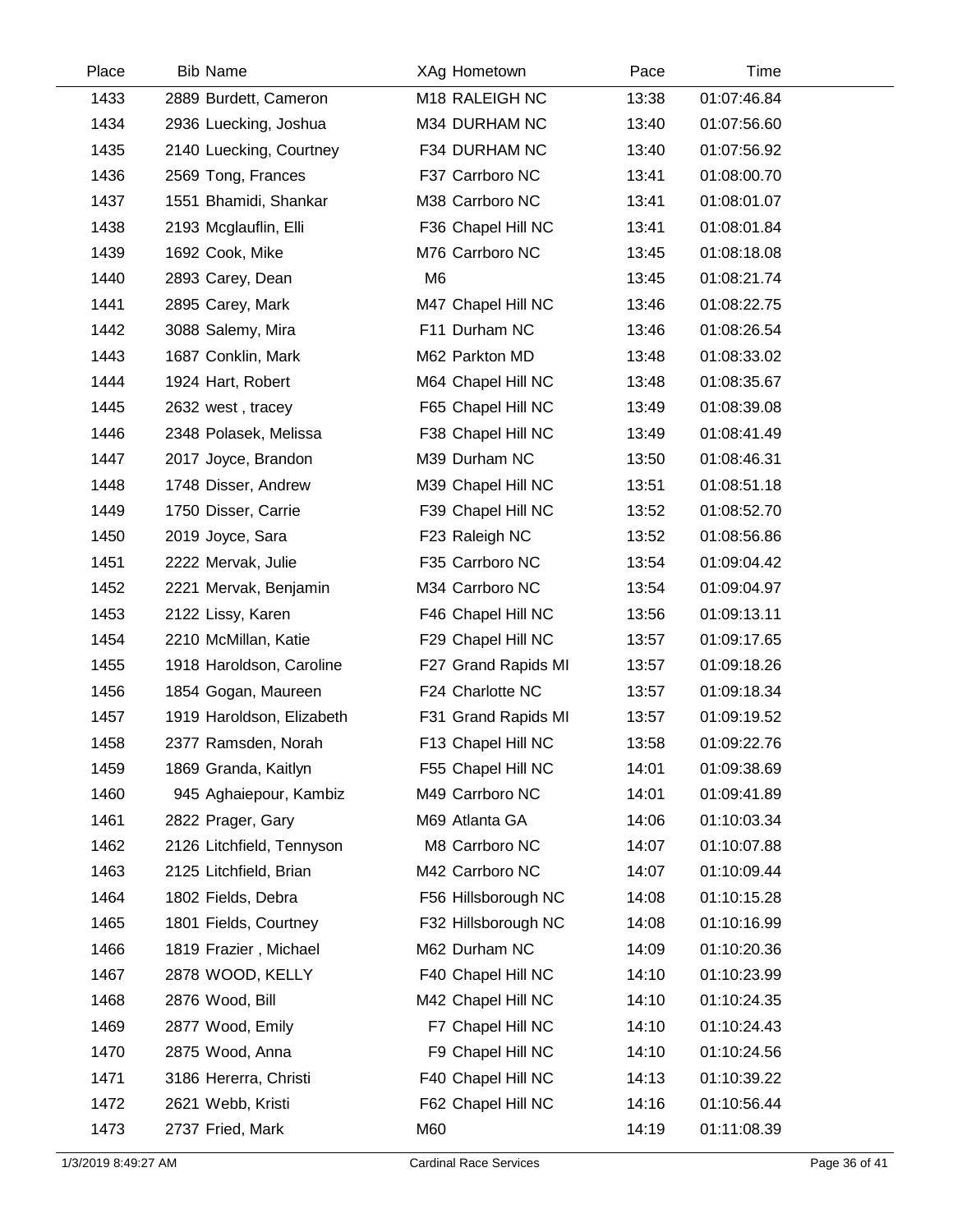| Place | <b>Bib Name</b>         | XAg Hometown          | Pace  | Time        |  |
|-------|-------------------------|-----------------------|-------|-------------|--|
| 1474  | 2838 Runyon, JD         | M27 Ringgold GA       | 14:23 | 01:11:28.53 |  |
| 1475  | 3205 Padden, Sandra     | F57 Chapel Hill NC    | 14:23 | 01:11:29.37 |  |
| 1476  | 1996 Jaromin, Christina | F39 Durham NC         | 14:23 | 01:11:30.76 |  |
| 1477  | 1829 Gallagher, Susan   | F46 Durham NC         | 14:25 | 01:11:37.93 |  |
| 1478  | 1684 Cone, Samuel       | M14 Carrboro NC       | 14:25 | 01:11:38.15 |  |
| 1479  | 1683 Cone, Rachel       | F45 Carrboro NC       | 14:25 | 01:11:38.91 |  |
| 1480  | 2084 Lartz, Maryanne    | F56 Durham NC         | 14:25 | 01:11:40.59 |  |
| 1481  | 1803 Fields, Timothy    | M30 Durham NC         | 14:32 | 01:12:12.52 |  |
| 1482  | 3006 Hunter, Sloane     | F10 Chapel Hill NC    | 14:32 | 01:12:13.51 |  |
| 1483  | 3004 Hunter, Jill       | F47 Chapel Hill NC    | 14:34 | 01:12:25.04 |  |
| 1484  | 2411 Rogier, Sandy      | F51 Melbourne Beach F | 14:36 | 01:12:34.11 |  |
| 1485  | 2045 Kern, Carolyn      | F48 Chapel Hill NC    | 14:36 | 01:12:34.13 |  |
| 1486  | 3201 Fussman, Cal       | M62 Chapel Hill NC    | 14:36 | 01:12:34.94 |  |
| 1487  | 2047 Kern, Jeremy       | M18 Chapel Hill NC    | 14:37 | 01:12:36.85 |  |
| 1488  | 1959 Hines, Allanah     | F36 Durham NC         | 14:37 | 01:12:40.19 |  |
| 1489  | 2804 Nelson, Horatio    | M6 Chapel Hill NC     | 14:42 | 01:13:05.38 |  |
| 1490  | 2290 Nelson, John       | M38 Chapel Hill NC    | 14:42 | 01:13:05.56 |  |
| 1491  | 2011 Johnson, Madeline  | F9 Riverside CT       | 14:47 | 01:13:27.44 |  |
| 1492  | 2010 Johnson, Lila      | F7 Riverside CT       | 14:47 | 01:13:29.21 |  |
| 1493  | 3043 Schwartz, Jeanne   | F46 Chapel Hill NC    | 14:48 | 01:13:31.71 |  |
| 1494  | 2519 stewart, nick      | M36 DURHAM NC         | 14:51 | 01:13:50.39 |  |
| 1495  | 2266 Mounier, Corinne   | F52 Chapel Hill NC    | 14:54 | 01:14:04.71 |  |
| 1496  | 2601 Vose, Kanya        | F42 Chapel Hill NC    | 14:54 | 01:14:05.14 |  |
| 1497  | 2890 Burdett, Justin    | M20 RALEIGH NC        | 14:55 | 01:14:08.59 |  |
| 1498  | 2803 Nasrallah, Ryan    | M25 Raleigh NC        | 14:58 | 01:14:23.76 |  |
| 1499  | 2286 Nasrallah, Lana    | F28 CARY NC           | 14:58 | 01:14:23.88 |  |
| 1500  | 2287 Nasrallah, Rony    | M22 Apex NC           | 14:58 | 01:14:24.01 |  |
| 1501  | 2802 Nasrallah, Nader   | M24 CARY NC           | 14:58 | 01:14:24.21 |  |
| 1502  | 3209 Nasrallah, Basam   | M21 Fuquay-Varina NC  | 14:58 | 01:14:24.31 |  |
| 1503  | 2332 Pedraza, Elizabeth | F34 Chapel Hill NC    | 15:01 | 01:14:39.29 |  |
| 1504  | 2457 Schliebe, Karl     | M38 Chapel Hill NC    | 15:01 | 01:14:39.68 |  |
| 1505  | 1966 Hiskey, katie      | F22 Chapel Hill NC    | 15:03 | 01:14:48.66 |  |
| 1506  | 2028 Kappelman, Alice   | F71 Riverside CT      | 15:04 | 01:14:55.13 |  |
| 1507  | 2030 Kappelman, Neil    | M70 Riverside CT      | 15:06 | 01:15:00.85 |  |
| 1508  | 2313 Olsen, Chantal     | F27 Durham NC         | 15:06 | 01:15:02.90 |  |
| 1509  | 2080 Lane, Carolyn      | F58 Durham NC         | 15:06 | 01:15:03.86 |  |
| 1510  | 967 Apperson, Emily     | F24 Chapel Hill NC    | 15:06 | 01:15:04.62 |  |
| 1511  | 968 Apperson, Karen     | F54 Chapel Hill NC    | 15:07 | 01:15:06.92 |  |
| 1512  | 2314 Olsen, Sabrina     | F62 Durham NC         | 15:07 | 01:15:09.19 |  |
| 1513  | 2764 Jordan, Joanne     | F63 Chapel Hill NC    | 15:16 | 01:15:51.07 |  |
| 1514  | 1623 Callahan, Leigh    | F61 Chapel Hill NC    | 15:16 | 01:15:51.36 |  |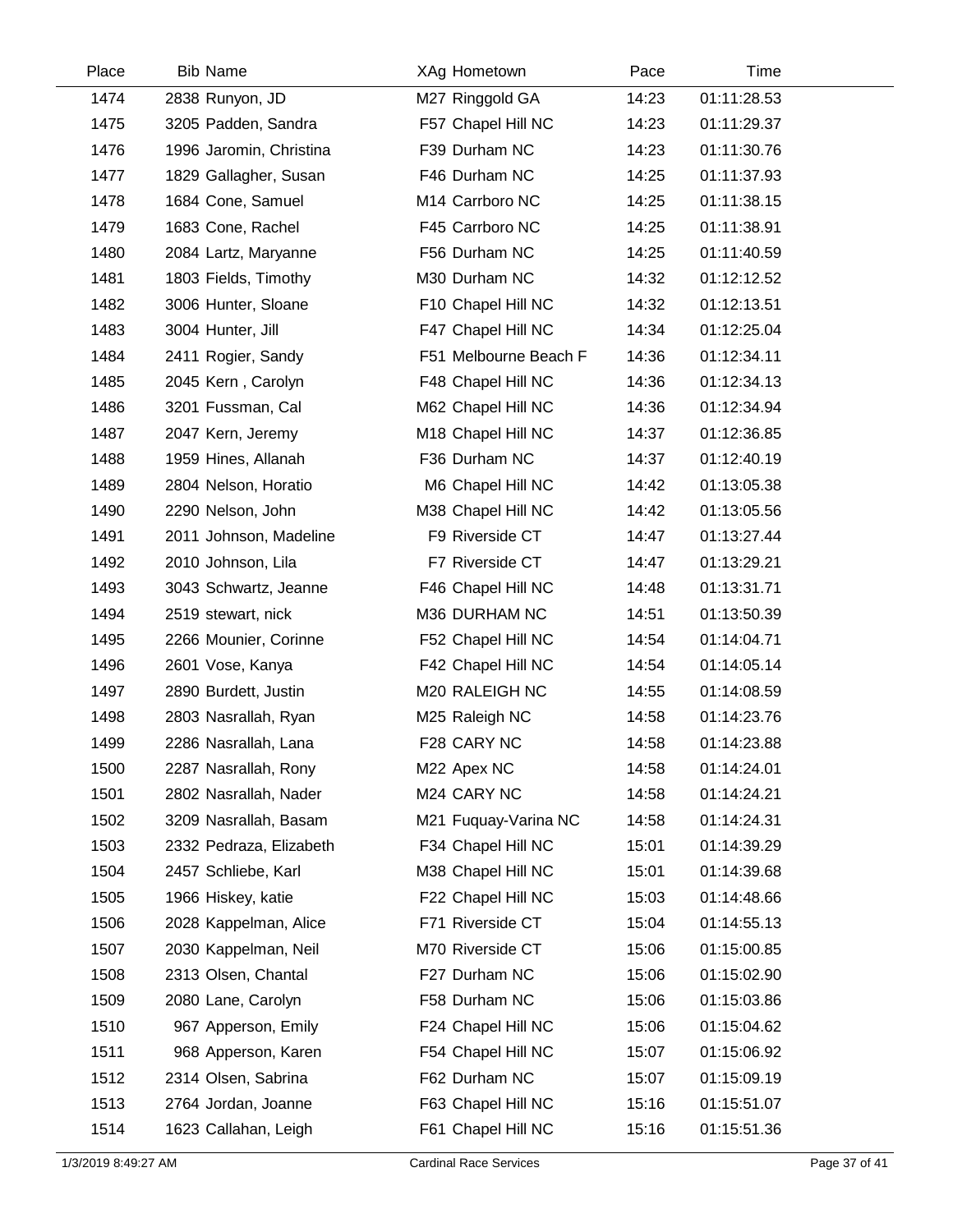| Place | <b>Bib Name</b>          | XAg Hometown        | Pace  | Time        |  |
|-------|--------------------------|---------------------|-------|-------------|--|
| 1515  | 3142 Simon, Sydney       | F10 Chapel Hill NC  | 15:23 | 01:16:25.71 |  |
| 1516  | 2275 Murphy, Maura       | F56 Chapel Hill NC  | 15:23 | 01:16:27.93 |  |
| 1517  | 1596 Hipps, Anna         | F40 Chapel Hill NC  | 15:23 | 01:16:28.67 |  |
| 1518  | 2662 Wong, Anna          | F12 Solon OH        | 15:25 | 01:16:36.77 |  |
| 1519  | 2667 Wong, Shannon       | F47 Solon OH        | 15:25 | 01:16:36.90 |  |
| 1520  | 1909 Hammel, Kacey       | F40 Carrboro NC     | 15:26 | 01:16:43.13 |  |
| 1521  | 3145 Simon, John         | M49 Chapel Hill NC  | 15:28 | 01:16:52.15 |  |
| 1522  | 2927 kohout, Melissa     | F53 Carrboro NC     | 15:37 | 01:17:36.08 |  |
| 1523  | 2833 Robinson, Kathryn   | F58 Siler City NC   | 15:38 | 01:17:41.30 |  |
| 1524  | 2869 Vigil, Ariana       | F38 Carrboro NC     | 15:38 | 01:17:41.45 |  |
| 1525  | 2350 Pollak, Thomas      | M70                 | 15:39 | 01:17:46.76 |  |
| 1526  | 2261 Morris, Colin       | M30                 | 15:44 | 01:18:11.58 |  |
| 1527  | 1690 Cook, Camden        | F51 Carrboro NC     | 15:44 | 01:18:11.82 |  |
| 1528  | 1718 Czubay, Luke        | M35 Chapel Hill NC  | 15:48 | 01:18:32.75 |  |
| 1529  | 1717 Czubay, Jane        | F70                 | 15:48 | 01:18:32.76 |  |
| 1530  | 2533 Sturgeon, Mary      | F56 Carrboro NC     | 15:50 | 01:18:42.76 |  |
| 1531  | 1893 Guthe, Desi         | M23 Cary NC         | 15:56 | 01:19:11.77 |  |
| 1532  | 2564 Tomkins, Glyn       | M52 Chapel Hill NC  | 15:58 | 01:19:22.00 |  |
| 1533  | 3148 Simon, Ivy          | F44 Chapel Hill NC  | 16:02 | 01:19:41.74 |  |
| 1534  | 1575 Branton, Laura      | F57 Durham NC       | 16:04 | 01:19:51.11 |  |
| 1535  | 1573 Branton, Caroline   | F27 Durham NC       | 16:04 | 01:19:51.25 |  |
| 1536  | 994 Barnes, Patricia     | F67 Chapel Hill NC  | 16:04 | 01:19:53.46 |  |
| 1537  | 2932 Lewis, Patti        | F66 Chapel Hill NC  | 16:06 | 01:20:03.41 |  |
| 1538  | 2941 McAndrews, Kathleen | F60 Chapel Hill NC  | 16:07 | 01:20:03.72 |  |
| 1539  | 2018 Joyce, Lisa         | F39 Durham NC       | 16:07 | 01:20:06.05 |  |
| 1540  | 3087 Morgan, Kevin       | M75 Carrboro NC     | 16:08 | 01:20:13.22 |  |
| 1541  | 2642 Wiegerink, Robin    | F55 Chapel Hill NC  | 16:10 | 01:20:22.08 |  |
| 1542  | 2152 Madden, Michael     | M63 Chapel Hill NC  | 16:10 | 01:20:22.85 |  |
| 1543  | 2665 Wong, Frank         | M45 Chapel Hill NC  | 16:13 | 01:20:34.19 |  |
| 1544  | 1995 Jankoviak, Jeanette | F29 Durham NC       | 16:15 | 01:20:47.29 |  |
| 1545  | 1836 Garrett, Sean       | M31 Durham NC       | 16:15 | 01:20:47.71 |  |
| 1546  | 983 Bailey, Ann          | F64 Chapel Hill NC  | 16:18 | 01:21:02.60 |  |
| 1547  | 1547 Berry, Gene         | M60 Indianapolis IN | 16:18 | 01:21:02.69 |  |
| 1548  | 2356 Pontious, Emily     | F36 Hillsborough NC | 16:20 | 01:21:08.13 |  |
| 1549  | 2922 Klaver, BethAnne    | F31 Toano VA        | 16:20 | 01:21:08.55 |  |
| 1550  | 1721 Davis, Edward       | M60 Pittsboro NC    | 16:21 | 01:21:15.94 |  |
| 1551  | 2352 Polum, Michael      | M69 Chapel Hill NC  | 16:24 | 01:21:30.79 |  |
| 1552  | 2387 Reeves, Jo Ann      | F63 Chapel Hill NC  | 16:24 | 01:21:31.39 |  |
| 1553  | 2641 Wice, Kelly         | F28 Carrboro NC     | 16:26 | 01:21:38.19 |  |
| 1554  | 986 Baker, Katie         | F34 Chapel Hill NC  | 16:28 | 01:21:51.71 |  |
| 1555  | 2888 Britt, JoCasta      | F44 Pittsboro NC    | 16:29 | 01:21:56.64 |  |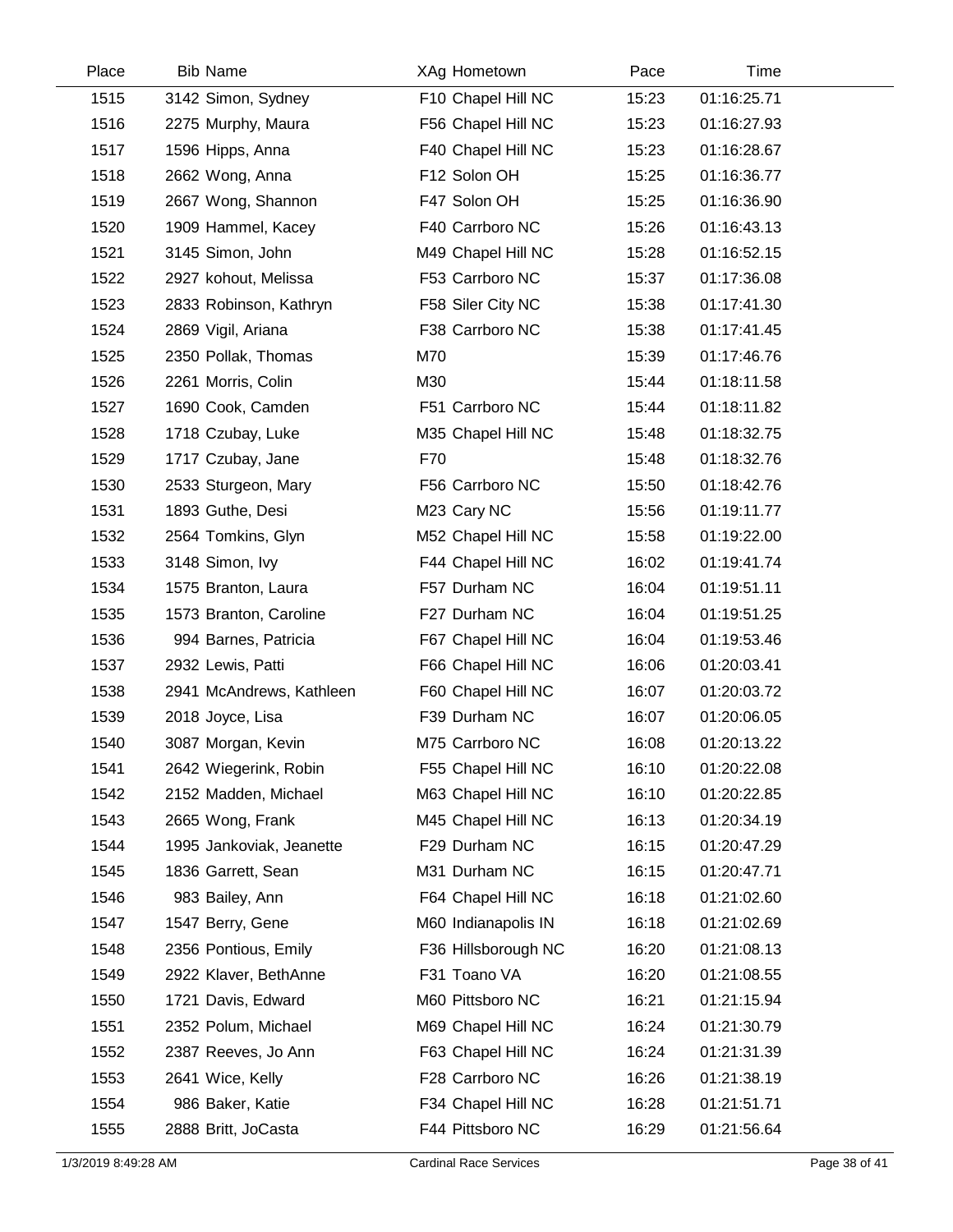| Place | <b>Bib Name</b>            | XAg Hometown         | Pace  | Time        |  |
|-------|----------------------------|----------------------|-------|-------------|--|
| 1556  | 1601 Brown, Amy            | F46 Durham NC        | 16:31 | 01:22:04.24 |  |
| 1557  | 1972 Holder, Holly         | F27 Durham NC        | 16:31 | 01:22:06.29 |  |
| 1558  | 2351 Pollock, Kelly        | F47 Chapel Hill NC   | 16:34 | 01:22:22.54 |  |
| 1559  | 1965 Hiskey, Chuck         | M56 DURHAM NC        | 16:36 | 01:22:28.49 |  |
| 1560  | 2780 Kullmann, Craig       | M46 Silver Spring MD | 16:37 | 01:22:35.81 |  |
| 1561  | 2906 gillespie, barbara    | F57 Chapel Hill NC   | 16:39 | 01:22:42.78 |  |
| 1562  | 2153 Mainil, Maureen       | F78 WAKE FOREST N    | 16:45 | 01:23:14.59 |  |
| 1563  | 2775 keyworth, barbara     | f67 Chapel Hill NC   | 16:48 | 01:23:29.94 |  |
| 1564  | 3217 Rees, Kathryn         | F27 Raleigh NC       | 16:48 | 01:23:30.42 |  |
| 1565  | 2567 Tomkins, Thomas       | M20 Chapel Hill NC   | 16:51 | 01:23:46.29 |  |
| 1566  | 2522 Stouder, Emerson      | F11 Chapel Hill NC   | 16:52 | 01:23:51.99 |  |
| 1567  | 3154 Mouw, Lucy            | F12 Chapel Hill NC   | 16:53 | 01:23:52.40 |  |
| 1568  | 2075 Lachiewicz, Ave       | F67 Chapel Hill NC   | 16:55 | 01:24:04.36 |  |
| 1569  | 2952 Pearson, Amy          | F39 Chapel Hill NC   | 16:57 | 01:24:13.84 |  |
| 1570  | 2557 Thorn, Michael        | M63 Chapel Hill NC   | 16:57 | 01:24:14.18 |  |
| 1571  | 3111 Glick, Isadora        | F13 Chicago IL       | 17:03 | 01:24:44.79 |  |
| 1572  | 2251 Mitchell, Roger       | M68 Carrboro NC      | 17:06 | 01:24:57.29 |  |
| 1573  | 2127 long, robert          | m67 Chapel Hill NC   | 17:06 | 01:24:59.15 |  |
| 1574  | 1895 Guthe, Martha         | F69 Cary NC          | 17:07 | 01:25:04.73 |  |
| 1575  | 1894 Guthe, Doug           | M64 Cary NC          | 17:07 | 01:25:05.95 |  |
| 1576  | 2326 Parks, John           | M36 Burlington NC    | 17:10 | 01:25:18.34 |  |
| 1577  | 2240 Miller, Chelsey       | F32 Burlington NC    | 17:10 | 01:25:19.38 |  |
| 1578  | 2325 pappas, allison       | F26 Mebane NC        | 17:10 | 01:25:20.75 |  |
| 1579  | 3137 Flint, Patty          | F63                  | 17:13 | 01:25:32.77 |  |
| 1580  | 2989 Grabelsky, Rachel     | F60                  | 17:13 | 01:25:33.57 |  |
| 1581  | 1674 Cocowitch, Vic        | M65 Chapel Hill NC   | 17:14 | 01:25:38.86 |  |
| 1582  | 1776 Erikson, Dawn         | F53 Chapel Hill NC   | 17:17 | 01:25:53.75 |  |
| 1583  | 2993 Phillips, Bruce       | M60                  | 17:17 | 01:25:55.78 |  |
| 1584  | 3138 Flint, John           | M64                  | 17:17 | 01:25:56.11 |  |
| 1585  | 2871 Walsh, Ann            | F62 Chapel Hill NC   | 17:17 | 01:25:56.36 |  |
| 1586  | 1580 Bright, Gini          | F68 Chapel Hill NC   | 17:18 | 01:25:57.35 |  |
| 1587  | 1753 Drake, Susan          | F65 Chapel Hill NC   | 17:18 | 01:25:57.73 |  |
| 1588  | 2109 Lewis, Michael        | M66 Chapel Hill NC   | 17:18 | 01:25:58.12 |  |
| 1589  | 3097 Barmore-Pooley, Wyatt | M20                  | 17:19 | 01:26:03.69 |  |
| 1590  | 2378 Ramsey, Teresa        | F60 Durham NC        | 17:23 | 01:26:22.65 |  |
| 1591  | 2978 Docherty, Sharron     | F56 Hillsborough NC  | 17:38 | 01:27:40.20 |  |
| 1592  | 1945 Henderson, Frances    | F60 Carrboro NC      | 17:38 | 01:27:40.71 |  |
| 1593  | 2042 Kelly, Vick           | M74 Bryn Mawr PA     | 17:41 | 01:27:53.13 |  |
| 1594  | 2449 Sanoff, Louisa        | F10 Chapel Hill NC   | 17:41 | 01:27:53.60 |  |
| 1595  | 2450 Sanoff, Scott         | M46 Chapel Hill NC   | 17:41 | 01:27:54.05 |  |
| 1596  | 2133 Lozon, Cory           | F50 Chapel Hill NC   | 17:42 | 01:27:56.74 |  |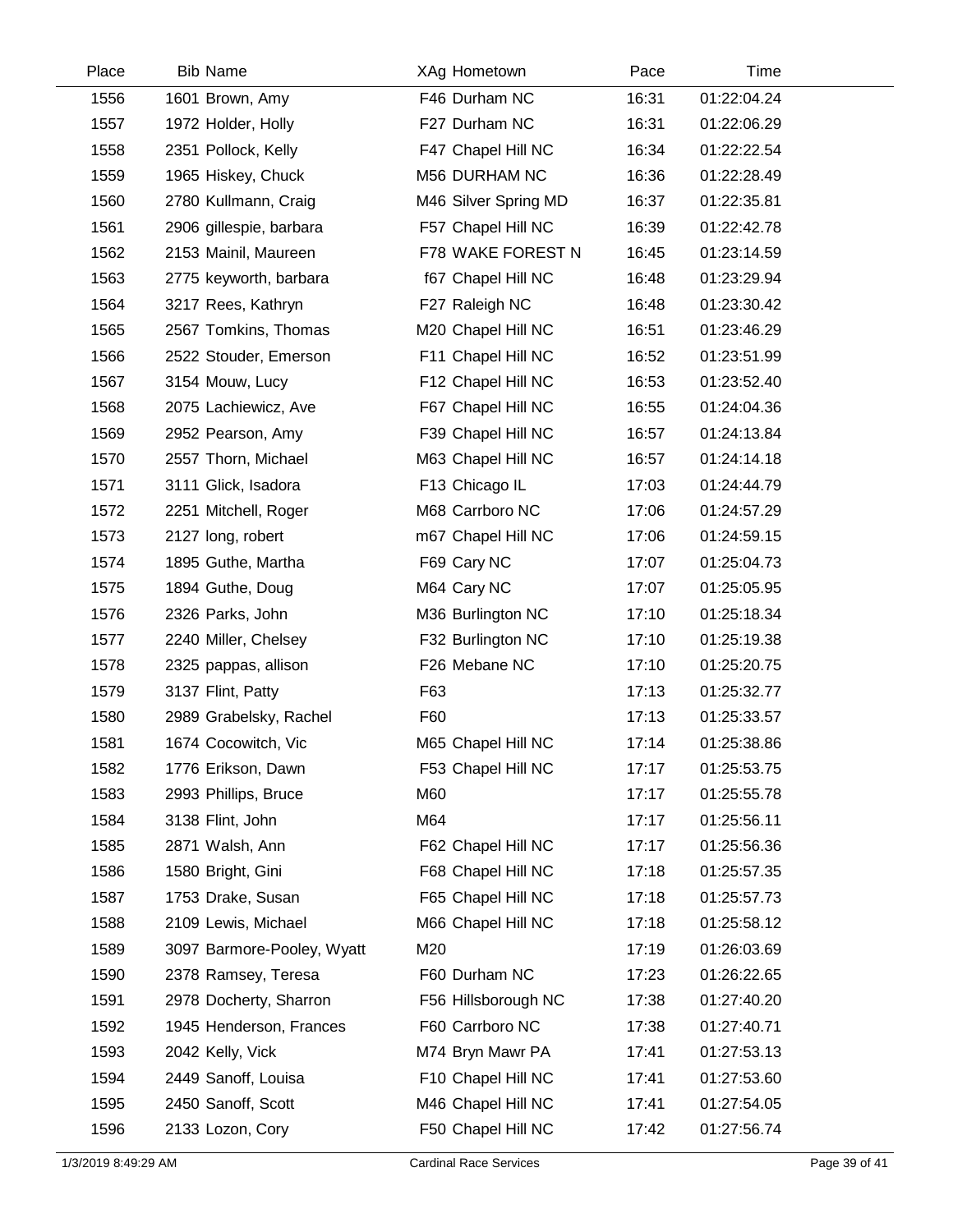| Place | <b>Bib Name</b>                | XAg Hometown          | Pace  | Time        |  |
|-------|--------------------------------|-----------------------|-------|-------------|--|
| 1597  | 2900 Deleston, Alisha          | F36                   | 17:42 | 01:27:58.61 |  |
| 1598  | 2945 nelson, joan              | F57 Durham NC         | 17:42 | 01:27:58.61 |  |
| 1599  | 2414 Rose, Cindy               | F67 Mebane NC         | 17:42 | 01:27:59.57 |  |
| 1600  | 2020 Kachgal, Tara             | F48 Chapel Hill NC    | 17:45 | 01:28:14.40 |  |
| 1601  | 2982 Wertley-Rotenberry, Julia | F47 Chapel Hill NC    | 17:45 | 01:28:14.66 |  |
| 1602  | 2894 Carey, Erin               | F37 Chapel Hill NC    | 17:48 | 01:28:25.76 |  |
| 1603  | 2460 SCHRYER, LORI             | F65 Pittsboro NC      | 17:48 | 01:28:27.60 |  |
| 1604  | 2055 Kim, Helen                | F45                   | 17:48 | 01:28:28.72 |  |
| 1605  | 1744 Diaz, Holly               | F28 Annapolis MD      | 17:48 | 01:28:29.46 |  |
| 1606  | 2059 Kim-Leavitt, Talia        | F7                    | 17:48 | 01:28:29.72 |  |
| 1607  | 2090 Leavitt, Noah             | M49                   | 17:49 | 01:28:32.64 |  |
| 1608  | 2058 Kim-Leavitt, Ari          | M10                   | 17:49 | 01:28:33.72 |  |
| 1609  | 2023 Kalnitsky, Joan           | F60 Hillsborough NC   | 17:51 | 01:28:44.73 |  |
| 1610  | 2654 Winslow, Anne             | F63 Carrboro NC       | 17:52 | 01:28:47.49 |  |
| 1611  | 1977 Holt, Sharon              | F56 Chapel Hill NC    | 18:00 | 01:29:29.64 |  |
| 1612  | 3110 Lathrop, Constance        | F72                   | 18:03 | 01:29:40.88 |  |
| 1613  | 3055 Weeks-Casimir, Pamela     | F56 Chapel Hill NC    | 18:14 | 01:30:38.39 |  |
| 1614  | 2434 Ruff, Savannah            | F8 Chapel Hill NC     | 18:14 | 01:30:38.83 |  |
| 1615  | 946 Alani, Arzina              | F58 Chapel Hill NC    | 18:14 | 01:30:39.18 |  |
| 1616  | 3098 Barmore-Pooley, Gracelyn  | F <sub>17</sub>       | 18:19 | 01:30:59.65 |  |
| 1617  | 3095 Pooley, Lisa              | F <sub>57</sub>       | 18:19 | 01:31:02.11 |  |
| 1618  | 3155 Mouw, Ella                | F18 Chapel Hill NC    | 18:20 | 01:31:06.40 |  |
| 1619  | 1864 Graff, Jack               | M63 Chapel Hill NC    | 18:21 | 01:31:09.64 |  |
| 1620  | 1865 Graff, Jackie             | F62 Chapel Hill NC    | 18:21 | 01:31:09.90 |  |
| 1621  | 2560 Tivnan, Devon             | M25 Carrboro NC       | 18:22 | 01:31:19.07 |  |
| 1622  | 2566 Tomkins, Lynn             | F57 Chapel Hill NC    | 18:23 | 01:31:21.75 |  |
| 1623  | 2565 Tomkins, Laura            | F24 Chapel Hill NC    | 18:29 | 01:31:53.83 |  |
| 1624  | 2198 McGuire, Catherine        | F29 Durham NC         | 18:38 | 01:32:38.36 |  |
| 1625  | 1728 Day, Kay                  | F64 Durham NC         | 18:38 | 01:32:38.69 |  |
| 1626  | 1698 Cotton, Dave              | M63 Durham NC         | 18:44 | 01:33:07.03 |  |
| 1627  | 2214 Mendlovitz, Allie         | F7 Chapel Hill NC     | 18:45 | 01:33:11.68 |  |
| 1628  | 1889 Gunn, Elizabeth           | F51 Carrboro NC       | 18:45 | 01:33:13.31 |  |
| 1629  | 1888 Gunn, Ariel               | F23 Carrboro NC       | 18:46 | 01:33:14.22 |  |
| 1630  | 2914 Guerin, Richard           | M60 Chapel Hill NC    | 18:47 | 01:33:18.76 |  |
| 1631  | 2684 Zweidinger, David         | M51 Chapel Hill NC    | 18:53 | 01:33:51.37 |  |
| 1632  | 1948 Herman, Ed                | M74 Southern Pines NC | 18:56 | 01:34:04.74 |  |
| 1633  | 1950 Herman, Lisa              | F48 Chapel Hill NC    | 18:56 | 01:34:05.73 |  |
| 1634  | 1949 Herman, Lake              | M45 Boston MA         | 18:56 | 01:34:07.76 |  |
| 1635  | 951 Alling, Meredith           | F19 Durham NC         | 18:57 | 01:34:10.70 |  |
| 1636  | 2851 Smith, Melissa            | F29 Denver CO         | 19:02 | 01:34:35.88 |  |
| 1637  | 2913 Guerin, Constance         | F59 Chapel Hill NC    | 19:02 | 01:34:37.72 |  |